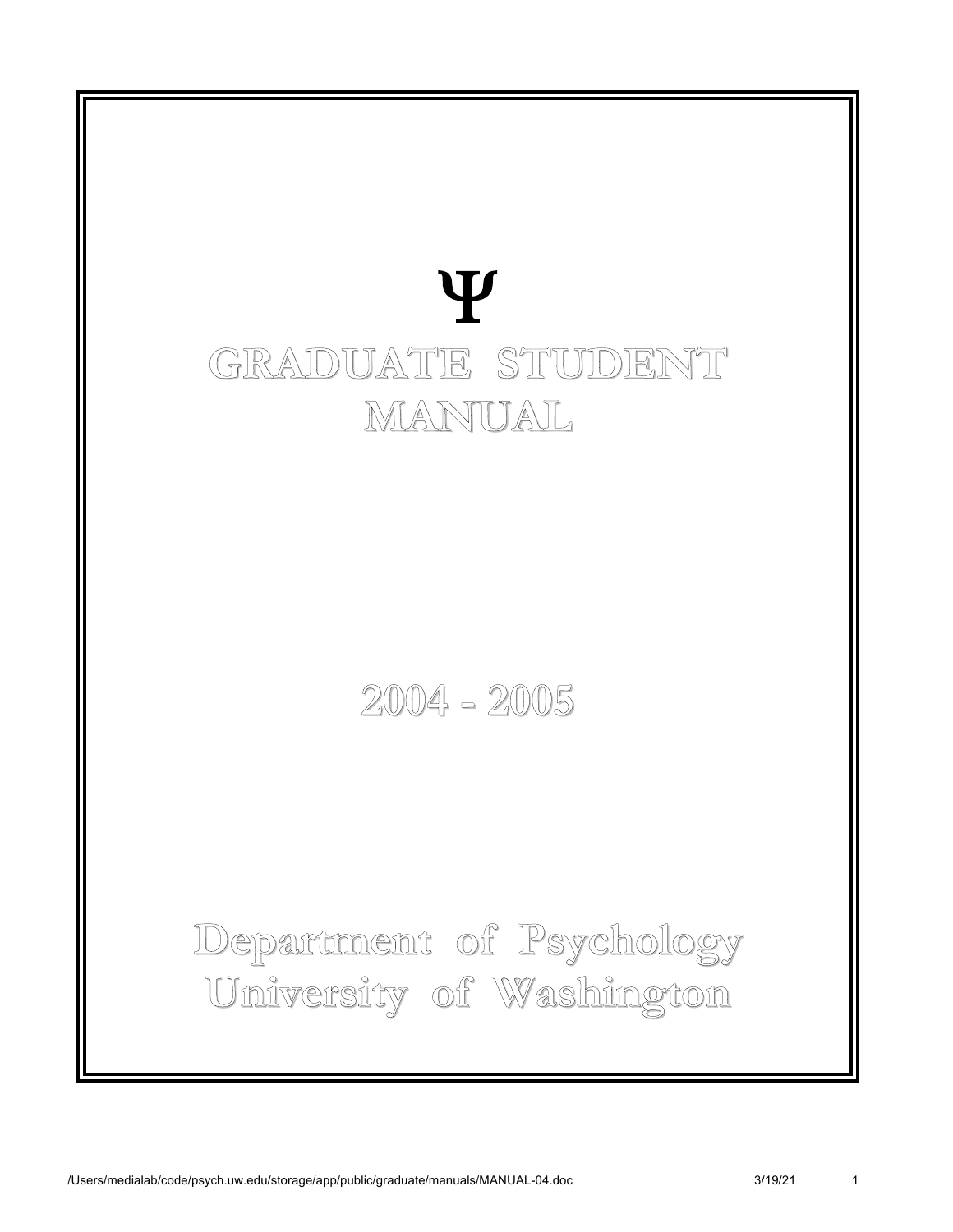The information in this Manual is designed to be a quick guide to all the information that you ought to know about procedures, polices, and miscellany of the Psychology Department and the UW Graduate School. Any University, Graduate School, and Departmental policies not included here have not, by that omission, ceased to exist. Consult the UW General Catalog for University rules and procedures for graduate requirements. Keep this guide as a reference throughout your program. You may receive revisions that should be added to this packet. If you think there is misleading or missing information, please make this known to the Director of Graduate Training or the Graduate Program Advisor.

This Manual is revised annually. Suggestions are welcome. Please send your suggestions to:

Sandi Dormont dormont@u.washington.edu Nancy Kenney nkenney@u.washington.edu Representatives of the Graduate Program Action Committee (GPAC): Chris "C.J." Jones cdj@u.washington.edu David Pantalone dwpant@u.washington.edu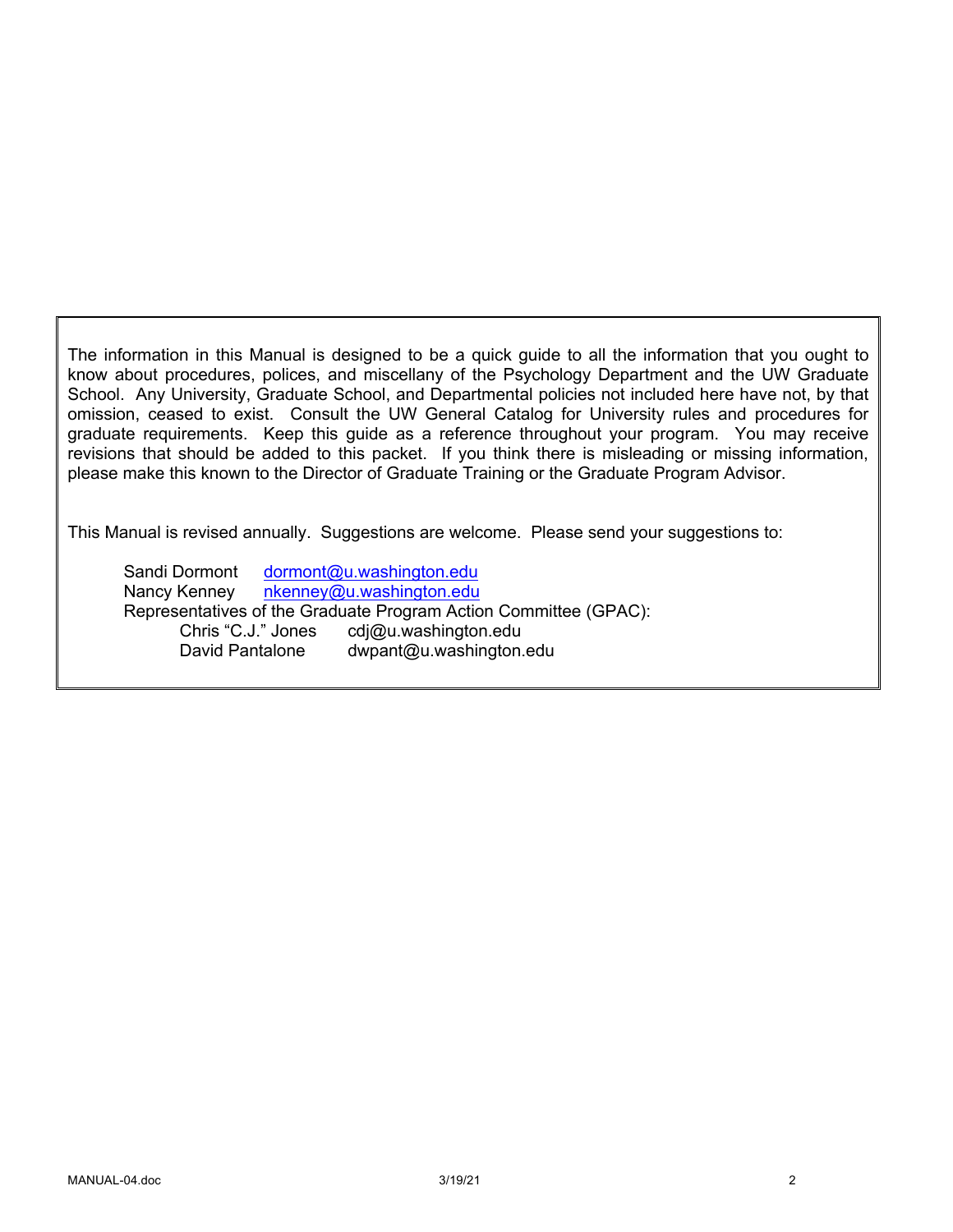# TABLE OF CONTENTS

|  | I.                      | A. Basic Information for First Year Students   |  |
|--|-------------------------|------------------------------------------------|--|
|  | Ш.                      |                                                |  |
|  | III.                    |                                                |  |
|  | IV.                     |                                                |  |
|  | V.                      |                                                |  |
|  |                         | B. Progressing Through the Program             |  |
|  | I.                      |                                                |  |
|  | II.                     |                                                |  |
|  | III.                    |                                                |  |
|  | IV.                     |                                                |  |
|  | V.                      |                                                |  |
|  | VI.                     |                                                |  |
|  | VII.                    |                                                |  |
|  | VIII.                   |                                                |  |
|  |                         |                                                |  |
|  |                         | C. Areas of Study and Area Course Requirements |  |
|  | I.                      |                                                |  |
|  | II.                     |                                                |  |
|  | III.                    |                                                |  |
|  |                         |                                                |  |
|  |                         | D. Policies and Procedures                     |  |
|  | Ι.                      |                                                |  |
|  | $\mathbf{II}$ .<br>III. |                                                |  |
|  | IV.                     |                                                |  |
|  | V.                      |                                                |  |
|  | VI.                     |                                                |  |
|  |                         |                                                |  |
|  |                         | E. Funding and Money Matters                   |  |
|  |                         |                                                |  |
|  | Ш.                      |                                                |  |
|  | Ш.                      |                                                |  |
|  | IV.                     |                                                |  |
|  |                         |                                                |  |
|  | F. Appendices           |                                                |  |
|  | н.                      |                                                |  |
|  | Ш.                      |                                                |  |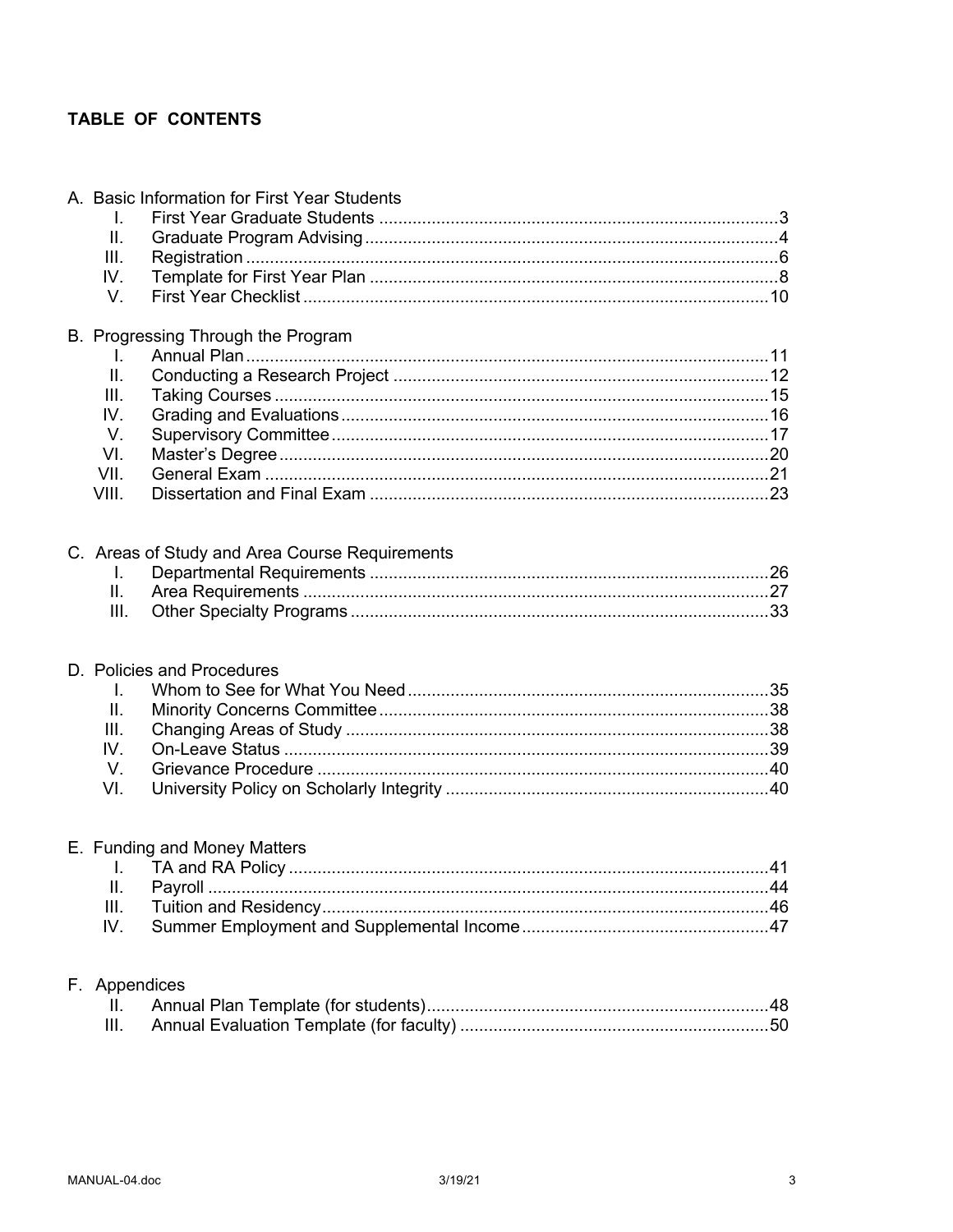# **A. Basic Information for First Year Students**

## **A. I. FIRST YEAR GRADUATE STUDENTS**

Welcome to the Psychology Department! This manual was written in an effort to guide you through your graduate program. Please read through the manual to get a clear picture of the procedures involved in completing the program. The first year of graduate school can be a difficult time. Many faculty members, advanced graduate students, and staff members are committed to helping new graduate students in their transition to graduate school. Please make use of these resources when the need arises. If you have questions not included in the manual, please contact Sandi Dormont in Guthrie 127 (dormont@u, 206- 543-9329), your advisor, another graduate student, or the Director of Graduate Training, Nancy Kenney.

- **1. Faculty Advisors.** You will have been assigned an advisor or advisors in your major area who will assist you with planning your program for the first year. Your advisor(s) will also supervise your research during the first year. Although many students continue with this advisor past their first year and/or make this person the chair of their Supervisory Committee, this is not required. You should feel free to pursue work with another faculty member if that should better fit your educational needs. (See Section A. II. Graduate Program Advising).
- **2. Orientation Week.** First year graduate students are expected to attend an orientation seminar during the week prior to the start of classes, Autumn Quarter. Normally, first year students are asked to register for this credit seminar, Psych 500 A, when registering for Autumn Quarter classes. Contact the Psychology Graduate Program Assistant at 206-543-9329 for details if you have not received information in the mail.
- **3. First Year Plan.** Early in Autumn quarter of the first year (preferably during Orientation Week), new students are to schedule a planning meeting with their advisor(s). After the meeting, the student is asked to prepare a written version of his/her goals, coursework, research, etc., for the upcoming year (the Plan). New plans are prepared in May of each year. In subsequent years, review of the year's Plan is part of the planning/evaluation meeting. See the template at the end of this section (A).
- **4. Course Requirements.** You should begin fulfilling departmental course requirements during the first year. In particular, you must complete courses to satisfy the statistics requirement by the end of the second year. You must also take part in Orientation Week and attend the Psychology Colloquium. Check with your area about specific requirements and see Section C.II. below.
- **5. First Year Research Project.** All first year students are required to conduct research during the year. This activity culminates in a formal presentation of your work at the annual Psychology Department Research Festival, held at the end of Spring Quarter. Clinical students present at the end of their second year in the program. All other students present at the end of their first year.
- **6. Annual Evaluations.** You will be evaluated at the end of each year by the faculty in your major area. The evaluation will be based on your accomplishments during the prior year and the Annual Plan for the coming year and will be reviewed by the Area and by the Graduate Training Committee. A letter providing feedback from the evaluation and any appropriate recommendations will be sent to you from your advisor(s). For more detailed feedback, you should talk with your advisor and/or the Area Representative on the Graduate Training Committee. (See Area Rep list in the course section (C) later in this manual.)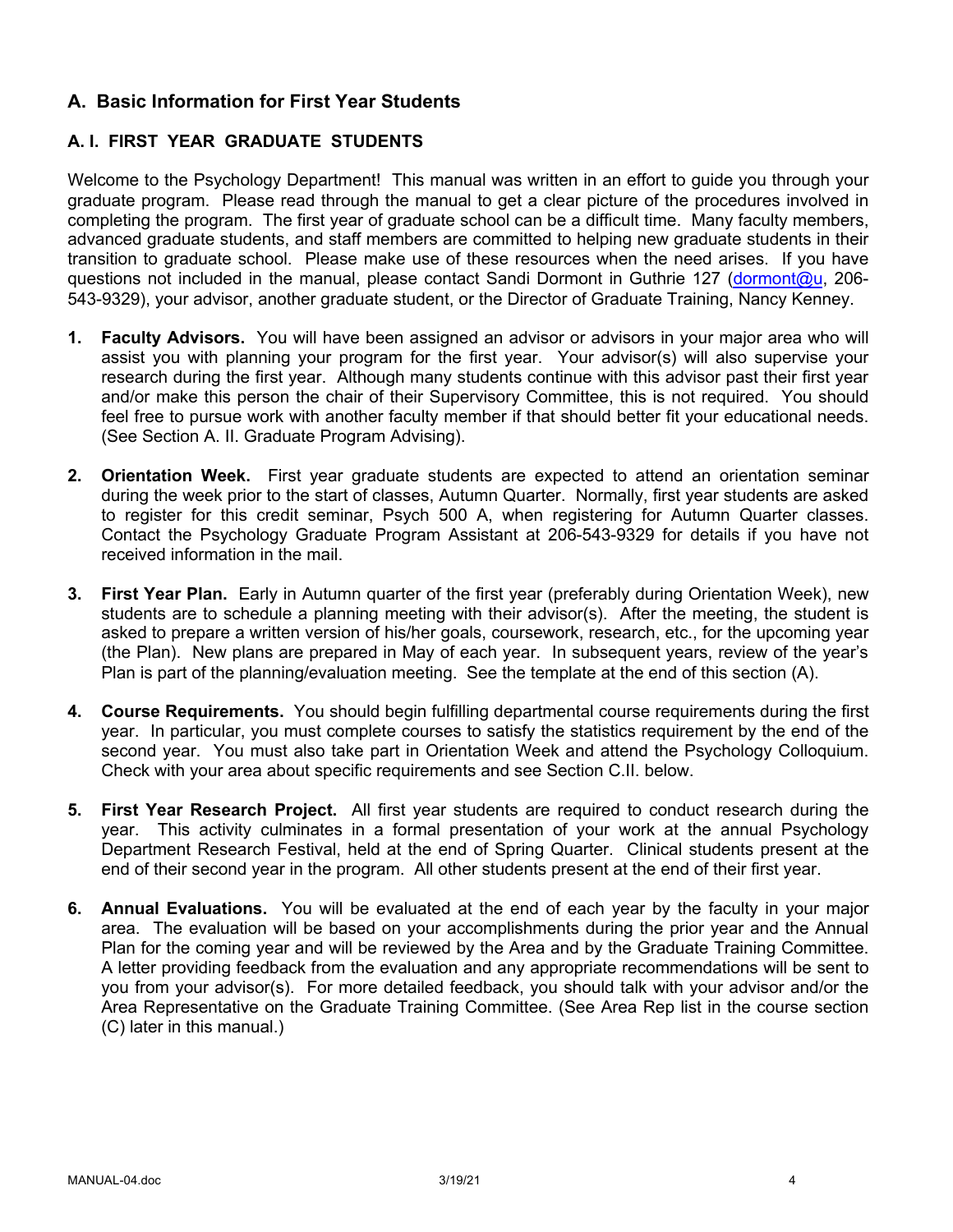- **7. Office Space.** Many students will have office space available through their advisors. If you do not, or would like to have space, some graduate student desk space is available in Johnson Annex (JHA). This space includes equipment for computer use and internet access, a ping-pong table, pool table, and a lounge with a refrigerator and microwave. Students are responsible for space assignments and upkeep in this area. Contact your Graduate Program Action Committee (GPAC).
- **8. E-Mail.** In order to sign up for a UW e-mail account, go to www.washington.edu/computing/uwnetid. Then select UW net id and password and follow the online instructions. If you have any questions, contact the computer center at Suzzallo (206-543-9158) or Odegaard (206-616-7173) libraries.

## **A. II. GRADUATE PROGRAM ADVISING**

### **Advisors/Co-Advisors**

Advisors work to help students with their goals and with their research. They also usually serve as the chair of the student's Supervisory Committee. Co-advisors are assigned to students to provide students with additional support. Students should feel free to approach their advisors and co-advisors with questions or concerns regarding their program. Though the advisors and co-advisors are assigned to students for the first year of the program, students may change these assignments. It is recommended that students who would like to change advisors or co-advisors discuss this possibility with their advisor or co-advisor. For a student perspective, consult with other graduate students, and/or the Psychology Graduate Program Action Committee. (See below, Section A.II.)

### *Graduate Training Committee –* **Chaired by Davida Teller** (G233, 206-543-2654)

e-mail:dteller@u.washington.edu)

The Graduate Training Committee is an appointed committee of the faculty. Faculty members of the Committee represent each of the sub-areas within the Psychology Department, and two graduate students attend the meetings to provide student input. The functions of the Committee are to:

- 1. Consider graduate training issues that relate to the entire department in order to make recommendations for departmental action. This would include such topics as departmental course requirements, research requirements, timing of general exams, etc.
- 2. Review and take action on requests from students for special considerations (e.g., waiver of requirements). See Petitions in section D.
- 3. Address grievances any student may have in regard to training issues or individual treatment within the department.
- 4. In collaboration with the Areas, review the progress of individual graduate students, recommend disciplinary actions when necessary (rare).
- 5. Keep abreast of changes in Graduate School policies in order to interpret them to students and faculty.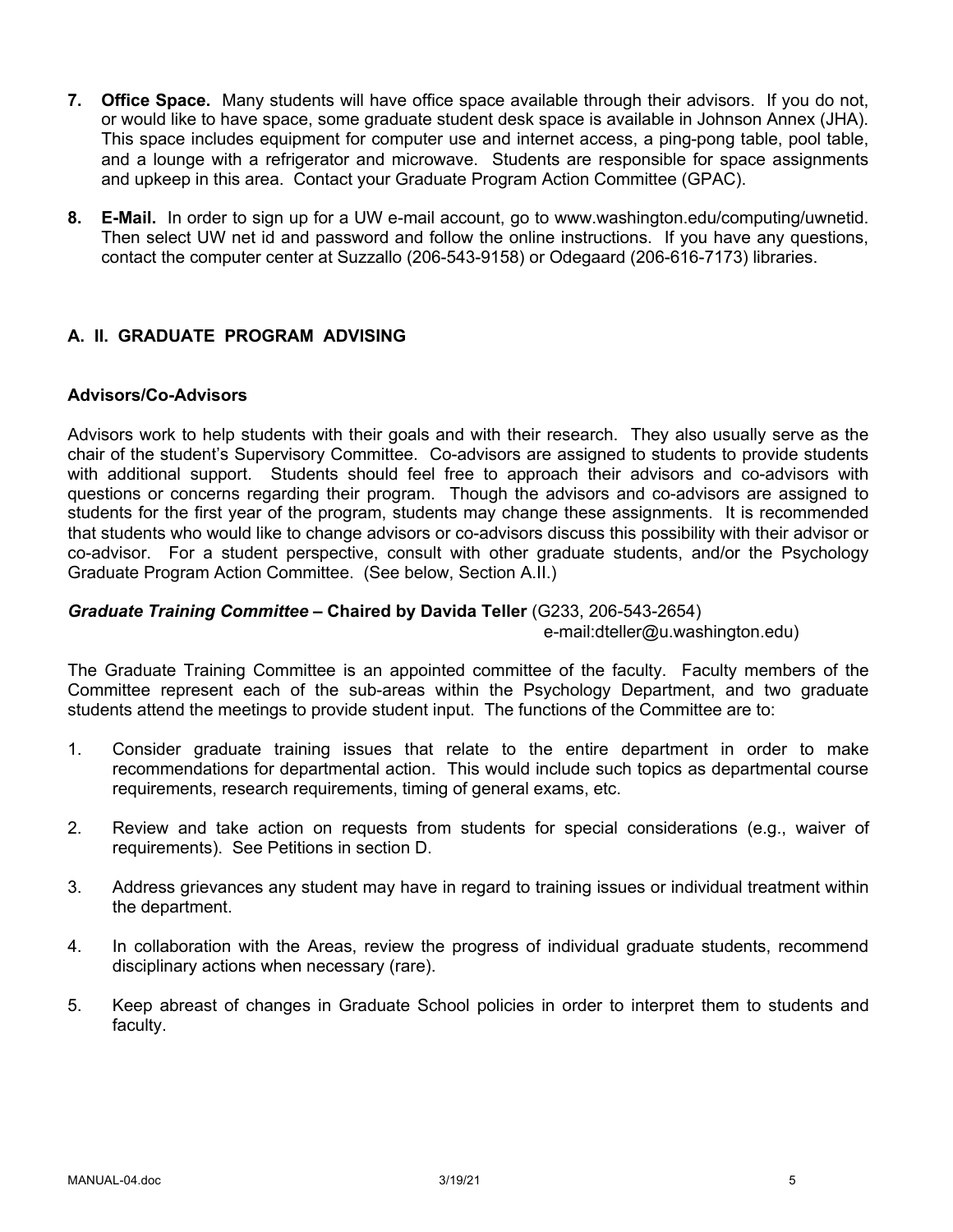## **Director of Graduate Training–Nancy Kenney** (G-306, 206-543-2563, nkenney@u.washington.edu)

The Director of Graduate Training (GPC) supervises the activities of the Graduate Program Office, is a member of the Graduate Training Committee, acts as liaison with the Graduate School, assigns teaching assistants in collaboration with the Graduate Program Assistant and the Associate Chair, and provides individual counseling and troubleshooting to graduate students. Academic advising, in general, is provided by you own advisor, though the GPC may be more knowledgeable and up-to-date on some policies and requirements. If in doubt, see the GPC, who can refer you to a more appropriate person, if necessary. (Also see the 'Whom to See' list in Section D.)

### **Graduate Program Assistant - Sandi Dormont** (G-127, 206-543-9329, dormont@u.washington.edu)

The Graduate Program Assistant (GPA) may be the most important of all these sources, as she is knowledgeable about the Graduate School and the University, and knows the procedures that you must follow along the way toward your degree.

Graduate Program Assistant activities of importance to you include:

- 1. Keeping an updated record of your student status, Supervisory Committee members, etc. Also, if given some idea of your time schedule for completing requirements, she can remind you of procedural details you must attend to.
- 2. Making official requests to the Graduate School for Supervisory Committee formation and changes.
- 3. Scheduling General and Final Examinations with the Graduate School.
- 4. Preparing and distributing General Exam / Final Exam warrants. (The term 'warrant' refers to the document signed by the supervisory committee stating that the student has passed the Master's, General or Final Exam.)
- 5. Handling appointment petitions to receive more than 50% funding for a quarter.
- 6. Coordinating TA assignments in collaboration with the GPC and Associate Chair, and handling TA budget questions.
- 7. Questions concerning University and departmental requirements.
- 8. Registration problems.

The Graduate Program Assistant also has many other responsibilities, including the time-consuming job of graduate admissions. So please be considerate of her time, especially in the months of December, January and February, when the input from graduate school applicants peaks.

### **Psychology Graduate Program Action Committee (GPAC)**

Founded in 1998, this committee represents all graduate students in the Psychology Department and serves as a liaison between students, faculty, and administration. **Membership is open to all psychology graduate students.** Students are invited to participate in this committee and are welcome to attend any meetings, to ask questions, or to raise issues pertaining to the Psychology Department. Contact Sandi Dormont (dormont@u.washington.edu) for more information. GPAC Representatives for this year are:

> Chris Jones aka C.J. (cdj@u.washington.edu David Pantalone (dwpant@u.washington.edu)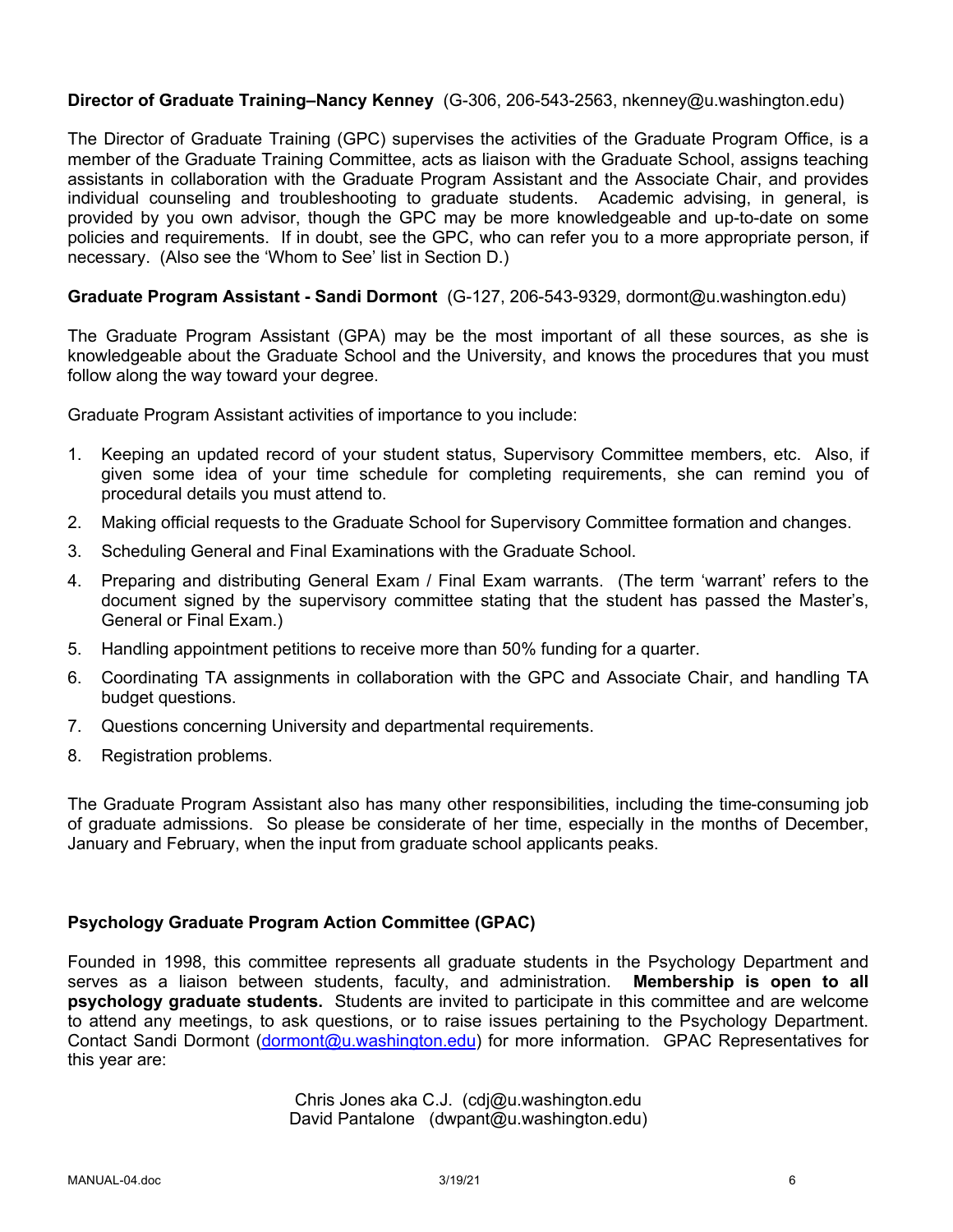## **A. III. REGISTRATION**

**Choose your courses**. Review the course requirements in Section C of this manual. A description of Psychology courses is found on the Psychology webpage (http://web.psych.washington.edu). In consultation with your advisor, make your Annual Plan and decide which courses to take. Also talk with other students or the instructor of the course.

**Look up courses in the Time Schedule**. Once you have decided upon the classes you want to take, look in the "Time Schedule" for the appropriate quarter to find out the days and times when these classes meet. The UW Time Schedule can be found on the UW website http://www.washington.edu/students/ timeschd/. The Psychology Department also prints its own time schedule each quarter (available in G-119A.) However, the most up-to-date changes can usually be found on the webpage.

**Entry Codes**. You should make note of the classes that need a "course entry code" or a "course permission card." The course entry code numbers are usually available from the instructor. If the course has variable credits, such as Psych 600, 700, or 800, the entry code numbers should be available in the main office of Guthrie (G-119A.) Course permission cards can be picked up at the main office. They need to be signed by the instructor of the course (or your advisor for independent research) and then exchanged for the course entry code number. If problems with entry codes occur during registration, you should contact the instructor or Laurie Johnson (206-543-1469, lik@u.washington.edu).

**During the academic year you must be registered for courses or petition for on-leave status. Failure to do so will result in being dropped from the University. (Exception: You do not need to go on-leave or register for Summer Quarter only.) If you have a teaching or research assistantship, please see the section of this manual entitled "Number of Credits" on the following page.**

### *Registration*

Registration must be done before the first day of classes to avoid a late fee. Changes in courses may be made no later than the Friday of the first week of classes to avoid a late fee. Registration is done on the web at: http://myuw.washington.edu. If you have questions, call Registration at 206-543-5927.

**Important**: Keep a file for yourself of all the courses you take, *including* seminars and independent studies. In this file enclose reading lists, syllabi, instructor name(s), and the quarter and year each course was taken. This file will be invaluable to you later; e.g., when you apply for licensing or teaching positions.

**10 Year Limit**: The count of years in the program begins during the Autumn Quarter following the student's admission. Quarters on leave or assigned off campus count as if the student has been in residence, i.e., "the clock keeps ticking." Quarters in clinical internships also count in the determination of the student's number of years in the program. In the unlikely event it becomes necessary to complete your program in more than ten years, you must submit a petition to the Dean of the Graduate School for permission to extend the 10-year limit. Forms for this are available in the Graduate Program Office (G-127). A common goal is to finish the program in 5 to 7 years.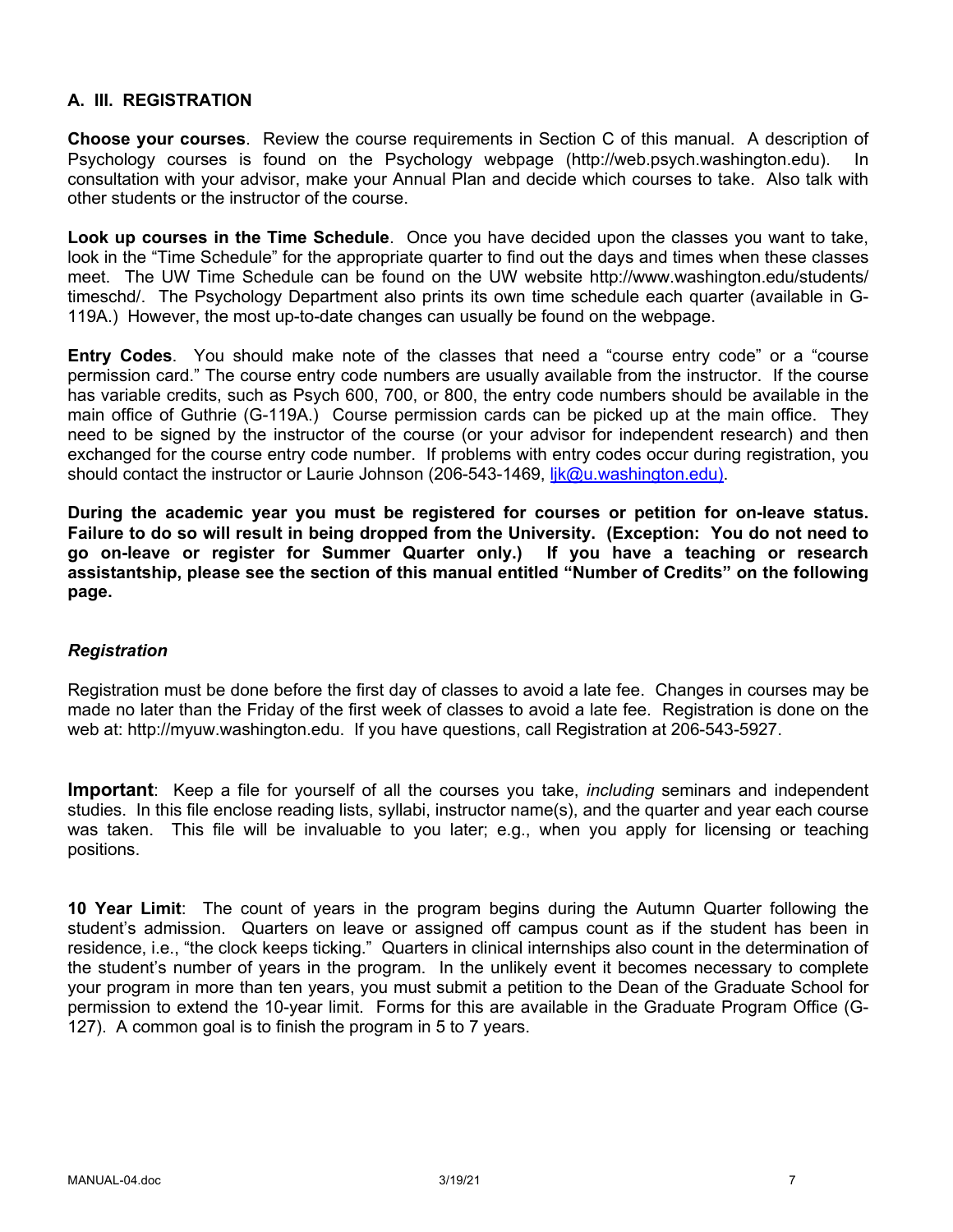## *Dropping and Adding Courses*

If you need to drop or add a course, be certain to do this no later than the Friday of the first week of the quarter to avoid a \$20 late registration fee. Dropping and adding courses may be done on the web at: http://myuw.washington.edu, or in person at Schmitz Hall. If you are changing classes in person at Schmitz Hall, you may be required to present an add/drop card, signed by the instructor(s). These cards are available from the Psychology Main Office, G-119A. If you add or drop classes after the first week of the quarter, take your add/drop card and \$20 to Schmitz Hall. You should note, that you are permitted **only ONE** drop after the second week of the quarter, per academic year – choose wisely!

### *Number of Credits*

TAs and RAs must register for a minimum of 10 credit hours for each quarter of their appointment. (2 credits for Summer Quarter.) These credits can include credit for Psych 600 (Independent Study/Research), Psych 700 (Master's Thesis), or Psych 800 (Doctoral Dissertation) with the number of credit hours commensurate with your time commitment to your research and individual study. Since you are virtually always conducting a program of independent study and research, you will generally register for several credits in one or more of these courses each quarter.

The tuition charge is the same for 7-18 credit hours. You will be charged additional tuition for credits in excess of 18. A minimum of 9 credits in Psych 700 is needed for the Master's degree. A minimum of 27 credits over at least 3 quarters in Psych 800 is needed for the Doctoral Degree (see Section B. VIII). There is no maximum number of credits for these courses.

| <b>REGISTRATION REQUIREMENTS</b>            | Academic Year | <b>Summer Quarter</b> |
|---------------------------------------------|---------------|-----------------------|
| <b>Full time Status</b>                     | $10 - 18$     | $10 - 18$             |
| Minimum Credits Required                    |               | በ*                    |
| Minimum Credits to maintain TA/RA           | 10            |                       |
| Minimum Credits to maintain Financial Aid** | 10            | $0*$ or 10            |

If registered during previous academic year (3 quarters)

Note: For Full time Financial Aid you need 10 CREDITS per quarter (including summer.) Please check with Student Financial Aid (Janet Cantelon, Assistant Director - 206-685-1371) for your particular situation: deferred status, satisfactory standing, Stafford Loans. etc.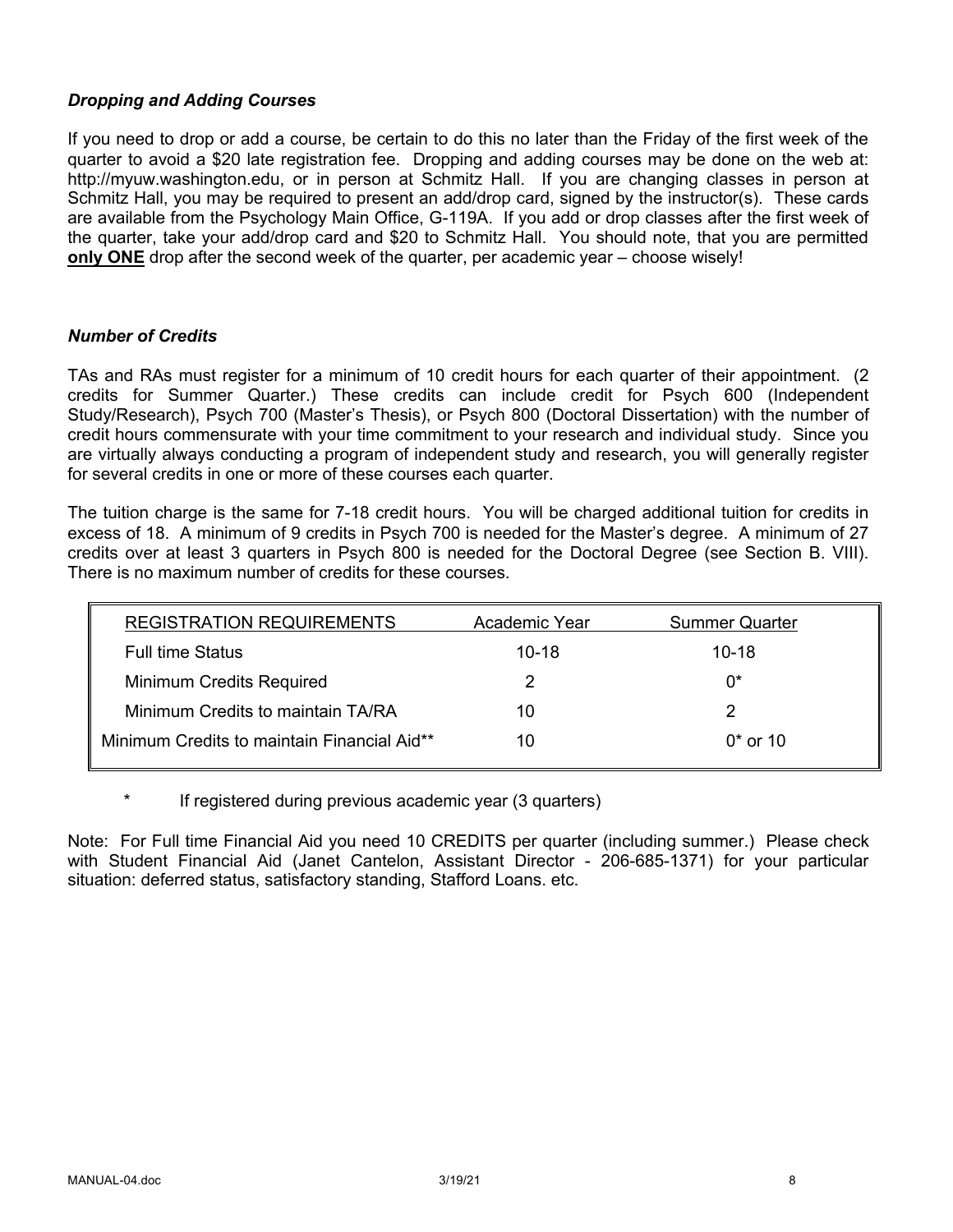## **A. IV. TEMPLATE FOR FIRST YEAR PLANNING MEETING**

The purpose of this template is to help new graduate students and their advisors prepare for a discussion of the student's plans for the first year. Be sure to schedule the meeting as soon as possible. Use this template to provoke your thinking, and jot down notes before the meeting. This is also the time to check in with your co-advisor and get his/her thoughts on your plan. A good time to do this is after talking with your advisor but before finalizing the written version of the plan. The final written version is due on Friday of the first week of classes.

### **Template for signatures:**

| [Type your name under this line]              |            |
|-----------------------------------------------|------------|
| [Type your advisor's name under this line]    | Advisor    |
| [Type your co-advisor's name under this line] | Co-Advisor |

### **1. Long-term goals**

- a. Where do your interests lie within Psychology? (Be as specific as you can.)
- b. What are your goals for the coming 10 year period (e.g., after graduate school, do you want to teach? Do research? Work in industry? Postdoc? Other? Undecided, keep XX range of options open?)
- c. What new skills/knowledge are most needed to take you toward your goals. Which of them can you acquire this year, and how?

### **2. Plans for the coming year**

- a. Research
	- I. Research projects to be initiated?
	- II. Any writing to be done?
	- III. Research presentations planned (e.g., Journal clubs? Research Festival?)
	- IV. Clinical students: What is a realistic research plan, given your heavy course load?
- b. Coursework (Check the time schedule for conflicts)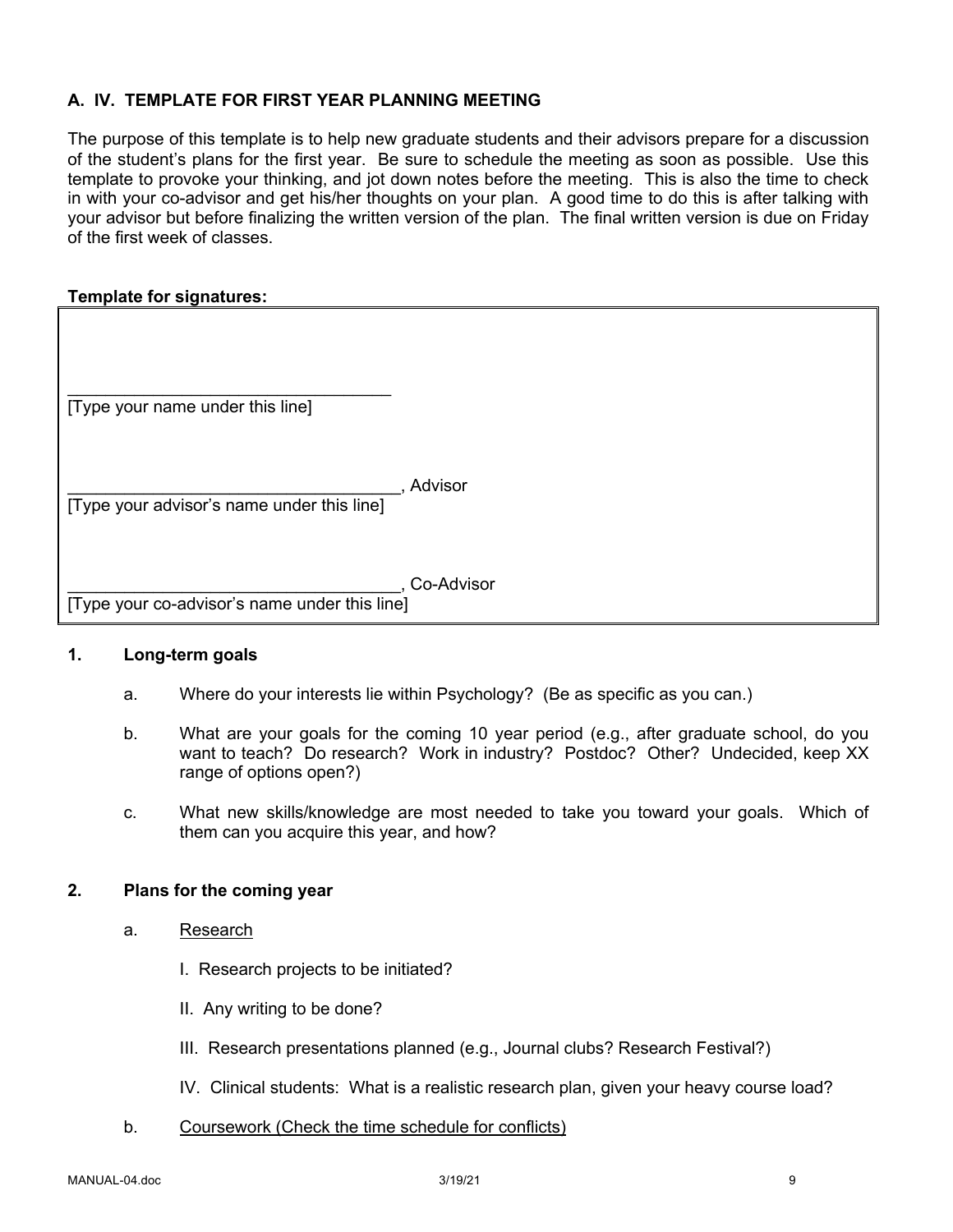- I. Required courses to be taken
- II. Other courses/seminars to be taken
- c. Development of teaching skills
	- I. Courses you hope to TA
	- II. Other teaching practice (e.g., Journal club presentations? Other?)
- d. Attendance at professional meetings? \$\$\$?
- e. Apply for outside funding (grants, fellowships)

### **3. Advisor and co-advisor**

- a. Given your goals, are you in the right research group with the right advisor?
- b. If you need to change, how and when could it be done gracefully?
- c. What about your co-advisor? Any change needed?
- d. Will any faculty sabbaticals/leaves interfere with your plans?

## **4. Writing up your first year plan**

After you have talked to you advisor, check in with your co-advisor for additional suggestions. Then draft a first year plan (say, 1-2 pages in length). Include spaces for three signatures (yours, your advisor's, and your co-advisor's), as shown below. Give the draft to your advisor for comments. When the plan is finished, get the three signatures. Make four copies, for yourself, your advisor, your co-advisor, and the Graduate Training Committee (give this one to Sandi Dormont). Nancy Kenney, the Director of Graduate Training, will review the plans for the Graduate Training Committee. Finished plans are due by Friday of the first week of classes (earlier is better).

\* \* \* \* \* \* \* \* \* \* \* \* \* \* \* \* \* \* \* \*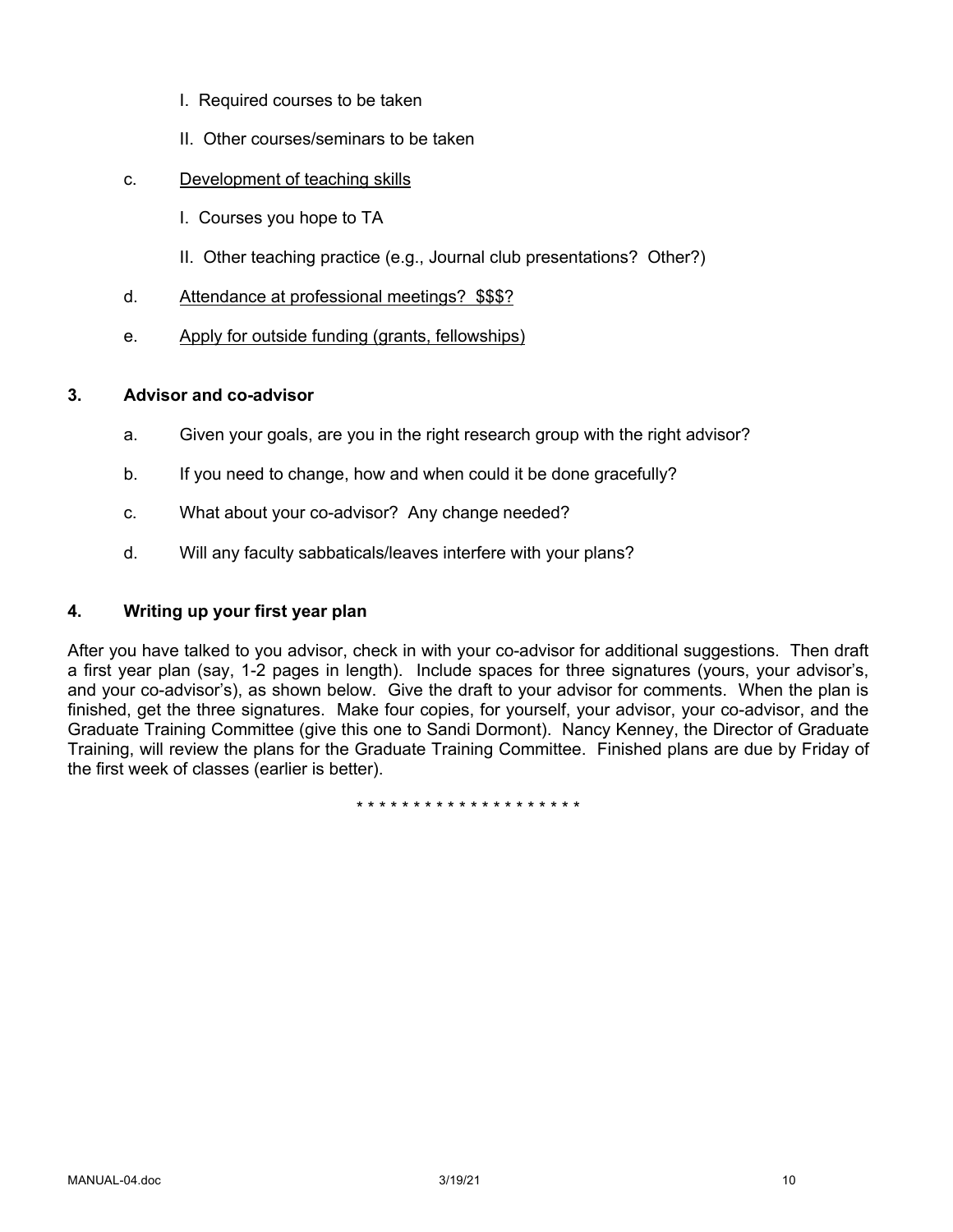# **First Year Checklist**

| Arrive in time to attend the Psychology Orientation Seminar and the UW TA/RA<br>Conferences                                                                                                                                                                                                                                             |
|-----------------------------------------------------------------------------------------------------------------------------------------------------------------------------------------------------------------------------------------------------------------------------------------------------------------------------------------|
| Prior to the beginning of classes, meet with your advisor to go over course requirements,<br>research plan, and TA/RA assignment                                                                                                                                                                                                        |
| Get Washington State driver's license                                                                                                                                                                                                                                                                                                   |
| Complete payroll, insurance, and tax paperwork with Brian Culver                                                                                                                                                                                                                                                                        |
| Get e-mail account, desk space, SPSS license                                                                                                                                                                                                                                                                                            |
| Acquire building keys                                                                                                                                                                                                                                                                                                                   |
| Pay student fees before the due date during the first month of the quarter                                                                                                                                                                                                                                                              |
| Talk with more advanced students to get their tips on the program                                                                                                                                                                                                                                                                       |
| Write your Annual Plan with your advisor (see Annual Plan Section B.I.) Turn in the final<br>version to your advisor by the end of the first week of classes                                                                                                                                                                            |
| Register for classes before the first day of classes, including:<br>Orientation seminar, statistics sequence, Colloquium Series<br>Masters credits during your 1 <sup>st</sup> and 2 <sup>nd</sup> year if you choose to get a Master's degree<br>(see Section B.VI.)                                                                   |
| Keep a file for yourself of all the courses you take, <i>including</i> seminars and independent<br>studies. In this file enclose reading lists, syllabi, instructor name(s), and the quarter and<br>year each course was taken. This file will be invaluable to you later, e.g. when you apply for<br>licensing or a teaching position. |
| Prepare for the first/second year project                                                                                                                                                                                                                                                                                               |
| Plan for summer funding                                                                                                                                                                                                                                                                                                                 |
| Review this manual for information that might be helpful                                                                                                                                                                                                                                                                                |
| Get to know the cafes on and off campus                                                                                                                                                                                                                                                                                                 |
| If any concerns arise, don't be shy. Talk to your advisor, co-advisor, another student, the<br>lead TA, the Psychology Graduate Student Action Committee, the Graduate Program<br>Assistant (Sandi Dormont), the Director of Graduate Training (Nancy Kenney), or anyone<br>else you think might be helpful.                            |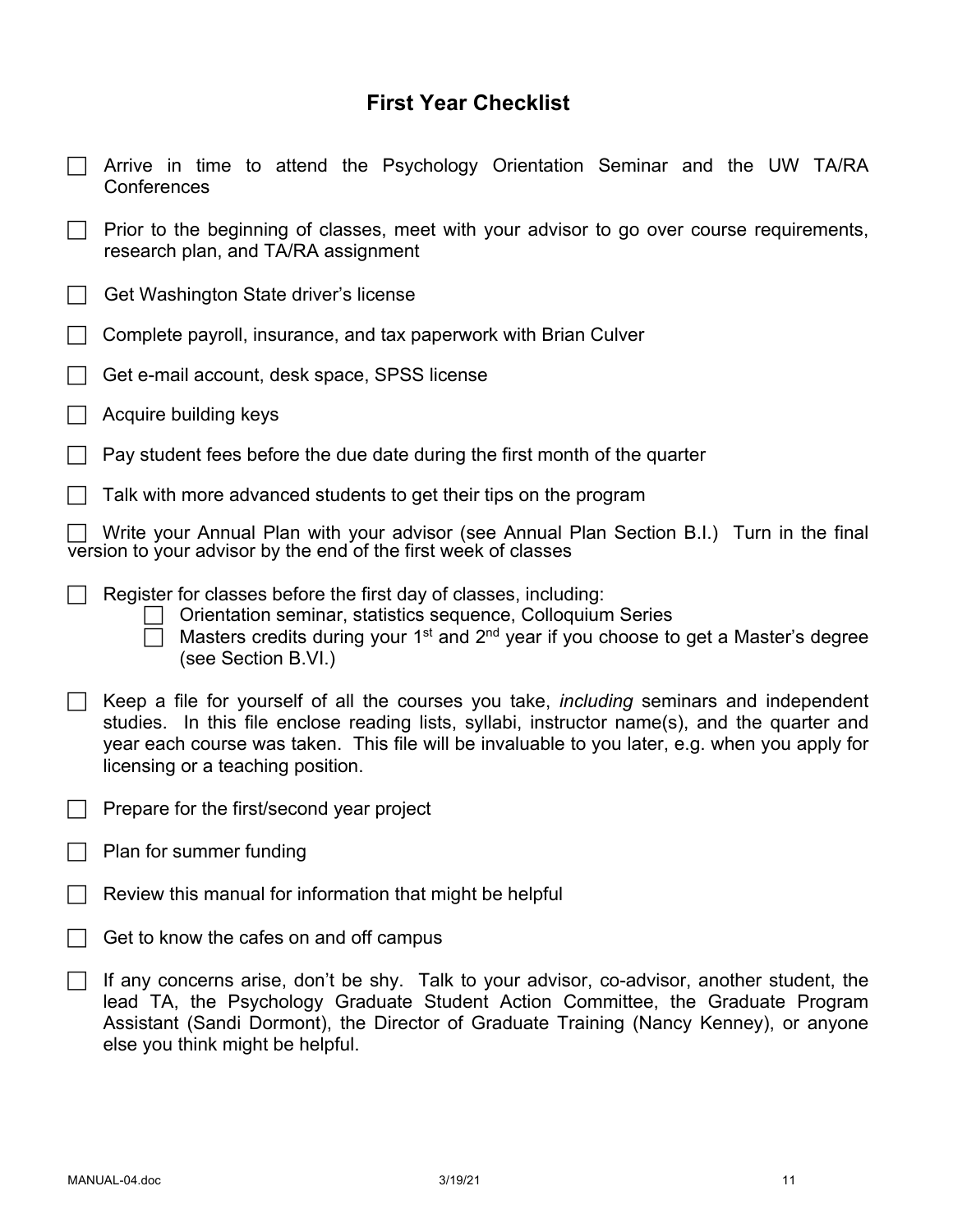# **B. PROGRESSING THROUGH THE PROGRAM**

## **B. I. ANNUAL PLAN**

All graduate students and their advisors are expected to participate in an annual planning and evaluation process. In 1999 and again in 2003, the faculty approved changes in the course requirements for our new graduate program. We also adopted a new Planning/Evaluation process. We are currently implementing the new planning process, which will undergo revision and improvement as needed.

*First Year Plan*. Each new graduate student should study the planning template at the end of the previous section (A. IV.) He/she should meet with his/her advisor(s) prior to the beginning of Autumn Quarter, and begin developing a plan for the first year of study. After the meeting, the student should prepare a draft of his/her first year plan, including goals, coursework, research, etc., for the upcoming year. The student and the advisor(s) should complete and sign the first year plan by the end of the first week of classes, and forward it to the Graduate Program Assistant (GPA, Sandi Dormont). She will forward the plan to the Director of Graduate Training (GPC, Nancy Kenney) for review from a graduate school perspective and thereafter place it in the student's file.

*Annual Plan*. Annual plans are prepared in May of each year. Templates will be distributed as a reminder around April 1. The student and advisor should meet in early April or May, and the final version of the plan should be in the advisor's hands by about the  $3<sup>rd</sup>$  week of May. The student's co-advisor and/or committee should be involved as appropriate. The advisor will then draft a feedback/evaluation letter to the student, and forward both the plan and the draft evaluation letter to the Graduate Training Committee (GTC) Area Rep by about June 1.

*Evaluation/Feedback Letters.* Areas will meet and review the plans and letters at the end of Spring Quarter. Other Area faculty members will suggest additions or modifications to the letter. Letters should be signed by the advisor and the GTC Area Rep, and sent to students directly by the Area. Students should receive their evaluation letters by about July 1.

Copies of the plans and letters will also be forwarded to Nancy Kenney (GPC), who will review them from a Graduate School Perspective. Problem cases will be considered by the Graduate Training Committee (GTC) at its meeting early in Summer Quarter. If needed, an additional letter advising the student of official actions by the GTC or the Graduate School will be sent to the student from the GTC. After review by the GTC, the plans and evaluations will be placed in the student's file.

Templates setting forth the topics that need to be covered for both the student plan and the faculty evaluation letter can be found at the back of this manual. Copies are also available from the Graduate Program Office, G-127. Topics include items such as goals, accomplishments, progress, development of skills in teaching and research, coursework, service, presentations, awards, and preparation of a *curriculum vitae* (resumé). (See appendices.)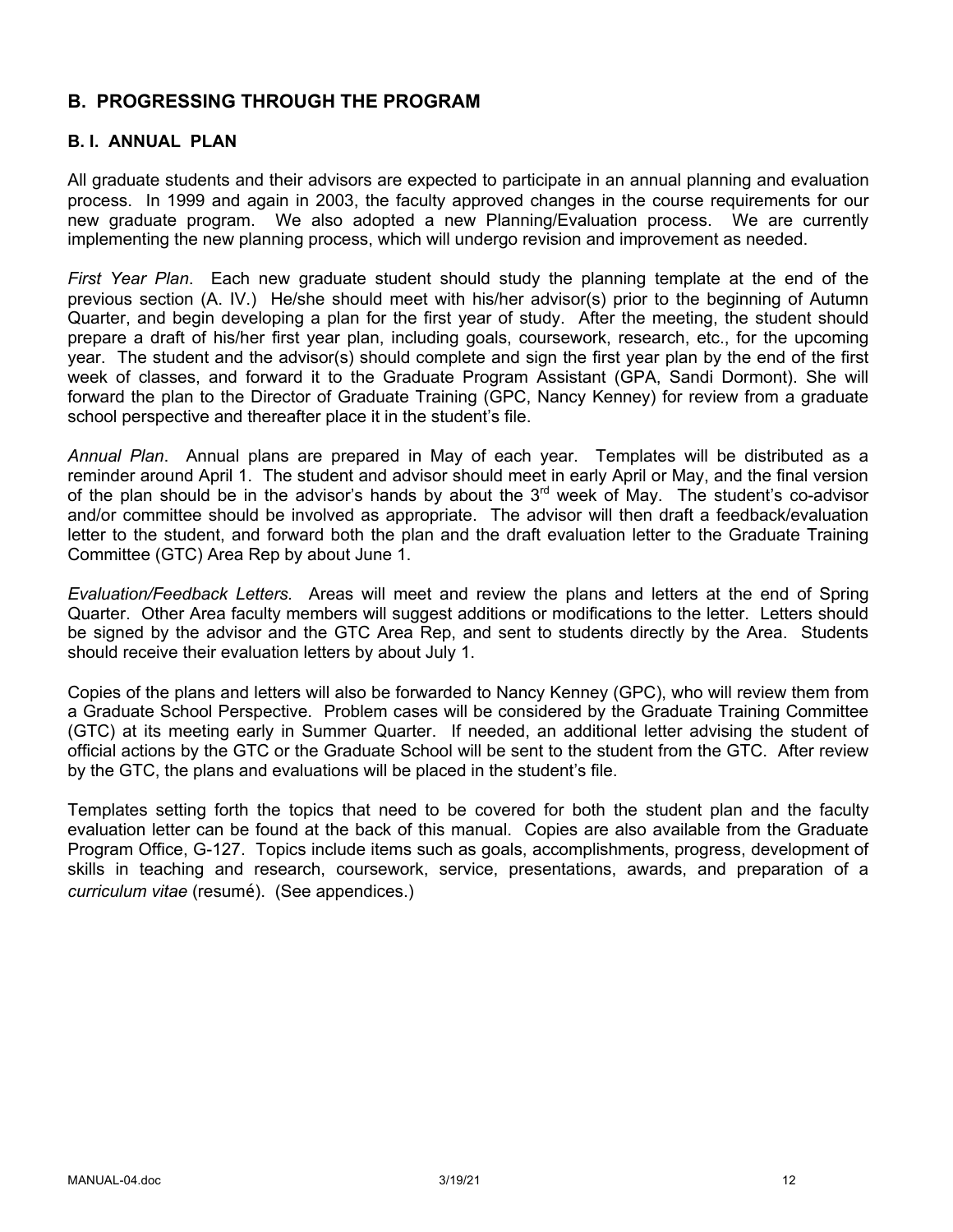## **B. II. CONDUCTING A RESEARCH PROJECT**

**1. General Considerations.** All students are expected to acquire research skills. All research must have a faculty sponsor, typically the student's advisor. A student's research experience begins in the first year of graduate school and should be an ongoing activity throughout his/her graduate career.

## **2. Acquisition of Research Participants (Subjects)**

*Animal Research* - Dean Malidore (CHL-112) coordinates the use of the department's supply of laboratory animals. (dmalid@u.washington.ed)

*Human Participants* - The department maintains a pool of human research participants each quarter in connection with various introductory classes. Frank Smoll (G-219) coordinates the use of these human research participants. Before each quarter begins, graduate students and faculty submit a request to the Subject Pool office for human research participants for that quarter. The Subject Pool Manager's office is located in G-122.

*Infant and Child Participants* - Contact Bonnie McTaggert (bmctag@u.washington.edu) in Speech and Hearing Sciences for information. You should also talk to your advisor about funding for the infant and child pool.

Human research participants are also obtained by survey methods, such as mailing and telephoning. ALL RESEARCH WITH HUMAN PARTICIPANTS MUST BE APPROVED BY THE DEPARMENT OR BY THE UNIVERSITY HUMAN SUBJECTS REVIEW COMMITTEE. (see below)

### **3. Human Subjects Review Committee.**

**Departmental Requirements.** All research using human participants must be reviewed and considered qualified for "certification of exemption" by the Department review committee chaired by Frank Smoll. Applications for committee review may be obtained in the Subject Pool office (G-122). Return the exemption application, signed by your faculty sponsor, to Frank Smoll's mailbox. Please allow at least one week for processing of the application.

**UW Requirements**. Projects not exempted by the Department require review by the University Human Subjects Review Committee. Instructions and guidelines for applying to the University committee are found in the boxes located just outside the Subject Pool office (G-122) and on the UW website. Please allow about 2 months for processing.

**4. Research Space.** The Department Chair and Assistant Chair(s) coordinate space for animal research. The research space reserved by the Psychology Department for group studies with human participants (large groups up to 15) is G-184. Contact the Administrator (Michele Jacobs, G-119) for more information and/or to make reservations for this research space. Also contact your advisor for further options.

A departmental lab for running human subjects utilizing computers is located in the Chemistry Library building, Room 210E. 9 to 10 PCs allow experimenters to run multiple subjects at one time. Some rules governing the use of the computer lab include:

- 1) The room is for use by faculty, graduate students, or personnel under their direct supervision.
- 2) The room must be scheduled at least one week in advance by contacting Michele Jacobs.
- 3) Schedules will be posted each Monday for two weeks. One schedule will be for the current week and one for the following week.
- 4) If you will not be using the room after you have scheduled it, please notify Michele Jacobs so it can be made available to others.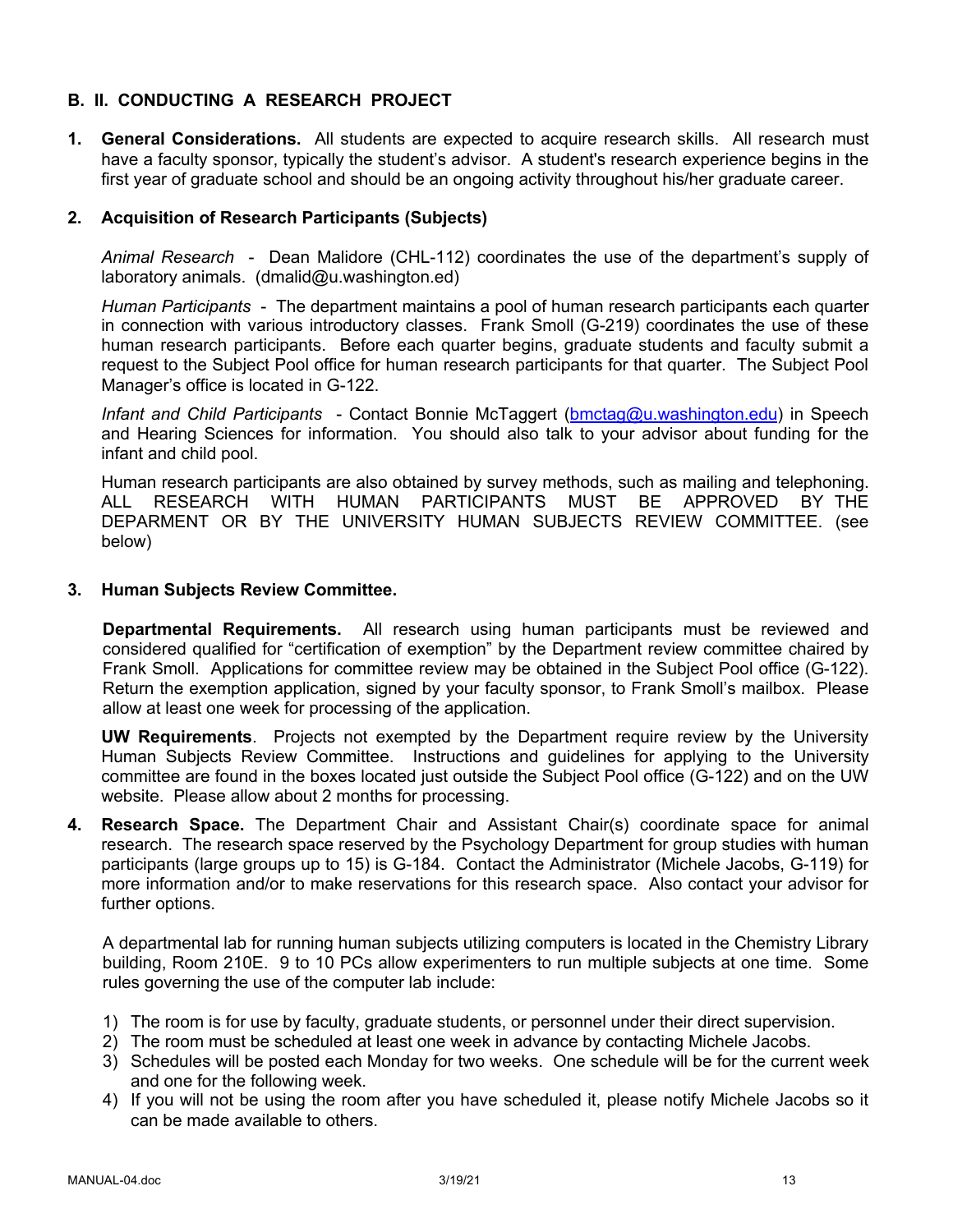- 5) The room should be scheduled in 30-minute increments. Please keep scheduling requests to 2 hours per day per person, or 10 hours per week. We will always attempt to accommodate requests for more time. Schedule only the time you know you will use.
- 6) The room is available from 8:00 AM to 7:00 PM, Monday through Friday.
- 7) If need be, two experimenters can share the room since it is divided into two sections. Please work with each other to make sure this is possible without disturbing each other's projects.
- 8) You must provide your own software and supplies.
- 9) When scheduling, please take into account set up and takedown time for your software. Also, please clean the room for the next person.
- **5. Equipment.** Small research equipment and audio-visual aids are available by contacting the Media Lab (G-53) or Rich Ball in the shop (G-26). The department orders new equipment on an annual basis. See the Administrator (G-119) for current inventory and future needs. The Office of Technical Support Services (G-26) also has equipment that may be borrowed for experimental research. A faculty member must sponsor equipment requests.
- **6. Financial Support for Research.** The department generally cannot provide funds for student research projects. Clerical support such as typing questionnaires and manuscripts or Xeroxing for unfunded projects is not available. You may apply for funds for equipment, supplies, subject payment, etc., for your dissertation. To be eligible, you must have reached Ph.C. status. This fund is not available for travel expenses. Application forms can be picked up from Phillip Burger and submitted to the Chair of the department.

If you are a research assistant on a grant, all grant-related work must be billed to the budget number on the grant. If your research is not funded by a faculty grant, you may write your own grant under sponsorship of a faculty member. For information on grants being offered, watch the Department Newsletter for agency requests for proposals, check the bulleting board outside the Graduate Program Office, see Phillip Burger, or discuss the possibility with your advisor. Graduate fellowships for research are also available. For information on such opportunities, watch the Newsletter, contact the Graduate Program Assistant in G-127, or visit the Grants and Funding Information Service (GFIS) office located in Suzallo Library Reference & Research Services. The GFIS office has a computer system to locate fellowships in specific areas. (See information on-line at: http://www.lib.washington. edu/gfis)

## **7. Computer Facilities**

### Psychology Department Resources

Each graduate student has a faculty advisor and/or faculty person with whom he/she is doing research. The computer facilities of the faculty advisor/research colleague are generally shared with his/her graduate students.

### **Intradepartmental Resources (Guthrie)**

The Office of Technical Support Services (G-28, 206-543-8281) is responsible for computer maintenance, equipment, and software advice.

**CHEM LIB and JOHNSON ANNEX** - 2 MacIntosh (G3) computers, 3 computers with Windows, a Postscript laser printer for the MacIntosh and one for Windows, plus a color inkjet printer for Windows. All of these computers are connected to the Internet and to the departmental network.

**Room 53** (Media Lab) – 2 PCs and 2 MacIntosh computers with a b/w laser and a color printer. There is an array of web/image editing and presentation software available to graduate TA's and all faculty.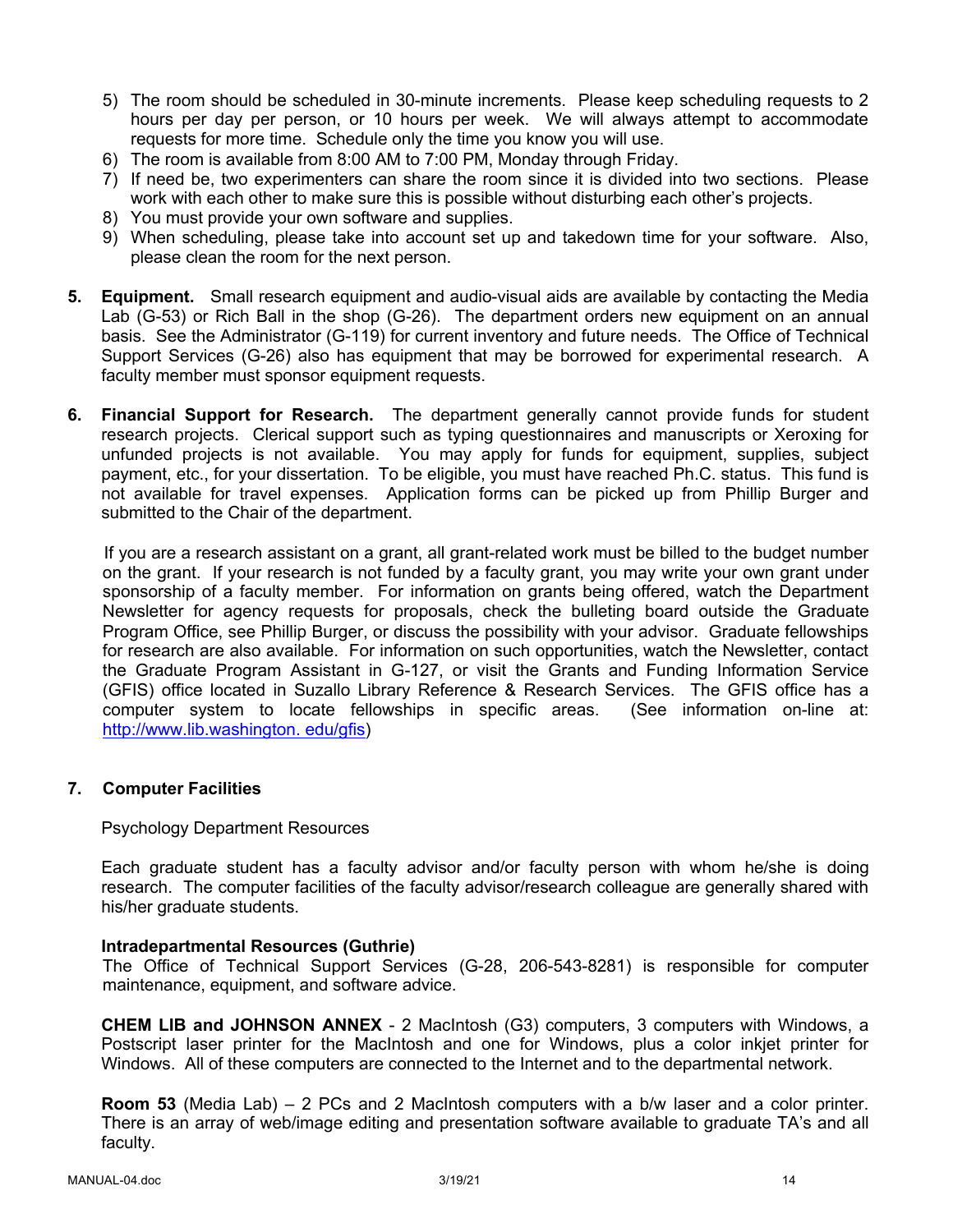Additional printers are located in room 119 (Main Office) – HP6 Laserjet connected to both a MacIntosh, and a Dell. For practical reasons, for now and the foreseeable future, the Department is supporting only Macs, IBM and compatibles. The department has standardized on Microsoft Word for word processing software for the Mac's and PCs. We offer Lotus 123 and MS Excel for spreadsheets, and MS Access for database software. For statistical analysis, we support Systat and SPSS. We recommend SPSS because it is used in the required statistics course sequence.

### **Extradepartmental Resources**

### **Center for Social Science Computation and Research (CSSCR)**

Phone: 206-543-8110

e-mail: CSSCR@u.washington.edu web: http://julius.csscr.washington.edu/

Students should familiarize themselves with this upper campus "computer center." It is located in Savery Hall and exists to help social scientists with using computers in their research. The Center has a large number of terminals and printers, as well as microcomputer teaching classrooms. The Center offers basic courses free of charge in computing, e.g., SPSS X, MS Windows, etc. Consultants are available to assist you. Normally a Psychology graduate student serves as one of the consultants. The Center also has a special facility for graduate students equipped with highpowered computers and statistical packages, such as SAS, M-Plus, etc. The Psychology Department is part of this center. Please use it!

### **Center for Teaching, Learning, & Technology (Catalyst)**

Odegaard Undergraduate Library (OUGL) room 230, 206-616-8154 e-mail: catalyst@u.washington.edu web: http://www.catalyst.washington.edu

## **Center for Instructional Development and Research (CIDR)**

422 Sieg Hall, 206 543-6588

e-mail: info@cidr.washington.edu web: http://depts.washington.edu/cidrweb/

**8. Undergraduate Research Assistants (499s**) The department requires Bachelor of Science, Psychology Majors to have some type of field or research experience. Undergraduate research assistants enroll in Psych 499 under the sponsorship of a faculty member. Often undergraduates help or work with graduate students. The Psychology Undergraduate Advising Office (G-114) manages the recruitment of undergraduate students for 499. Contact the Psychology Undergraduate Advising Office for further information or check the departmental website under undergraduate studies (http://web.psych.washington.edu/undergraduate/499.html).

*Concluding Comments*. Conducting good research requires substantial planning and ongoing administration. Your advisor and those listed above are available to aid you in your research endeavors. Research skills will play an important part in your graduate career, so get started early, plan well, and don't hesitate to ask for help.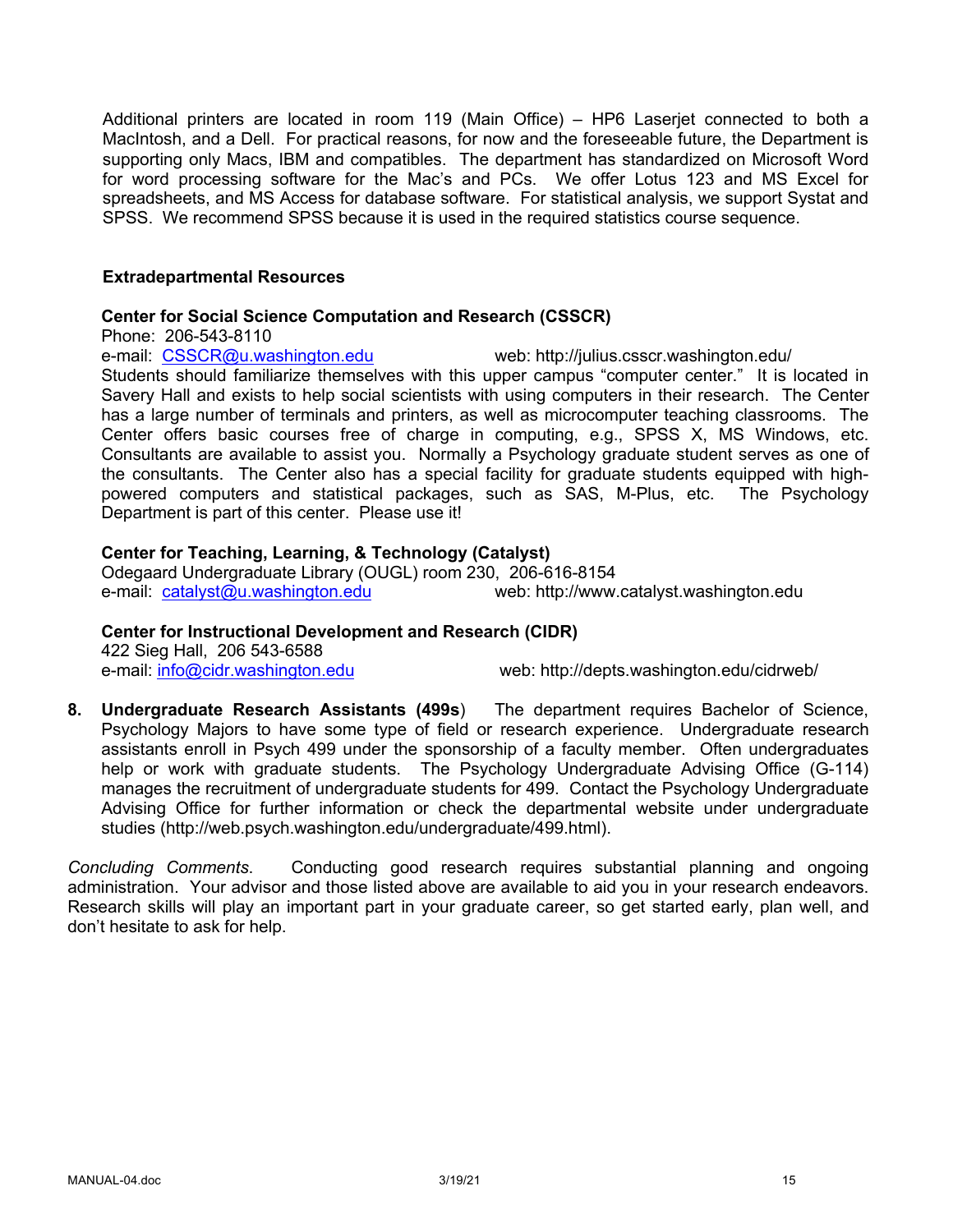## **B. III. TAKING COURSES**

1. *Philosophy.* The Graduate Program was revised in 1999 and again in 2003. The new program features individualized programs centered around preparing you to meet your own self-defined goals. In keeping with this intention, **your individual coursework should be chosen carefully as part of the annual planning process**. You will need to invest some time in searching out the optimal set of courses to meet your goals. Lists of courses taught in our Department are available in the undergraduate advisory office and at the back of this manual. Your advisor and advanced graduate students will be good sources of suggestions, especially for courses outside the Department.

Graduate School is not like undergraduate school in the sense that there is no set program to be completed. You should not be thinking "What do I need to do to pass this course?" but rather "What do I need to do to prepare myself in the best possible way for my career?"

2. *Required courses.* The Department and the Areas have adopted some minimal course requirements for graduate students (described in detail in Section C below.) In the non-clinical areas a minimum of about 10 courses is required (depending upon how you count). In the clinical areas a greater number of courses is required, and learning to do psychological testing and psychotherapy are additional goals.

Most of your required coursework should be completed in your first two years of graduate study (three years for students in the clinical areas), before you take your General Exam.

- *3. Role of the Supervisory Committee.* Your Supervisory Committee will review your coursework in relation to your goals, and may also suggest or require additional coursework. This is one of the reasons that it is to your advantage to form your Supervisory Committee as early as feasible in your second year.
- *4. Seminars.* As you progress through graduate school, seminars requiring your active participation should replace lecture-type courses. At more advanced levels of graduate study, there is a temptation for students to narrow their focus to the topics studied in their advisors' labs. To counteract this tendency, we strongly urge advanced graduate students to continue to take a couple of advanced seminars each year in a broader range of topics. Lists of Departmental seminars are available quarterly. Seminars outside the Department will also be very valuable, but must be sleuthed out on your own.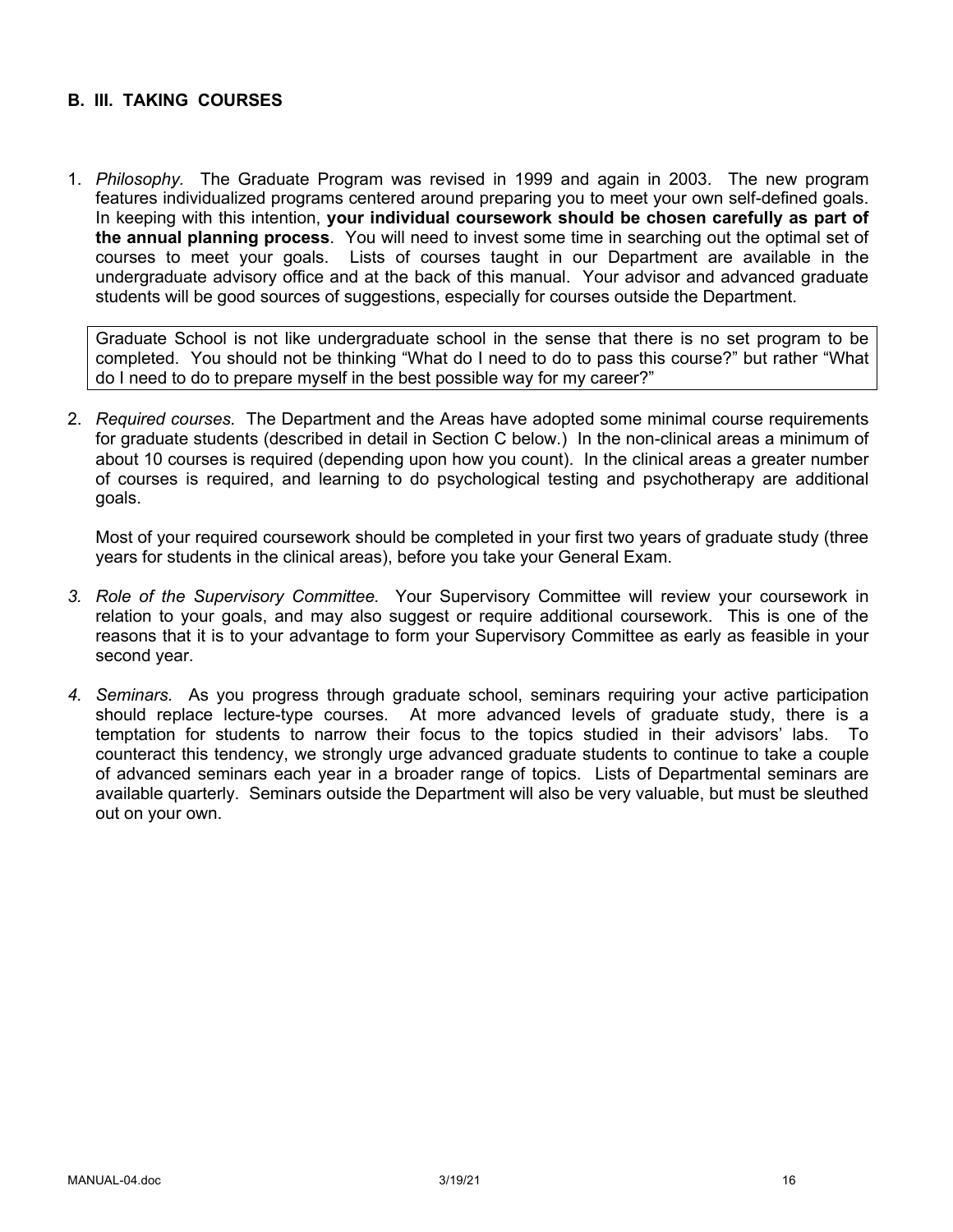## **B. IV. GRADING AND EVALUATIONS**

### **Grades**

- 1. All courses fulfilling departmental requirements (300, 400, and 500 level courses only) must be taken for a grade unless the course as a whole is offered on a Credit/No Credit basis. As stated by the Graduate School, a grade of 2.7 is the minimal satisfactory grade for a course to fulfill departmental requirements. In order to earn a graduate degree, you will need at least 18 graded credits (with grades above 2.7) and a minimum grade point average of 3.0.
- 2. Some courses will be offered as Credit/No Credit and designated as such in the University Time Schedule. These courses cannot be counted toward the 18 graded credits required for the completion of a graduate degree.
- 3. You may opt to take courses other than those fulfilling departmental requirements on a Credit/No Credit basis. You must make that designation when you register for the course. The instructor must give you a numerical grade that will be changed by the Registrar's Office for transcript purposes. Again, these credits will not be counted in the 18 graded credits required for graduation.
- 5. Two sections of each independent study/research course (498, 499, 597, 598, 599, 600, 700 & 800) are offered; section "A" for graded credit, section "B" for Credit/No Credit. You should discuss which section to take with the person sponsoring your work. Grades in these courses are not considered in calculating your grade point average.

600 is for independent research and should be used mainly during the first year. 700 is for the Master's degree (9 credits required) – thesis required 800 is for the Dissertation (27 credits required) and should be used as soon as your committee is formed and/or you have begun your own independent research

5. An "N" grade is given in independent study/research courses when a project continues over several quarters and will not be graded until its completion. You must maintain continuous registration in that course until a grade is given, and you must be consistent in registering for either the graded or the Credit/No Credit section.

### **Evaluation Procedures**

- 1. Your most important evaluations will be provided by your advisor and by your annual evaluation / feedback letter.
- 2. A copy of your transcript is received annually in the Graduate Office and is made a part of each student's file. If your quarterly or cumulative grade point average drops below 3.0, your name will appear on the "Low Scholarship List" sent by the Dean of the Graduate School to the Director of Graduate Training. The progress of those students will then be reviewed by the Graduate Training Committee at their next meeting (usually the 2nd week of the following quarter), and one of the five possible actions listed in Section 3 below may be taken.
- 3. In the unlikely event that your progress is less than satisfactory in any area of your program, you will receive feedback from the Director of Graduate Training, and in some cases, from the Dean of the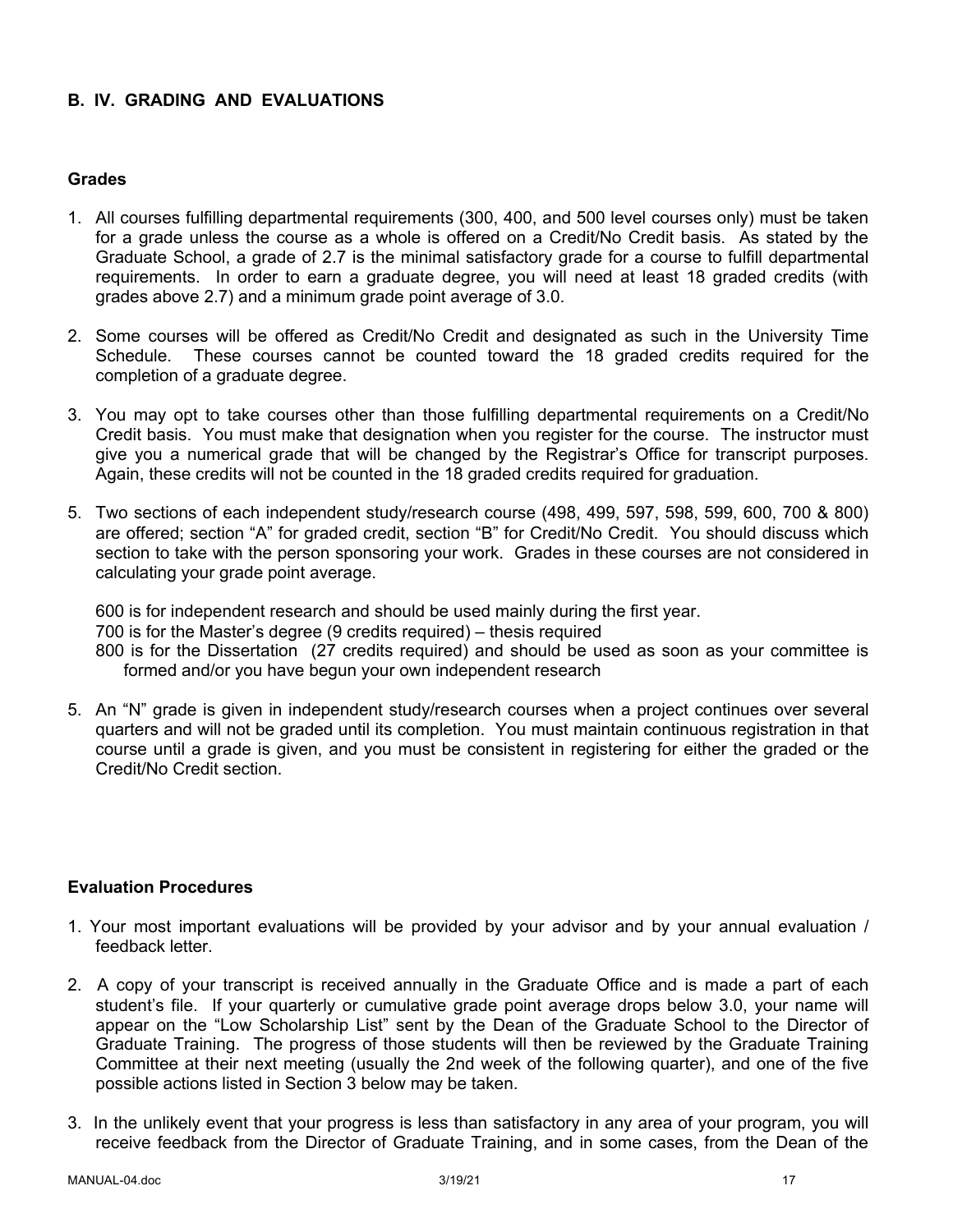Graduate School. There are five ways in which unsatisfactory progress can be communicated to a student. They are, in increasing order of seriousness:

- 1) a verbal warning from the student's advisor(s),
- 2) a written warning from the Director of Graduate Training ("Internal Watch list/Safety net"),
- 3) a change in the student's status to "Warn," (external/Graduate School)
- 4) a change in the student's status to "Probation," or (external/Graduate School)
- 5) a change in the student's status to "Final Probation." (external/Graduate School)

Procedures 1 and 2 are essentially "internal" warnings within the department, whereas procedures 3, 4, and 5 are actions taken by the Dean of the Graduate School.

"Probation" or "Final Probation" status results in a notation on your transcript and in a letter being sent to you by the Dean. Students in each of the three "external" categories (3, 4, and 5) will be informed in a letter from the Director of Graduate Training of the steps they must take to return their standing to that of a student in good standing. A student is not usually dropped from the University unless he/she has spent at least one quarter in the status of "Final Probation." Students in Probation or Final Probation status are less likely to receive assignments as teaching assistants (see "Policies for the Assignment of Teaching Assistants" in this manual).

- 4. At the request of any faculty member, Supervisory Committee, or individual student for him- or herself, the Graduate Training Committee will review the academic status of any graduate student and will make any appropriate recommendations.
- 5. You should receive your annual evaluation in the early summer. Should you have questions about your evaluation, see your advisor or the Director of Graduate Training.

# **B. V. SUPERVISORY COMMITTEE**

Your Supervisory Committee's roles are to guide you in the preparation of your graduate program, to conduct your General Examination, and to conduct your Final Examination.

- 1. *Composition of the Supervisory Committee*: You must set up a Supervisory Committee consisting of at least four and not more than seven members. This Committee must be officially formed at least four months prior to the time the warrant for the General Exam is presented to the Graduate School. It is advisable to have one or more members over the minimum number to assure a necessary quorum for meetings and examinations. The following are considerations for composition of the committee:
	- a) Members of the committee must be members of the appointed Graduate Faculty. One or two members may be appointed who are not on the Graduate Faculty, if the majority of the members are Psychology Graduate Faculty members, and if a CV is provided to the Graduate Program Advisor for the non-Graduate Faculty member. Not every faculty member is a member of the Graduate Faculty, although most are. Some new assistant professors, lecturers, and research associates are not. If in doubt, ask the person you are considering having your committee, check with the Psychology Graduate Program Office, or call the Graduate School's Student Services Office at 206-543-8720. You may also check the following website: http://www.grad.washington.edu/gradfac/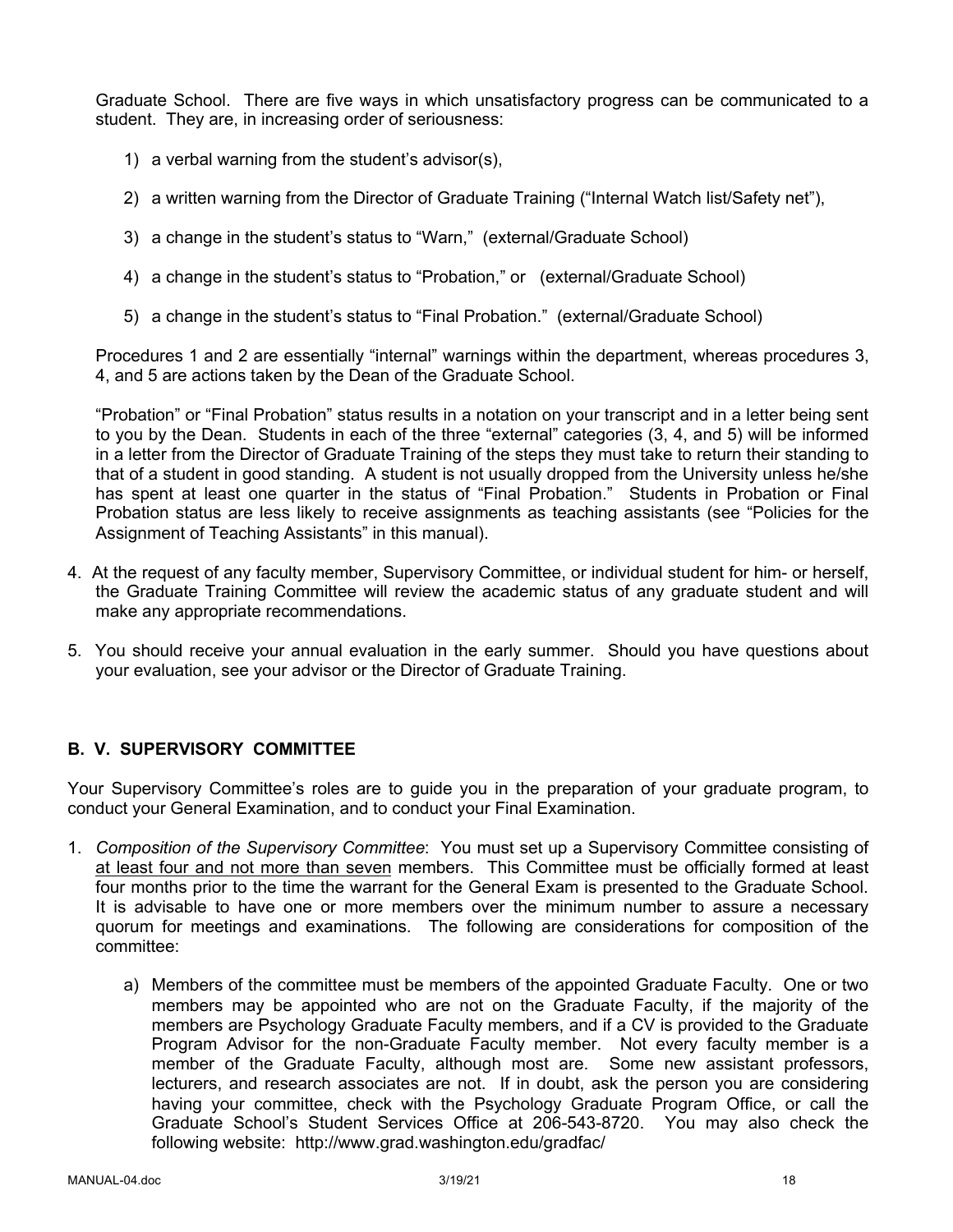- b) A majority of your members must be from your major area, e.g., Clinical, Behavioral Neuroscience, etc. Normally, at least three of your members are core faculty in the Psychology Department, but members of other departments are also eligible.
- 2. *When to Form Your Supervisory Committee*: Your supervisory committee should be formed either at the end of your first year or as early as feasible in your second year in the UW Ph.D. program. It is advisable to form this committee early so that your committee members can have a voice in the curriculum you follow in preparation for your General Examination (see "General Examination" section in this manual.)
- 3. *Procedures for the Formation of Your Supervisory Committee*:
	- a) Get an "Application for Ph.D. Supervisory Committee" form from the Graduate Program Office, G-127.
	- b) Discuss your committee with each potential member and get a signature on the form for each member who is willing to serve on the committee. An e-mail concurrence may be attached to the request form in lieu of a signature.
	- c) Return the form to the Graduate Program Office. The suggested Committee will be submitted to the Graduate School for approval. An e-mail notice of the formation of your committee will be sent to all members once the approval process is complete.
- 4. *Graduate School Representative (GSR)*: The Graduate School will appoint a Graduate School Representative who is from a field other than Psychology. The GSR represents the broad concerns of the Graduate School. The role of the GSR includes monitoring the conduct of the student's exams, resolving conflicts, and facilitating communications between committee members and the student. The GSR is charged with the additional responsibility of reporting directly to the Dean of the Graduate School on the content and quality of the General and Final Examinations. The main function of the GSR is to ensure that the process allows for fairness to all parties. **The GSR is a non-voting committee member**.
- 5. *Changing (Reconstituting) Your Committee*: Within reason, it is possible to change the members of your committee. For example, if your dissertation focus has changed, a different committee member may be more appropriate. The Graduate School will not honor requests to change the GSR if the reason for the change is a scheduling difficulty. If you and your advisor decide that a change is needed, follow the steps outlined below.
	- a) Get a "Request for Supervisory Committee Reconstitution" form from the Graduate Program Office, G-127.
	- b) Indicate the changes to be made, and your reasons for making these changes.
	- c) Get the signatures of any members who are being added to, or removed from, the committee. An e-mail concurrence may be attached to the request form in lieu of a signature.
	- d) Return the form to the Graduate Program Office. The suggested changes will be submitted to the Graduate School for approval. Approval of changes will be sent by e-mail to all committee members.
- 6. Meetings with your Supervisory Committee
	- a) As early in your second year as feasible, you should meet with your Supervisory Committee to plan the course work, reading, and other activity you will undertake in preparation for your General Examination, which is normally taken during the  $3<sup>rd</sup>$  year.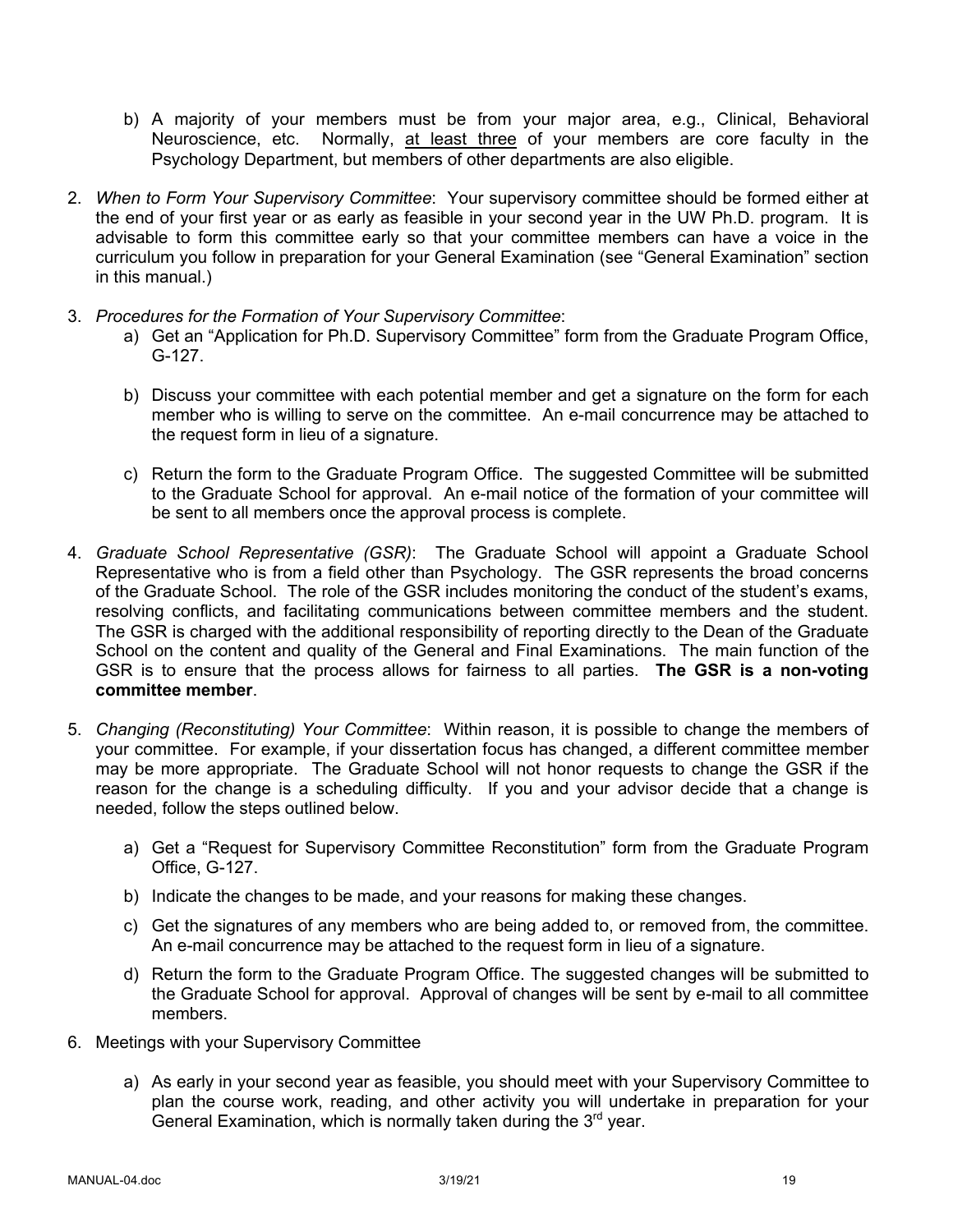- b) The committee (a minimum of 4, including the chair, the GSR, and any two other members of your supervisory committee) will meet for the oral portion of your General Examination.
- c) Normally, a meeting is held to approve your dissertation proposal. The GSR is not required at this meeting, only at the General and Final Oral examinations.
- d) The committee (a minimum of 4, including the chair, the GSR, and any two other members of your supervisory committee) will meet for your Final Examination, during which you will defend your dissertation.
- e) Other meetings may be scheduled as you, and the chair of your committee deem necessary.
- f) The GSR does not need to be present at routine supervisory meetings (e.g., to plan a course of study). The GSR is required to be present at the General Exam and at the oral defense of the Dissertation (Final Exam).

### READING COMMITTEE

The Reading Committee is a separate subset of your Supervisory Committee and must be appointed separately.

You should form your Reading Committee when you are close to defending your dissertation. The purpose of this committee is to read the dissertation and agree that you are ready to defend it in an oral examination. Choose any three members of your supervisory committee (not including the Graduate School Representative) who will agree to be on the committee. They will read the various drafts of your dissertation, make comments and suggestions for improvement, and finally sign the request to schedule the final exam along with all the other members of your committee. See the section on Final Examination for details on forming this committee.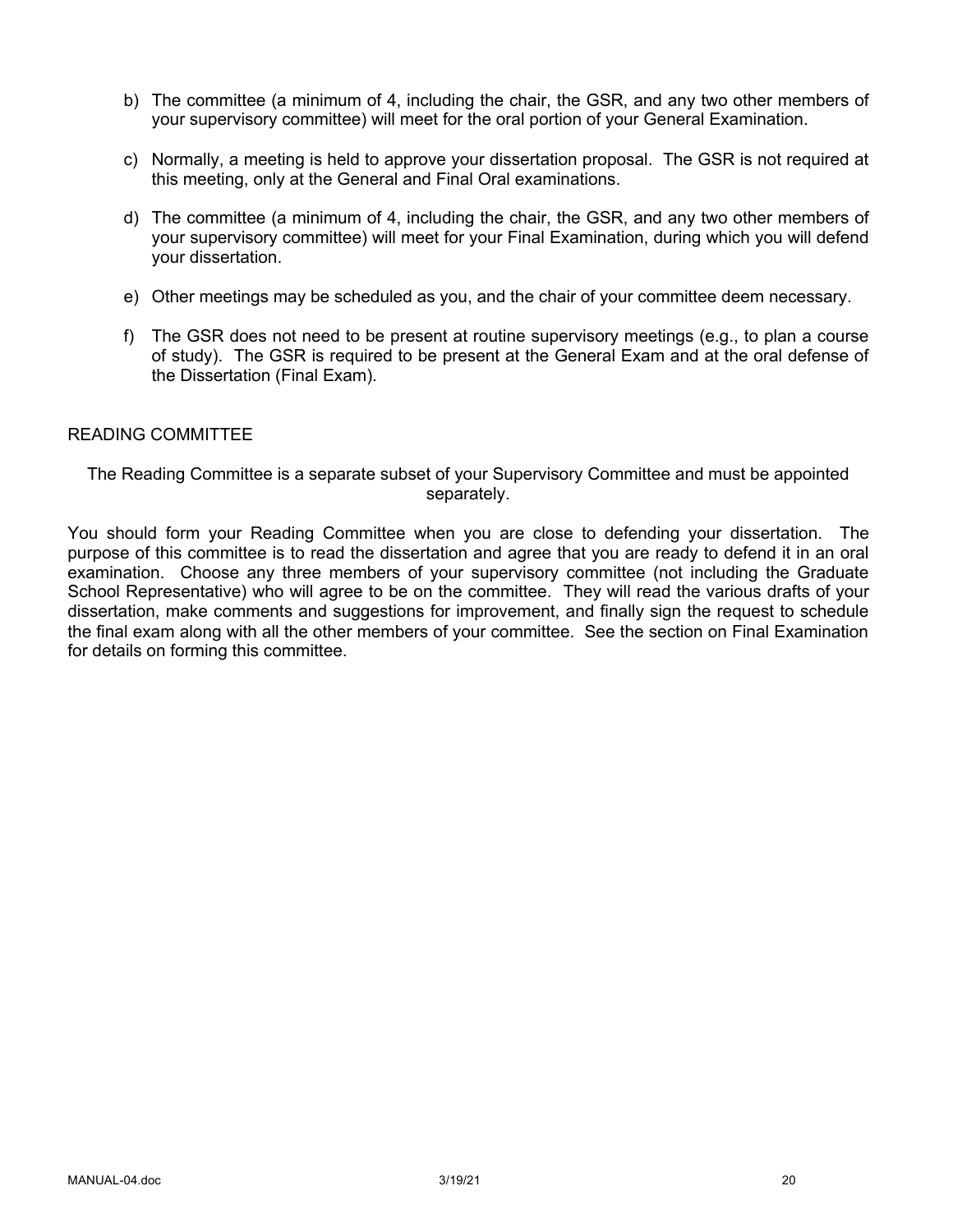## **B. VI. MASTER'S DEGREE**

The Psychology Department has an approved, *thesis only,* Master's Degree option that can be completed along the way toward the Ph.D. and is not a requirement of the Department. You may, however, set a requirement to include a master's degree in your Plan (see Annual Plan in Section A. IV, or appendices).

### **There is no non-thesis Master's Degree available to graduate students in the Psychology Department.**

In the quarter in which you expect to complete a Master's degree, you must submit an application to the Graduate School on-line at the following address: http://www.grad.washington.edu/stsv/mastapp.htm. You will be notified automatically if you meet the basic Graduate School requirements. If not, you will be notified of any contingencies to be met before a warrant may be issued or the degree is awarded. The printed warrant will be kept in your student file in Guthrie 127 until requested by you or your committee for signatures. Any two members of your supervisory committee, or your advisor and one other graduate faculty member, are required to sign the warrant for your Master's Degree. The signed warrant must be returned to the Graduate Program Advisor in Guthrie 127.

Your application is good for one quarter only. If you do not submit your thesis for the Master's degree by the last day of the approved quarter, you must re-apply.

### *Requirements for the Master's Degree*

- 1. A minimum of 36 credits, 9 of which must be thesis credits.
- 2. At least 18 of the 36 credits must be numbered 500 or above; at least 9 must be for course work, 9 must be for thesis (700).
- 3. Numerical grades in at least 18 credits of work at 300, 400, and 500 level courses at the UW, with a minimum grade point average of 3.0.
- 4. A thesis approved by your "Supervisory Committee", which consists of at least two members of the Psychology faculty. This is not necessarily the officially appointed Supervisory Committee discussed earlier. If you have not yet formed your official Supervisory Committee it is necessary only to have your advisor and one other Graduate Faculty member from the Psychology Department sign the warrant for your Master's Thesis.
- 5. A final Master's examination, either oral or written, may be required by your Supervisory Committee.
- 6. Any additional requirements as set by your advisor, your Supervisory Committee, the Graduate Training Committee, or as stated in your Plan.
- 7. Completion of all work for the Master's Degree within six years.
- 8. You must be registered at the University either full- or part-time in the quarter in which you complete the requirements for the degree.
- 9. Your signed warrant and completed thesis must be accepted by the Graduate School by the last day of the quarter in order for you to receive your degree that quarter. You are then eligible to participate in UW graduation ceremonies if you so desire.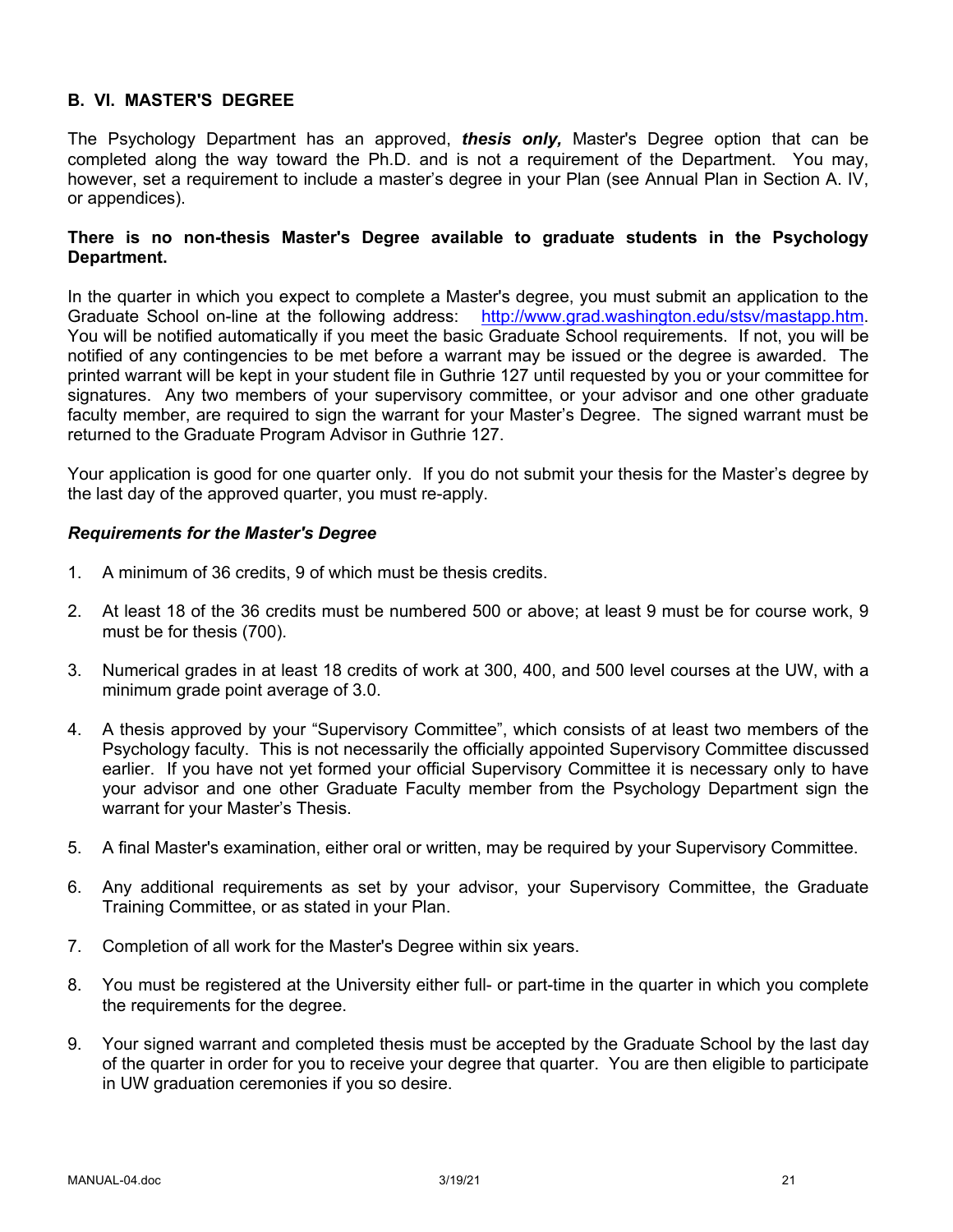## **B. VII. GENERAL EXAM**

- 1. The General Exam is a requirement of the Graduate School. The General Catalog states that you should take your General Exam when your background of study and preparation is sufficient to justify undertaking the examination. Although there may be more than one part to the examination, the only requirement from the Graduate School is an oral examination attended by at least four members of your committee, including the Chair and the GSR (see Section B. V. 4.). Your entire committee should be given the opportunity to participate in setting both the format and the content of your exam.
- 2. You must have completed two years of graduate study and be well along in your course requirements before you take the General Examination. The Graduate School requires that all coursework, including departmental requirements, be completed at this time. Exceptions may be granted with the signed approval of your advisor.
- 3. You must have formed a Supervisory Committee at least four months prior to taking your exam.
- 4. You must be registered at the UW for a minimum of 2 credits for the quarter in which you complete the General Examination.
- 5. You should plan to take the General Exam as early as feasible in the  $3<sup>rd</sup>$  year of study. Any student who has not passed the General Examination prior to the beginning of the fourth year of study may be recommended for Probation. If you have not passed the General Examination by the beginning of the third quarter of your fourth year, you may be recommended for Final Probation. (Exception: Students in the Clinical areas will have a nine-month extension of these deadlines.)
- 6. You must schedule the oral part of the examination. Arrange a date and time for the exam that is agreeable with all your committee members. The request form is available in the Graduate Program Office (G-127). Present the request for the General Examination, signed by you, your chairperson, and all members of the committee, to the Graduate Program Advisor so that it may be forwarded to the Graduate School at least three weeks before the date of the meeting. A warrant is then prepared by the Graduate School and sent to the GPA.
- 7. The approved warrant arrives in the Psychology Graduate Program office approximately one week before the General Exam date. Either you or your Supervisory Committee Chair will arrange to obtain the warrant on or before the exam day. The warrant is signed by all committee members present (minimum of four required) at the exam and returned to the Psychology Graduate Program Office.
- 8. Upon satisfactory completion of the General Examination, the warrant will be signed by the Supervisory Committee, returned to the Graduate Program Office, and filed with the Graduate School. If this is filed by the last day of the quarter you will be designated as a doctoral Candidate (Ph.C.) for that quarter. Otherwise you become a Candidate at the end of the following quarter.
- 9. If you do not pass, the exam must be rescheduled.
- 10. The General Examination and Final Examination may not be taken in the same quarter. You may take the General Examination one quarter and take the Final Exam the next.

## **Summary of Procedures for the General Examination**

1. Form your Supervisory Committee, preferably during Autumn Quarter of your second year of study at the UW. (See "Supervisory Committee" Section B. V.) Meet with your Supervisory Committee as early as feasible in your second year to plan the curriculum that will prepare you for your examination and to plan the format of the exam. The Graduate School requires at least four months between the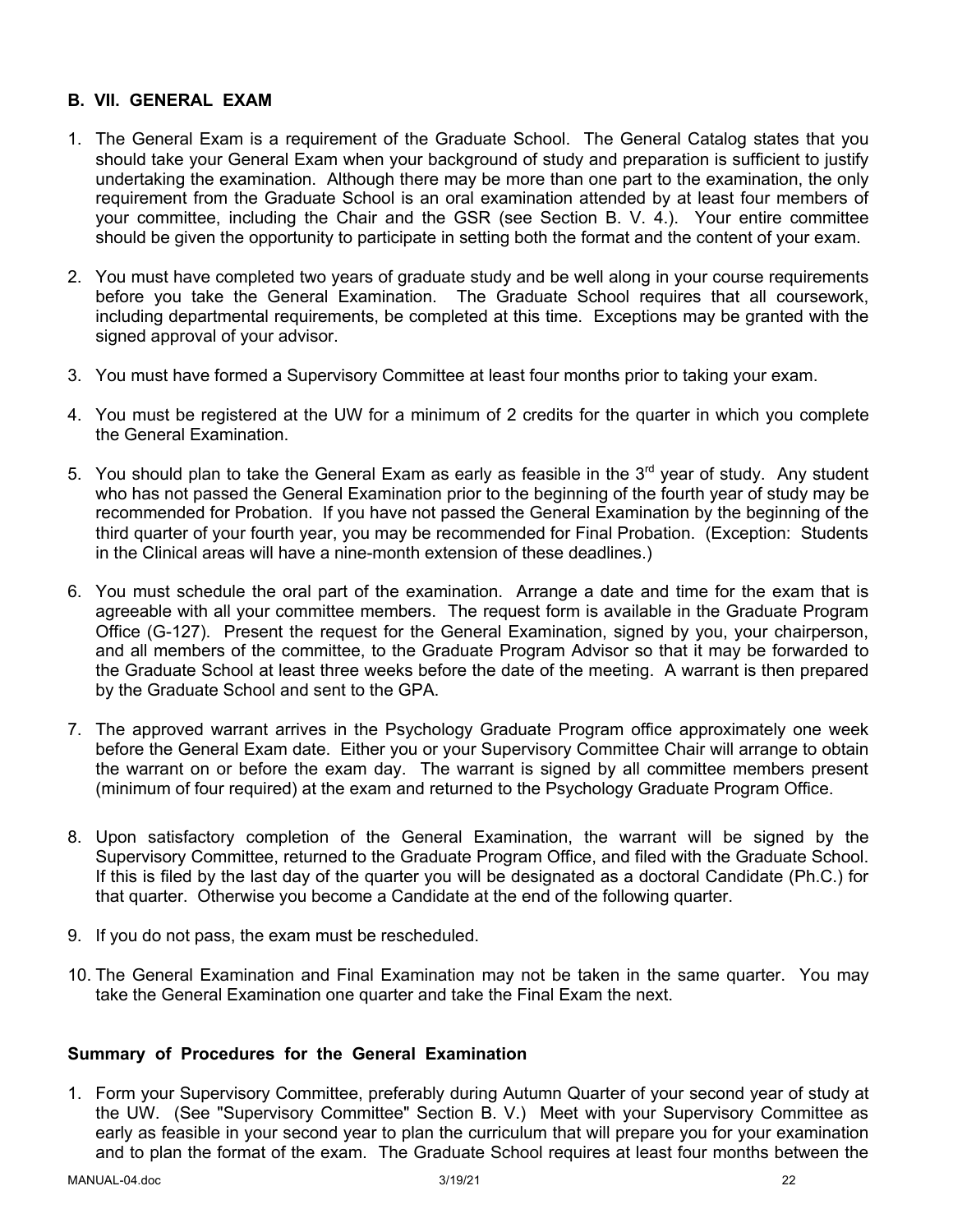time your committee is officially appointed by the Graduate School and the date of your oral General Examination.

- 2. General Exams take several forms. For example, a take-home essay exam or the preparation of a paper may precede the oral exam. Plan the format with your advisor and Supervisory Committee.
- 3. Fulfill all requirements that precede the scheduling of an oral General Examination. Complete the coursework questionnaire, obtained from the Graduate Program Office (G-127), showing that you have met all course requirements or, with your advisor's approval, will soon do so. Return this form to the Graduate Program Office **before** you request the scheduling of your exam.
- 4. After the preliminary stages have been completed satisfactorily, arrange a date and time for the oral exam that is agreeable with all your committee members. Reserve the date and time and a room with William Kaplan in the Psychology Departmental Office. Give the date and time arranged to the Graduate Program Assistant (Sandi Dormont, G-127) who will help you prepare and send the General Examination application to the Graduate School for official scheduling of the examination.

#### **5. THE GENERAL EXAMINATION REQUEST MUST BE SIGNED BY YOU AND ALL YOUR COMMITTEE MEMBERS, AND RECEIVED AT THE GRADUATE SCHOOL AT LEAST 21 CALENDAR DAYS BEFORE THE EXAM DATE. Plan ahead accordingly.**

6. On the day of the oral General Examination, you or your Chairperson should get the warrant from the Graduate Program Assistant (G-127) to take to the meeting, if the warrant has not already been placed in your Supervisory Chair's mailbox. After your Supervisory Committee has signed it, return the warrant to the Guthrie 127.

## **Clinical General Exam Requirements**

The Clinical and Child Clinical Areas have a fixed format and content for the general exam. Three things are required:

- 1. A written publication-quality empirical article conducted since beginning graduate school at the University of Washington on which the student has played a key role, both conceptually and analytically. This will usually be the student's second year project. However, in cases where the second year project is not publication worthy, another piece of work can be used to meet this requirement. The requirement is that students will have to actually send the article out to a peerreviewed journal.
- 2. A comprehensive written review of the literature on a topic relevant to clinical psychology of the student's choosing. This can either be presented as a Psychological Bulletin type paper or in the form of a dissertation proposal.
- 3. An oral defense of the literature review/dissertation proposal. This oral defense will usually include both a presentation by the student and a period of questioning from the committee.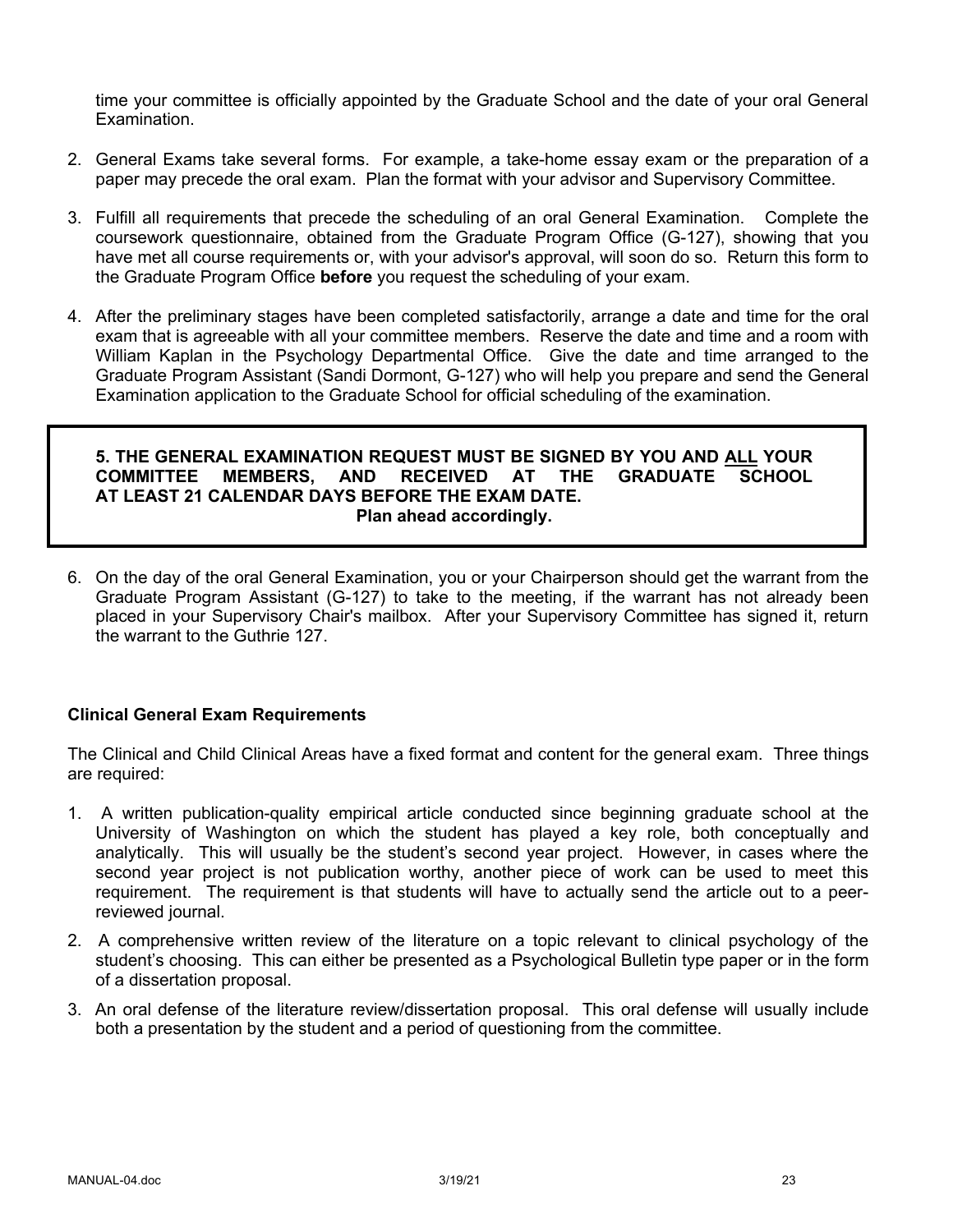### **B. VIII. DISSERTATION AND FINAL EXAMINATION**

The dissertation and defense of it, in the Final Examination, are the final requirements for the Doctoral Degree. These requirements are undertaken after you have received Candidate status, i.e., passed your oral General Examination at least one quarter previously. The dissertation should demonstrate "original and independent investigation and achievement [and]... should reflect not only mastery of research techniques, but also ability to select an important problem for investigation." From Graduate School Manual, p.46).

- 1. You must register and receive credit for a minimum of 27 credits of dissertation research (800) distributed over a minimum of three quarters. At least one of these quarters should be after you have passed your General Examination. Your Final Exam cannot take place in the same quarter as your General Exam.
- 2. As you near completion of your dissertation, obtain the signatures of three members of your Supervisory Committee whom you would like to be on your **Reading Committee**. Get the necessary form from the Graduate Program Assistant (G-127) and return the signed form to her. An official request will be prepared and sent to the Graduate School for approval. The Graduate School will then appoint an official Reading Committee. This should be done before you schedule your Final Examination. (See also Section B. V.)
- 3. To schedule your Final Examination, arrange a day and time agreeable with your committee members. Reserve a room via William Kaplan (Main Office). A minimum of 4 members, one of whom is the Graduate School Representative (GSR), and one of whom is the chair, must be present at the examination.
- 4. Obtain a "Request for Scheduling the Final Examination" form from the Graduate Program Office (G-127). ALL members of your Supervisory Committee including your Supervisory Chair must sign this after they have read a draft of your dissertation. Return the form to the Psychology Graduate Program Office. The scheduling request is then submitted to the Graduate School by the GPA *at least 21 calendar days* before the proposed examination date.
- 5. When the Graduate School Student Services Division approves the request, a Final Examination Warrant will be sent to the Psychology Graduate Program Assistant.
- 6. The approved warrant arrives in the Psychology Graduate Program office approximately one week before the Final Exam date. Either you or your Supervisory Committee Chair will arrange to obtain the warrant on or before the final exam day. The final warrant is signed by all committee members present (minimum of four required) at the exam and returned to the Psychology Graduate Program Office.
- 7. The signed Final Examination Warrant indicating satisfactory performance on your exam and two final copies of your approved dissertation must be accepted by the Graduate School's Student Services Division, Communications Bldg, within 60 calendar days of the defense or you must re-defend. You must be registered at least part-time for the quarter in which you submit your dissertation. If the dissertation is turned in after the quarter ends, you must register for the following quarter. The Graduate School strictly enforces the deadline for dissertation submission and the enrollment requirement.
- 8. The Graduate School requires that the University publish your dissertation in adherence with strict formatting guidelines. A document entitled "Policy and Style Manual for Theses and Dissertations" (http://www.grad.washington.edu/stsv/stylman/policy\_style.pdf) is available on the Graduate School webpage and must be followed to the letter. Failure to meet the formatting requirements may mean retyping portions of the dissertation. If you wait until the last minute to have this checked, you may have to enroll for another quarter just to turn in your dissertation! Don't let this happen to you.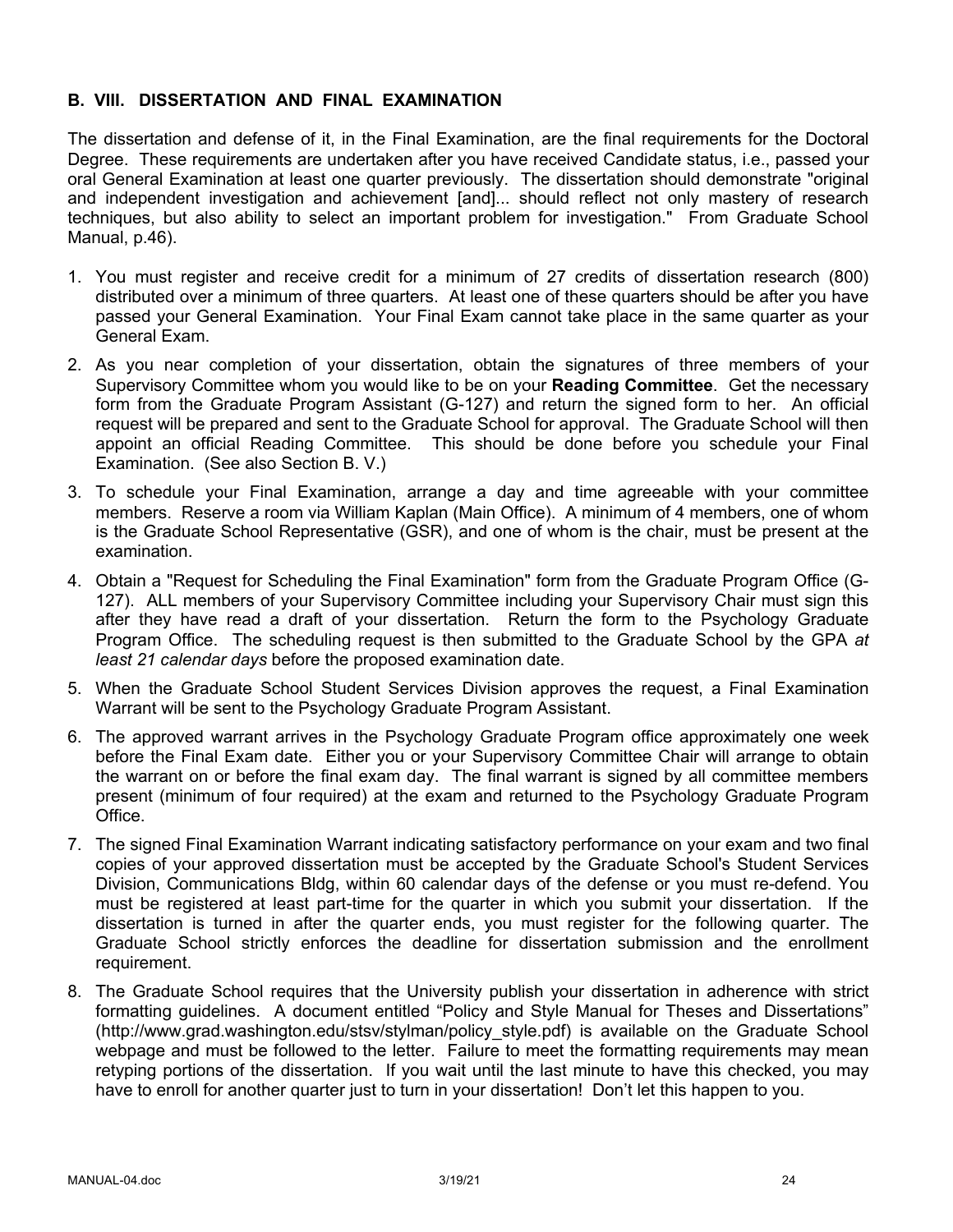9. The Graduate School also requires that the University publish your dissertation. **You are responsible for the cost**, which includes a \$25 binding fee. You must also pay for publishing your abstract (additional \$50) or the entire dissertation (additional \$52). If you choose to publish the entire dissertation, you may also copyright it for an additional charge. Plan to spend a minimum of \$75-100.

## **Requirements for Doctoral Degree which must be met before a Final Examination will be scheduled**

- 1. Completion of all required courses of the Psychology Department including statistics, Within-Area and Outside-of-Area requirements, plus any additional requirements imposed by your area or supervisory committee.
- 2. Presentation of 90 credits, at least 60 of which must be taken at the University of Washington.

At least half of your program must be in courses 500 or above.

- 3. You must have at least 18 graded credits of course work (300, 400, or 500 level courses only) at the UW which averaged to at least 3.0
- 4. Creditable passage of the General Examination at least one quarter before the Final Examination.
- 5. Minimum of 27 dissertation credits (800), taken over a period of at least three quarters, at least one of which follows the General Examination.
- 6. The Final Examination must be successfully completed, and the dissertation accepted by the Graduate School.
- 7. Completion of all work for the doctoral degree within ten years. This includes all time spent on-leave, on internship, etc.
- 8. You must be registered at the University either full- or part-time (minimum 2 credit hours) during the quarter in which you take your Final Examination. You have 60 days from the date of your Final Examination in which to submit your dissertation to the Graduate School. However, if you do not submit your dissertation in the same quarter in which you defended it, you must also be registered for the quarter in which you do submit your dissertation to the Graduate School. (Exception for Clinical Students only – see Final Exam before Internship below)

**Clinical Students:** The APA requires a PRE-DOCTORAL INTERNSHIP for a clinical degree. If your Ph.D. is conferred *prior* to completion of internship, that would violate APA regulations. When it comes time for licensing, you may find yourself ineligible. Please see below for your options to avoid this situation.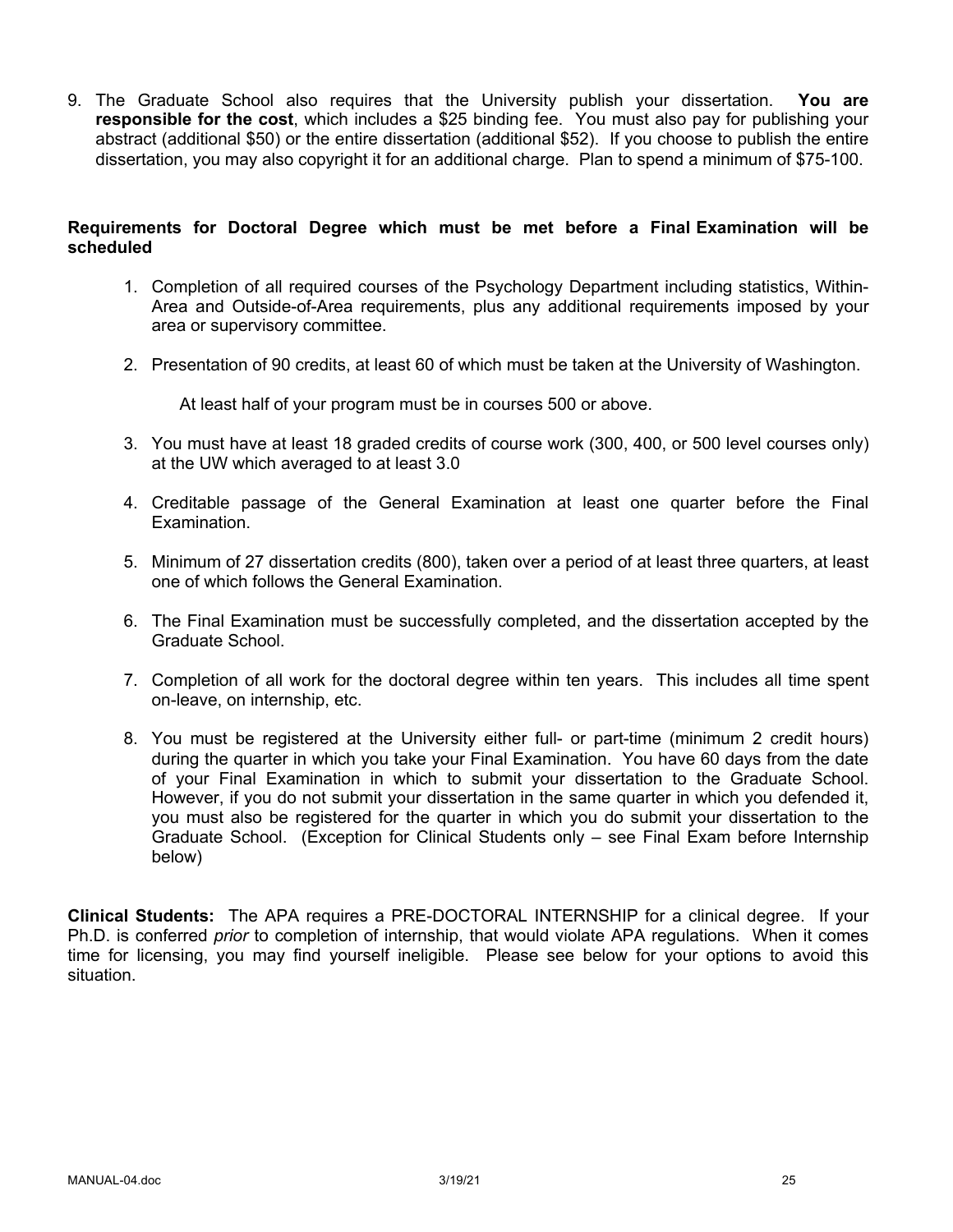### **FINAL EXAM (Dissertation Defense) BEFORE OR DURING INTERNSHIP OPTION**

If you take your final exam (defend your dissertation) before you go on internship, you have only one choice for turning in the final draft to the Graduate School:

You must submit a Petition to the Dean to extend the deadline for submitting your dissertation beyond the 60 days allowed. This petition must include a timetable for completion of the internship and submittal of the dissertation. Then you, your advisor, or a trusted friend holds everything – dissertation and signed warrant – until the final quarter of your internship, or the following quarter. Once your internship has been successfully completed, you should get a letter from your internship supervisor stating that this is the case and send copies to both the Clinical Director and the Graduate Program Assistant in the Psychology Department. You then return, submit the paperwork to the Graduate School, and get your degree. (Or have that trusted friend submit the paperwork for you in your absence.) Registration is NOT necessary.

### **FINAL EXAM (Dissertation Defense) AFTER INTERNSHIP OPTION**

If you **do not** take your final exam (defend your dissertation) before you go on internship, you must be registered for a minimum of two credits in the quarter in which the degree is conferred (i.e., the internship is demonstrated to have been successfully completed, and the dissertation is submitted to the Graduate School). This requires reenrollment for a minimum of two credits, which can now be done on the web through MyUW.

The cost will be around \$600 for the minimum two credits.

#### **IMPORTANT**

You should also be aware that there are other fees involved in submitting the dissertation including copying, microfilming, and copyrighting costs, so plan on an extra \$75 - \$100.

Also note that the degree is awarded at the END of the quarter in which it is earned. This becomes crucial when you have a job that begins in September and requires the Ph.D., but your degree is not effective until December!

**These requirements and others, can be found at the Graduate School's Student Services website:** http://www.grad.washington.edu/area/area\_stud.htm**.**

**Please remember that in most cases departmental requirements take precedence over the minimal requirements listed by the Graduate School.**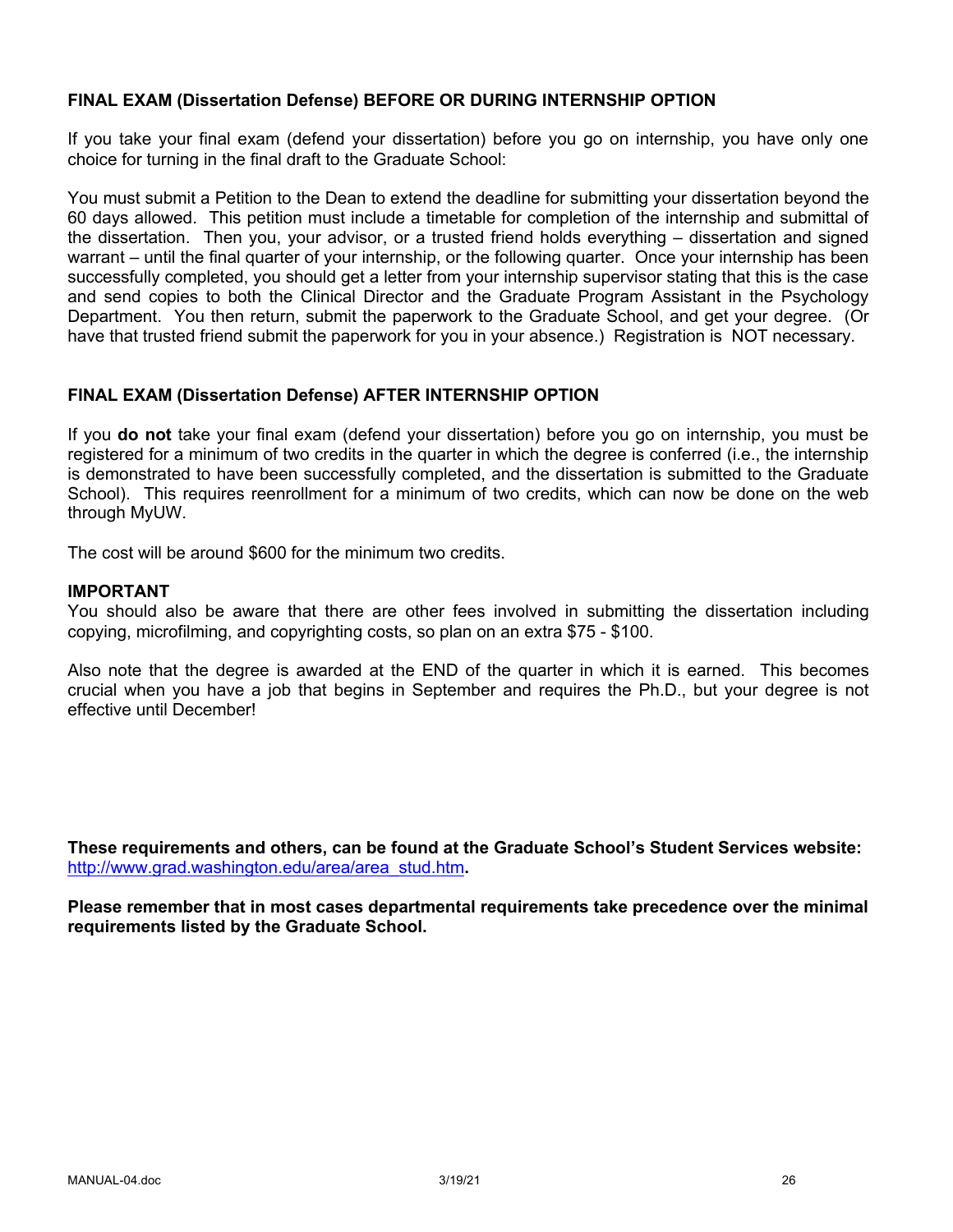## **C. AREAS OF STUDY AND AREA COURSE REQUIREMENTS**

## **C. I. DEPARTMENTAL REQUIREMENTS**

The Department of Psychology has course requirements for all graduate students. They are:

- **1. Orientation Week.** Psych 500 A (1 credit)
- **2. Psychology Colloquium.** Psych 500 B (1 credit)
- **3. Statistics and General Methodology**: *During the first year*, you must successfully complete or place out of Psych 524 and 525, and the SPSS computer labs, Psych 522 and 523.

("Successful completion" is accomplished by achieving a grade of at least 2.7).

- **4.** *Area Course Requirements*: All students are required to take a set of 6 or more courses as required by the individual Areas (see below, Section C.II.)
- *5. Seminars and Advanced Seminars*: All students are strongly encouraged to attend a Seminar as specified by their Area (see below), and to attend the Departmental Colloquium (Psych 550A).

*Substitutions*: Potential substitutions should be discussed with your advisor and Area Head or Area Representative (see list below). Such substitutions should be made a part of your Annual Plan.

*Additional Course Requirements***: Beyond these Departmental requirements, your Area, advisor, and Supervisory Committee will recommend or require additional coursework designed with your stated goals in mind.**

All required course work in these areas should be taken for a grade, unless the course itself is offered only on a credit/no credit (CR/NC) basis. **As stated by the Graduate School, at least half of your program must be in courses 500 or above.**

# *Area Representatives - Graduate Training Committee (GTC) members*

The Area/Program Representatives and Area Heads for 2004-2005 are shown below

|                                   | Area Rep (GTC)        | Area Coordinator (Head) |
|-----------------------------------|-----------------------|-------------------------|
| <b>Animal Behavior</b>            | Joe Sisneros          | Mike Beecher            |
| <b>Adult Clinical</b>             | Lori Zoellner         | Jane Simoni             |
| <b>Behavioral Neuroscience</b>    | Sheri Mizumori        | Ilene Bernstein         |
| <b>Child Clinical</b>             | <b>Ted Beauchaine</b> | <b>Bob McMahon</b>      |
| <b>Cognition and Perception</b>   | John Miyamoto         | Lee Osterhout           |
| Developmental                     | Stephanie Carlson     | <b>Andy Meltzoff</b>    |
| Social Psychology and Personality | Yuichi Shoda          | Yuichi Shoda            |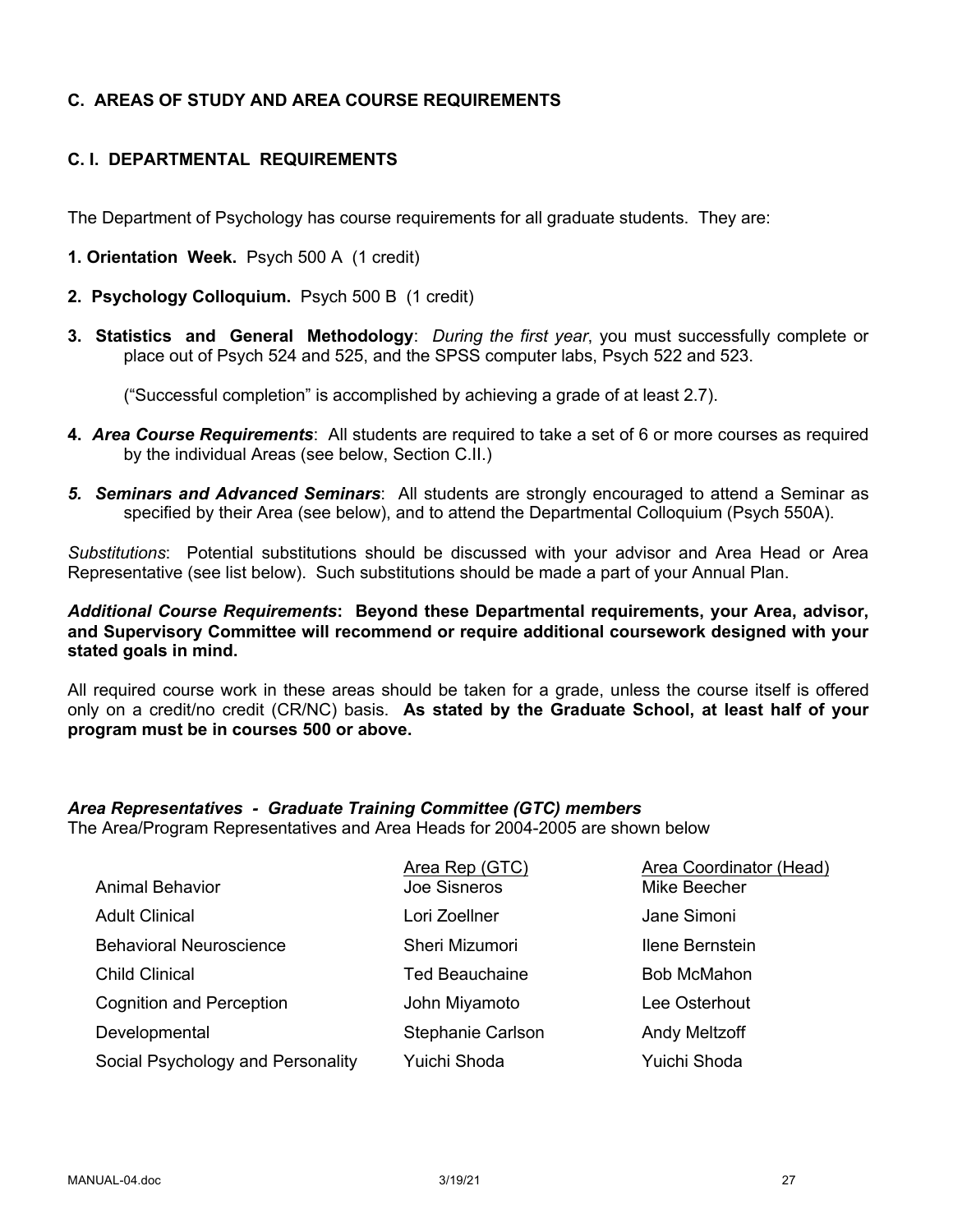## **C. II. AREA REQUIREMENTS**

In addition to the Departmental course requirements, the Areas may add requirements. Following are the current requirements by Area.

## **Animal Behavior**

*Area Course Requirements. All Animal Behavior students are required to take the following three courses*:

| Psych 502 | Core Concepts in Animal Behavior   |
|-----------|------------------------------------|
| Psych 503 | Core Concepts in Behavior Genetics |
| Psych 562 | <b>Evolutionary Psychology</b>     |

And three other courses chosen in consultation with your Advisor and Co-Advisor. The following courses may be particularly appropriate for Animal Behavior students:

| Psych 504 | Core Concepts in Behavioral Neuroscience         |
|-----------|--------------------------------------------------|
| Psych 505 | Core Concepts in Cognitive Neuroscience          |
| Psych 513 | Core Concepts in Biological Basis of Development |

All Animal Behavior students are strongly encouraged to participate in additional Seminars and Advanced Seminars, both within and outside their Area, throughout their graduate careers.

### **Adult Clinical Area**

*Area Course Requirements. Clinical students are required to take extensive coursework as follows:*

Five Core Concepts courses:

| Psych 517 | Core Concepts in Systems of Psychotherapy                                 |
|-----------|---------------------------------------------------------------------------|
| Psych 518 | Core Concepts in Behavior Disorders                                       |
| Psych 519 | Core Concepts in Psychology of Behavior Change                            |
| Psych 511 | (594 may be substituted)<br>Core Concepts in Personality                  |
| Psych 515 | Core Concepts in Personality and Social Development<br>(571 or 572 may be |
|           | substituted)                                                              |

Six Additional Out-of-Area Courses: These six courses must meet the APA curriculum guidelines for "breadth of scientific psychology," covering biological, affective-cognitive, and social aspects of behavior as determined by mutual agreement between the student and his/her Advisor and Co-Advisor. Courses should be selected toward developing cohesive themes of subspecialty expertise pertinent to the student's future research and clinical endeavors.

One course each in Social, Affective/Cognitive, and Biological Psychology is required. Core concepts courses that can be used to meet the APA breadth requirements are as follows:

Affective-Cognitive Breadth: Psych 507 Core Concepts in Cognitivel Psychology

Social Breadth: Psych 510 Core Concepts in Social Psychology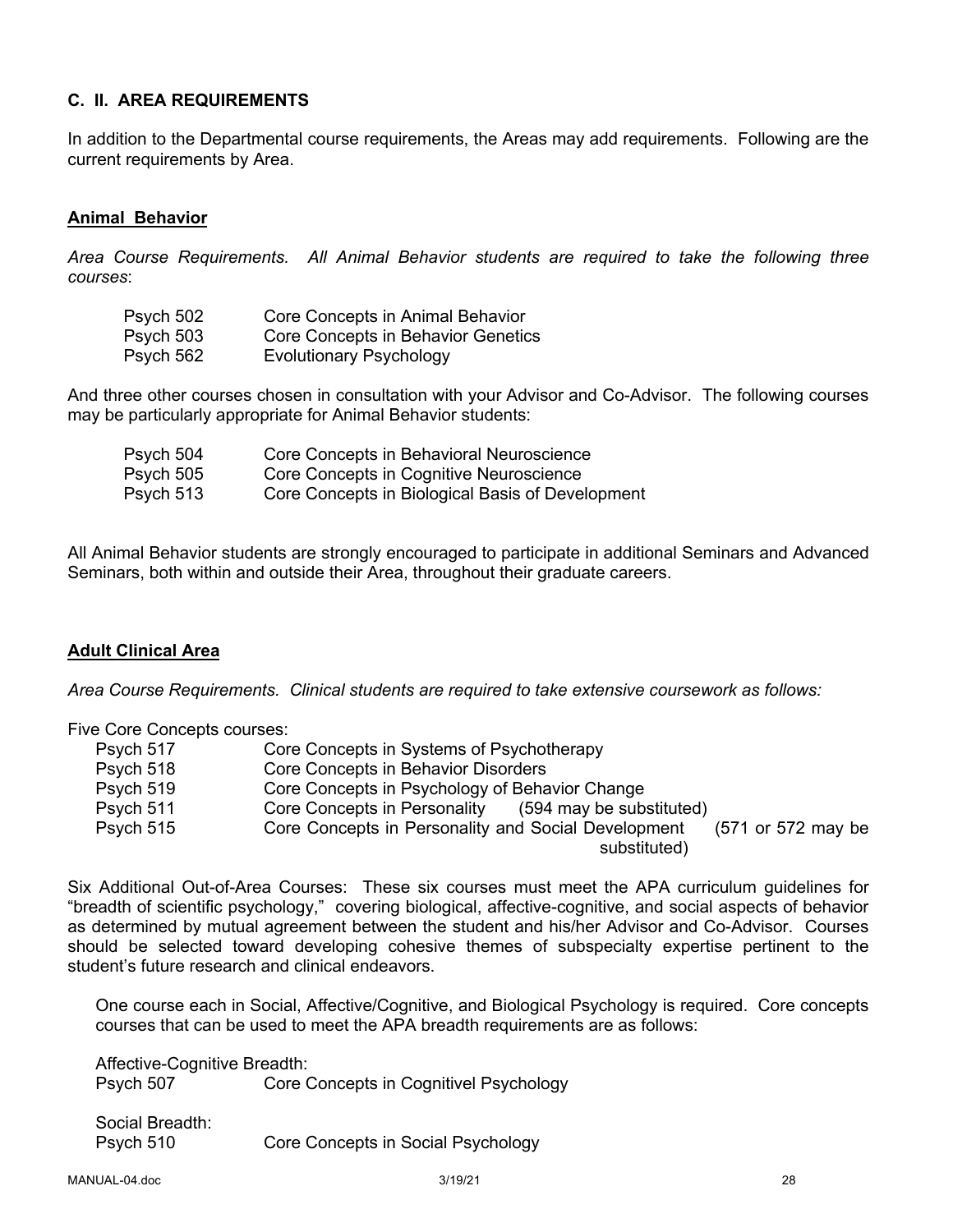Biological Breadth:

| Psych 502 | Core Concepts in Animal Behavior         |
|-----------|------------------------------------------|
| Psych 503 | Core Concepts in Behavior Genetics       |
| Psych 504 | Core Concepts in Behavioral Neuroscience |
| Psych 506 | Core Concepts in Cognitive Neuroscience  |

## **NOTE: Psych 594, 571 and 572 cannot be used as Out-of-Area courses.**

| (cont.)<br>Psych 574<br>Psych 580   | One course in Community Psychology of Minority Mental Health:<br>Community Psychology or<br>Minority Mental Health or other approved courses |                                                                                    |
|-------------------------------------|----------------------------------------------------------------------------------------------------------------------------------------------|------------------------------------------------------------------------------------|
|                                     | Three Courses in Clinical Issues and Methods:                                                                                                |                                                                                    |
| Psych 591<br>Psych 587<br>Psych 588 | <b>Issues in Clinical Psychology</b><br>Clinical Methods: Interviewing<br><b>Clinical Methods: Ethics</b>                                    | $(1st$ yr students register for AW qtrs)                                           |
| Two Courses in Assessment           |                                                                                                                                              |                                                                                    |
| Psych 586                           | <b>Clinical Personality Assessment</b>                                                                                                       |                                                                                    |
| Psych 576<br>Psych 578<br>Psych 579 | Plus one of the following three courses:<br>(with Psych 590 practicum)<br>(with Psych 590 practicum)<br><b>Behavioral Assessment</b>         |                                                                                    |
|                                     | Clinical Practica on a continuing basis:                                                                                                     |                                                                                    |
| Psych 589                           | <b>Advanced Clinical Practicum</b>                                                                                                           | $(2^{nd}$ year students MUST register for<br>AWSS, for a total of 8 credits)       |
| Psych 593 A*                        | Clinical Lectures / Practicum*                                                                                                               | (A for $2^{nd}$ year students, 1-6 credits/qtr;<br>Colloquium attendance required) |
| Psych 593 B*<br>Psych 597           | Clinical Lectures / Practicum*<br>Field Work: Outside Practicum                                                                              | (B for 3 <sup>rd</sup> year and above; 1-6 credits/qtr)                            |
|                                     |                                                                                                                                              |                                                                                    |

*\*Required for all students seeing clients in the clinic.*

Seminars and Advanced Seminars:

Psych 550A Seminar in Psychology (the Departmental Colloquium) (1<sup>st</sup> yr students are required to take three quarters)

All Clinical students are strongly encouraged to participate in additional Seminars and Advanced Seminars, both within and outside their Area, throughout their graduate careers.

Other requirements for Clinical Students:

A one-year predoctoral internship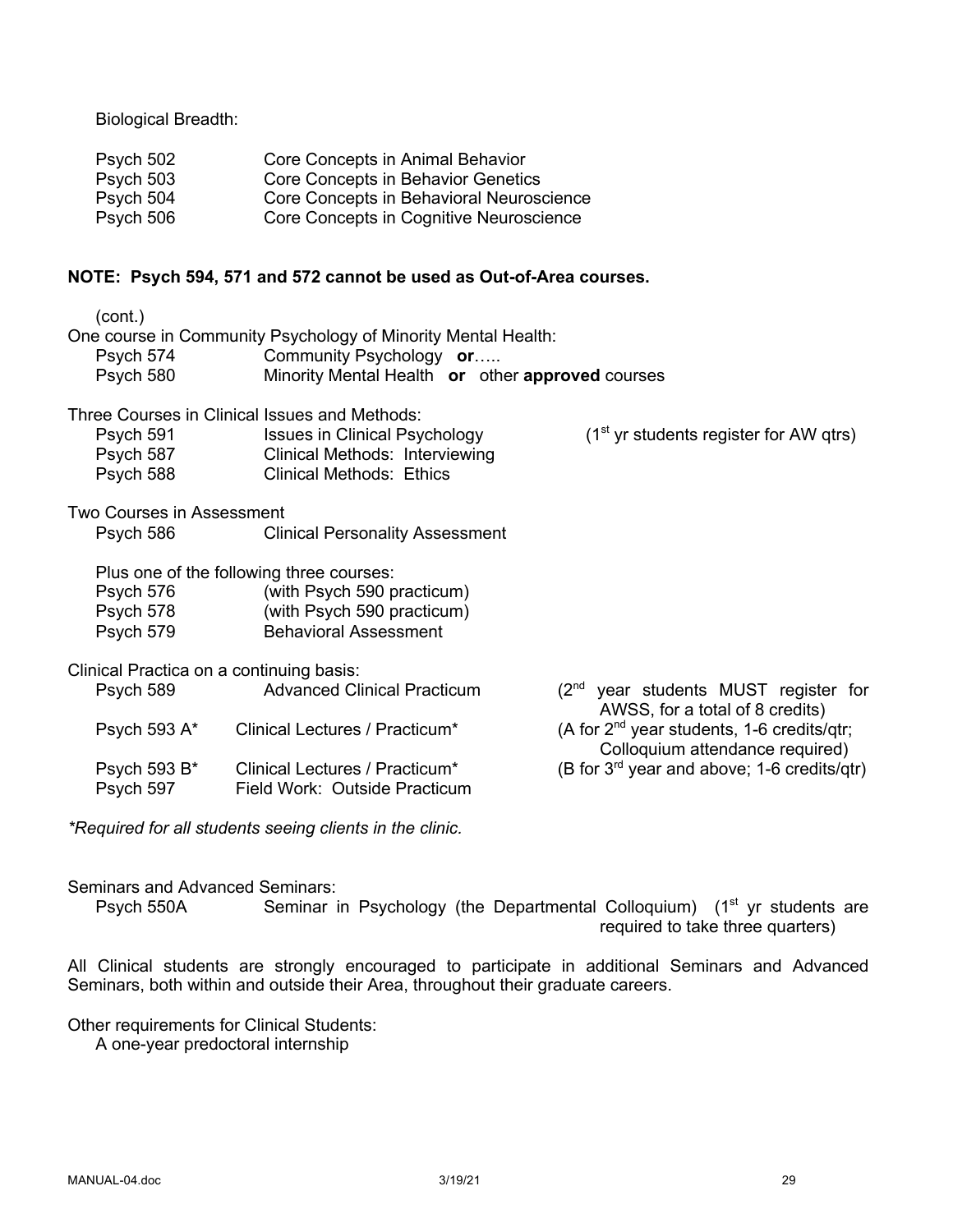### **Behavioral Neuroscience**

*Area Course Requirements. All Behavioral Neuroscience students are required to take the following eight courses as follows*:

All three of the following courses:

| Psych 421  | <b>Neural Basis of Behavior</b>          |
|------------|------------------------------------------|
| Psych 504  | Core Concepts in Behavioral Neuroscience |
| NeuBeh 502 | Introduction to Neurobiology             |

Plus two of the following three courses:

| NeuBeh 501     | Introduction to Neurobiology                |
|----------------|---------------------------------------------|
| NeuBeh 503     | Introduction to Neurobiology                |
| Conj 531 + 532 | <b>Molecular Basis of Cellular Function</b> |

Plus three additional Psychology courses selected from the following: Psych 565 Quantifying Brain Structure

And /or no more than one of the following undergraduate courses:

Psych 423 Sensory Basis of Behavior<br>Psych 424 Vision and Its Physiologica Vision and Its Physiological Basis Psych 426 Neurobiology of Learning and Memory Psych 427 Behavioral Endocrinology Psych 430 Development of Brain Connections

And / or one or more of the following Core Concepts courses:

- Psych 502 Core Concepts in Animal Behavior
- Psych 503 Core Concepts in Behavior Genetics
- Psych 506 Core Concepts in Cognitive Neuroscience
- Psych 513 Core Concepts in Biological Basis of Development

Seminars and Advanced Seminars: All BNS students are required to take at least three quarters of Psych 522, Seminar in Behavioral Neuroscience: Research Presentations

In addition, all BNS students are required to take at least one Advanced Seminar (usually Psych 542, Advances in Behavioral Neuroscience), chosen in consultation with your Advisor and Co-Advisor.

All Behavioral Neuroscience students are strongly encouraged to participate in additional Seminars and Advanced Seminars, both within and outside their Area, throughout their graduate careers.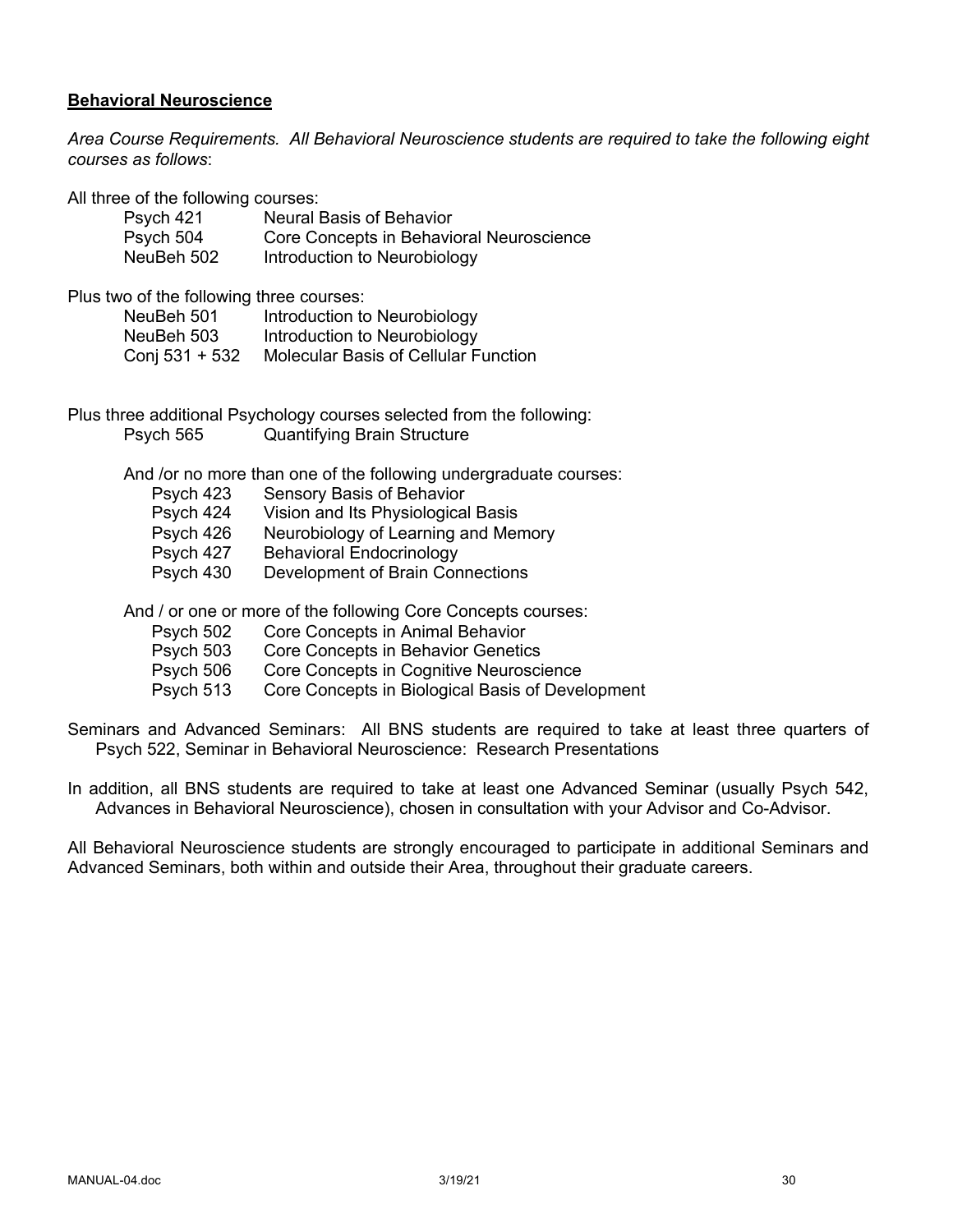## **Child Clinical Area**

In addition to the four statistical courses required by the department, Child Clinical students are required to take:

| Psych 529 | Advanced Research Methods                           |
|-----------|-----------------------------------------------------|
| Psych 531 | Research Methods in Clinical & Community Psychology |

*Area Course Requirements. Clinical students are required to take extensive coursework as follows:*

| Psych 571<br>Psych 572<br>Psych 576/590<br>Psych 573 | Four courses in Child Clinical Psychology<br>Child Psychopathology<br>Approaches to Child Treatment<br>Assessment of Intelligence/Practicum in Assessment<br>Psychological Assessment of Children |                                                                                           |
|------------------------------------------------------|---------------------------------------------------------------------------------------------------------------------------------------------------------------------------------------------------|-------------------------------------------------------------------------------------------|
| Four Core Concepts courses:                          |                                                                                                                                                                                                   |                                                                                           |
| Psych 513                                            | Core Concepts in Biological Bases of Development                                                                                                                                                  |                                                                                           |
| Psych 514                                            | Core Concepts in Cognitive and Linguistic Development                                                                                                                                             |                                                                                           |
| Psych 515                                            | Core Concepts in Personality and Social Development                                                                                                                                               |                                                                                           |
| Psych 517                                            | Core Concepts in Systems of Psychotherapy                                                                                                                                                         |                                                                                           |
| One course in Minority Mental Health:                |                                                                                                                                                                                                   |                                                                                           |
| Psych 580                                            | <b>Minority Mental Health</b>                                                                                                                                                                     |                                                                                           |
|                                                      |                                                                                                                                                                                                   |                                                                                           |
|                                                      | Three courses in Clinical Issues and Methods:                                                                                                                                                     |                                                                                           |
| Psych 591<br>Psych 587                               | <b>Issues in Clinical Psychology</b><br><b>Clinical Methods: Interviewing</b>                                                                                                                     |                                                                                           |
| Psych 588                                            | <b>Clinical Methods: Ethics</b>                                                                                                                                                                   |                                                                                           |
|                                                      |                                                                                                                                                                                                   |                                                                                           |
| Clinical Practica on a continuing basis:             |                                                                                                                                                                                                   |                                                                                           |
| Psych 589                                            | <b>Advanced Clinical Practicum</b>                                                                                                                                                                | (2 <sup>nd</sup> year students MUST register for                                          |
|                                                      |                                                                                                                                                                                                   | AWSS, for a total of 8 credits)                                                           |
| Psych 593 A*                                         | Clinical Lectures / Practicum*                                                                                                                                                                    | (A for 2 <sup>nd</sup> year students, 1-6 credits/qtr;<br>Colloquium attendance required) |
| Psych 593 B*                                         | Clinical Lectures / Practicum*                                                                                                                                                                    | (B for 3 <sup>rd</sup> year and above; 1-6 credits/qtr)                                   |
| Psych 597                                            | Field Work: Outside Practicum                                                                                                                                                                     |                                                                                           |
|                                                      |                                                                                                                                                                                                   |                                                                                           |
|                                                      | *Required for all students seeing clients in the clinic.                                                                                                                                          |                                                                                           |
| <b>One Treatment Seminar:</b>                        |                                                                                                                                                                                                   |                                                                                           |
| Psych 543                                            |                                                                                                                                                                                                   | Advanced Seminar in Child Clinical Psychology: Behavioral Family Therapy                  |
|                                                      |                                                                                                                                                                                                   |                                                                                           |
| <b>Seminars and Advanced Seminars:</b>               |                                                                                                                                                                                                   |                                                                                           |
| Psych 553                                            |                                                                                                                                                                                                   | Seminar in Child Clinical Psychology (1st year Child Clinical students are                |
|                                                      |                                                                                                                                                                                                   | required to take 3 quarters)                                                              |
| Psych 550A                                           |                                                                                                                                                                                                   | Seminar in Psychology (the Departmental Colloquium is encouraged but not<br>required)     |

All Child Clinical students are strongly encouraged to participate in additional Seminars and Advanced Seminars, both within and outside their Area, throughout their graduate careers.

Other requirements for Child Clinical Students:

A one-year predoctoral internship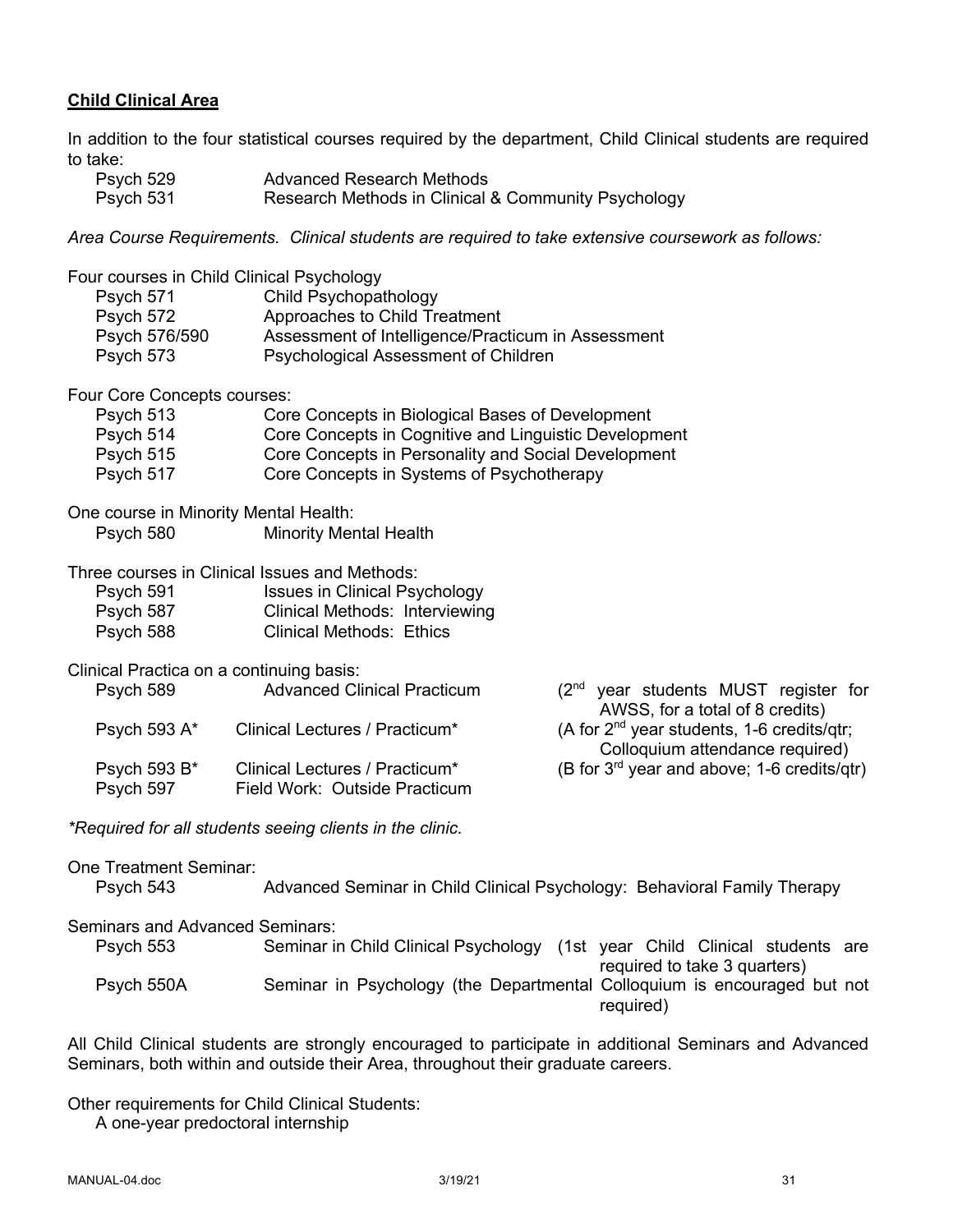## **Cognition and Perception**

*Area Course Requirements. All Cognition and Perception students are required to take the following three courses:*

- Psych 506 Core Concepts in Cognitive Neuroscience
- Psych 507 Core Concepts in Cognitive Psychology
- Psych 508 Core Concepts in Perception

The Area also required three additional courses, selected to broaden and deepen your understanding of your research specialty. These courses should be chosen in consultation with your Advisor and Co-Advisor. They can be additional Core Concepts courses in any Area, or other courses chosen from anywhere on campus, within or outside the Psychology Department.

The following Out-of-Area Core Concepts courses may be particularly appropriate for Cognition / Perception students:

| Psych 504 | Core Concepts in Behavioral Neuroscience              |
|-----------|-------------------------------------------------------|
| Psych 510 | Core Concepts in Social Psychology                    |
| Psych 514 | Core Concepts in Cognitive and Linguistic Development |
| Psych 515 | Core Concepts in Personality and Social Development   |

Seminars and Advanced Seminars:

Psych 555 Seminar in Cognition/Perception  $(1<sup>st</sup>$  yr students are required to take three quarters)

All Cognition/Perception students are strongly encouraged to participate in additional Seminars and Advanced Seminars, both within and outside their Area, throughout their graduate careers.

### **Developmental Psychology**

In addition to the four statistical courses required by the department, Developmental students are required to take Psych 529, Advanced Research Methods.

*Area Course Requirements. Developmental students are required to take the three Developmental Area Core Concepts courses:*

| Psych 513 | Core Concepts in Biological Basis of Development            |
|-----------|-------------------------------------------------------------|
| Psych 514 | Core Concepts in Early Cognitive and Linguistic Development |
| Psych 515 | Core Concepts in Personality and Social Development         |

The Area also requires three additional courses, selected to broaden and deepen your understanding of your research specialty. These courses should be chosen in consultation with your Advisor and Co-Advisor. They can be additional Core Concepts courses in any Area, or other courses chosen from anywhere on campus, within or outside the Psychology Department.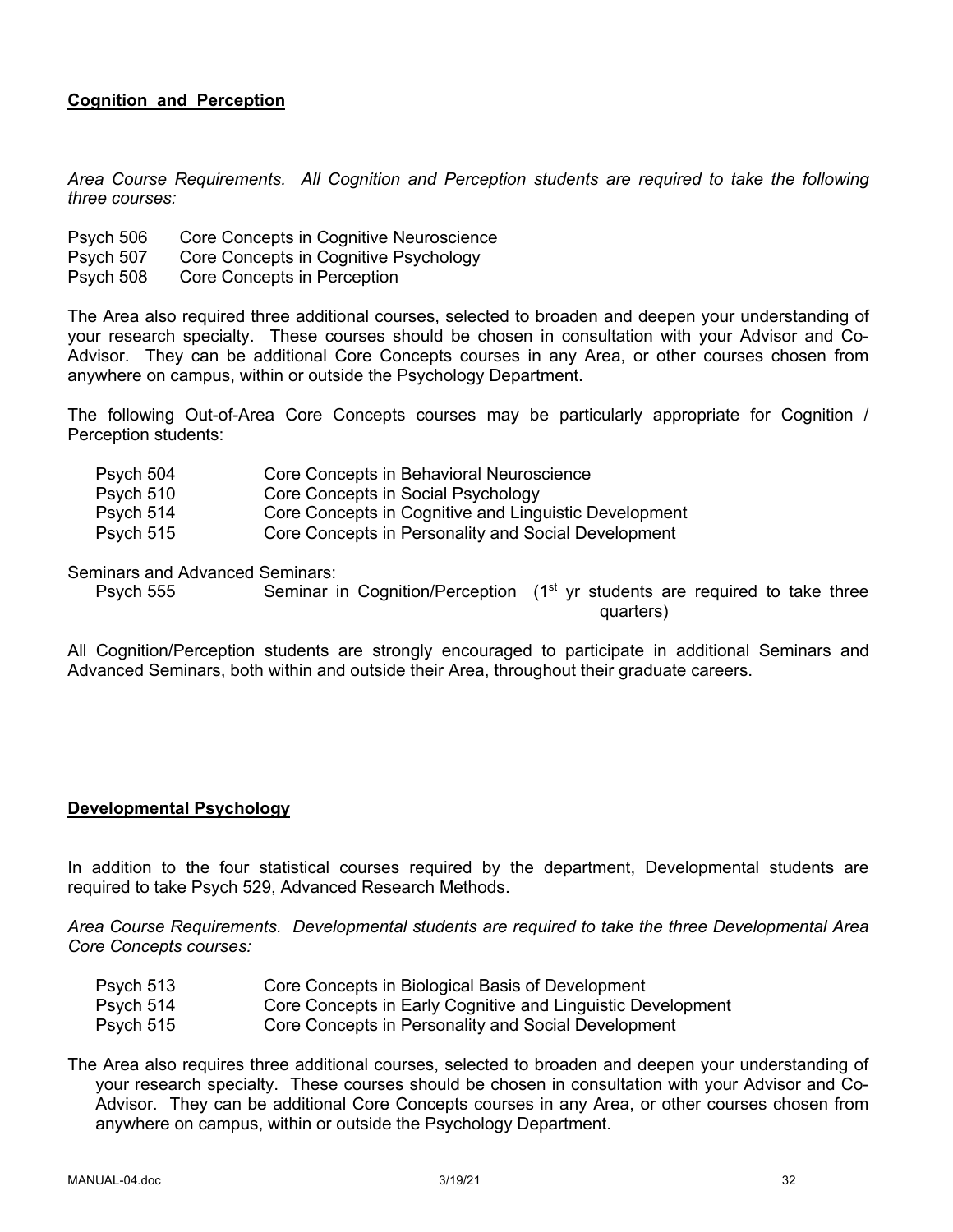The following Out-of-Area Core Concepts courses may be particularly appropriate for Developmental students, depending on the student's research specialty:

| Psych 503 | Core Concepts in Behavior Genetics       |
|-----------|------------------------------------------|
| Psych 504 | Core Concepts in Behavioral Neuroscience |
| Psych 507 | Core Concepts in Cognitive Psychology    |
| Psych 510 | Core Concepts in Social Psychology       |
| Psych 511 | Core Concepts in Personality             |

*In lieu of a Core Concepts course in Child Clinical Psychology, Psych 553, Seminar in Child Clinical Psychology, is also recommended for Developmental graduate students.*

Seminars and Advanced Seminars:

Psych 556 Seminar in Developmental Psychology (1<sup>st</sup> yr and pre-Generals students are required to take this course on a quarterly basis)

All Developmental students are strongly encouraged to participate in additional Seminars and Advanced Seminars, both within and outside their Area, throughout their graduate careers.

### **Social Psychology and Personality**

In addition to the four statistical courses required by the department, Social/Personality students are required to take one additional quantitative course, within or outside the department.

*Area Course Requirements. Social/Personality students are required to take the two Social/Personality Area Core Concepts courses:*

| Psych 510 | Core Concepts in Social Psychology |
|-----------|------------------------------------|
| Psych 511 | Core Concepts in Personality       |

The Social/Personality Area also requires four additional courses, selected to broaden and deepen your understanding of your research specialty. These courses should be chosen in consultation with your Advisor and Co-Advisor. They can be additional Core Concepts courses in any Area, or other courses chosen from anywhere on campus, within or outside the Psychology Department

### Seminars and Advanced Seminars:

Psych 557 Seminar in Social/Personality (students are required to take this course at least once a year) One additional departmental Seminar (Psych 550-558) every quarter throughout their graduate careers

All Social/Personalityl students are strongly encouraged to participate in additional Seminars and Advanced Seminars, both within and outside their Area, throughout their graduate careers.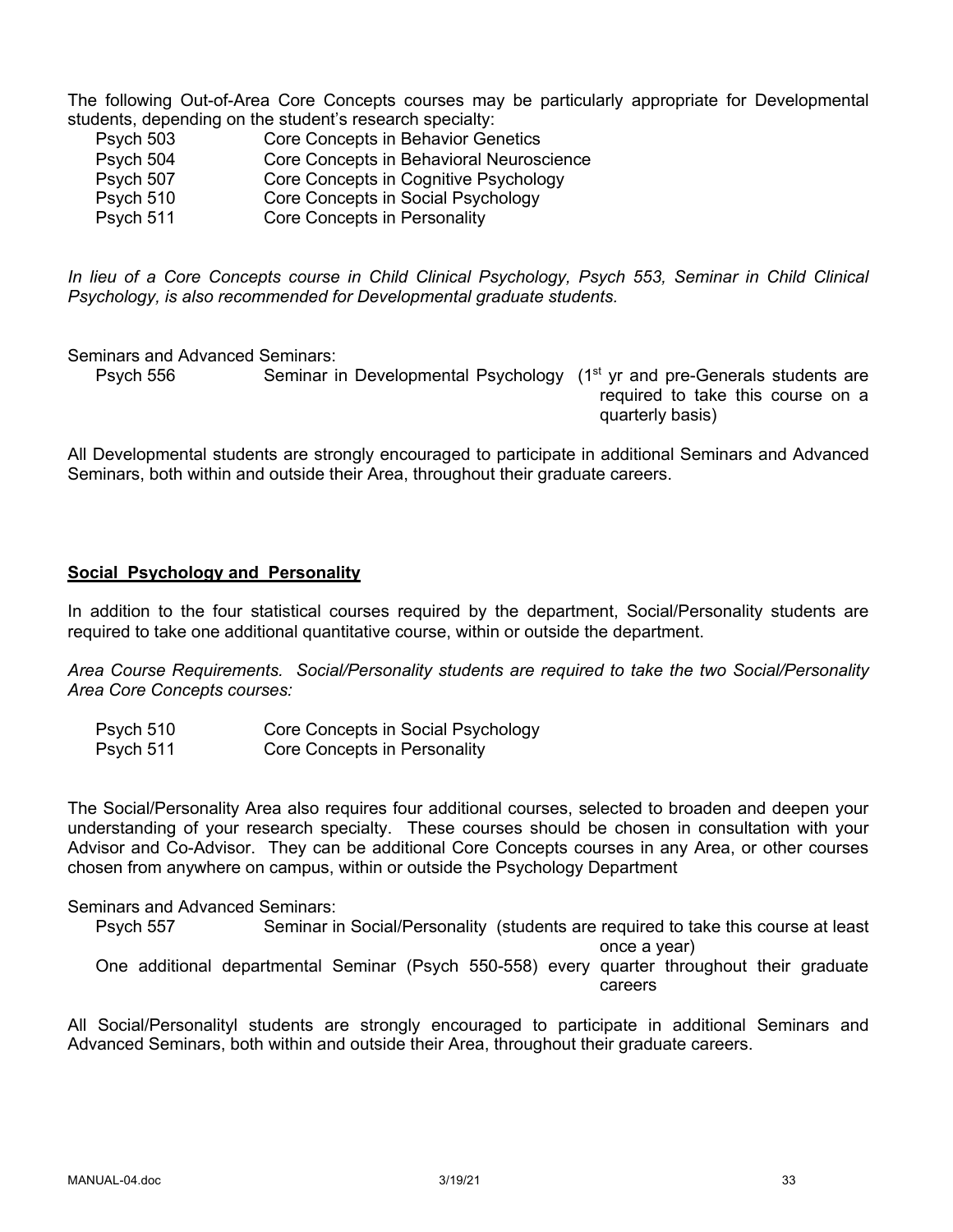## **C. III. OTHER SPECIALTY PROGRAMS**

In some cases, concentrations of work have been developed outside of the Department's Area structure. Three current specialty programs are listed below. Consult the coordinator if you are interested in these programs.

### **Community Psychology**

A student wishing to pursue a concentration in Community Psychology should incorporate the following courses into his/her program.

| Psych 574 | <b>Community Psychology</b> | (4) |
|-----------|-----------------------------|-----|
| Psych 580 | Minority Mental Health      | (3) |

Courses taken in other departments, including American Ethnic Studies, Sociology, Women's Studies, Psychiatry and Behavioral Sciences, PSN, Epidemiology, Health Services, and Social Work have also been approved.

### **Quantitative (coordinated by John Miyamoto)**

A student wishing to pursue a concentration in Quantitative Psychology should incorporate several of the following courses into his/her program.

| Psych 502 | Mathematical Modeling for Psychol & the Neurosciences | (3) |
|-----------|-------------------------------------------------------|-----|
| Psych 508 | Research Methods in Social Psychology                 | (4) |
| Psych 515 | <b>Multivariate Statistics</b>                        | (4) |
| Psych 518 | Single Subject Design and Research                    | (3) |
| Psych 519 | Statistical Methods in Longitudinal Research          | (3) |
| Psych 552 | Seminar in Quantitative Techniques                    | (2) |
| Psych 565 | <b>Quantifying Brain Structure</b>                    | (3) |
| Psych 583 | Research Methods in Clinical & Community Psychology   | (4) |

Courses from other departments may be used to satisfy this concentration with approval of the Quantitative Area Representative and/or the Director of Graduate Training. The courses selected must be rigorous and contain substantial mathematical, statistical, or computational content. You are encouraged to examine the course offerings in Psychology and other departments such as Statistics, Educational Psychology, Biostatistics, Computer Science, Mathematics, and Applied Mathematics.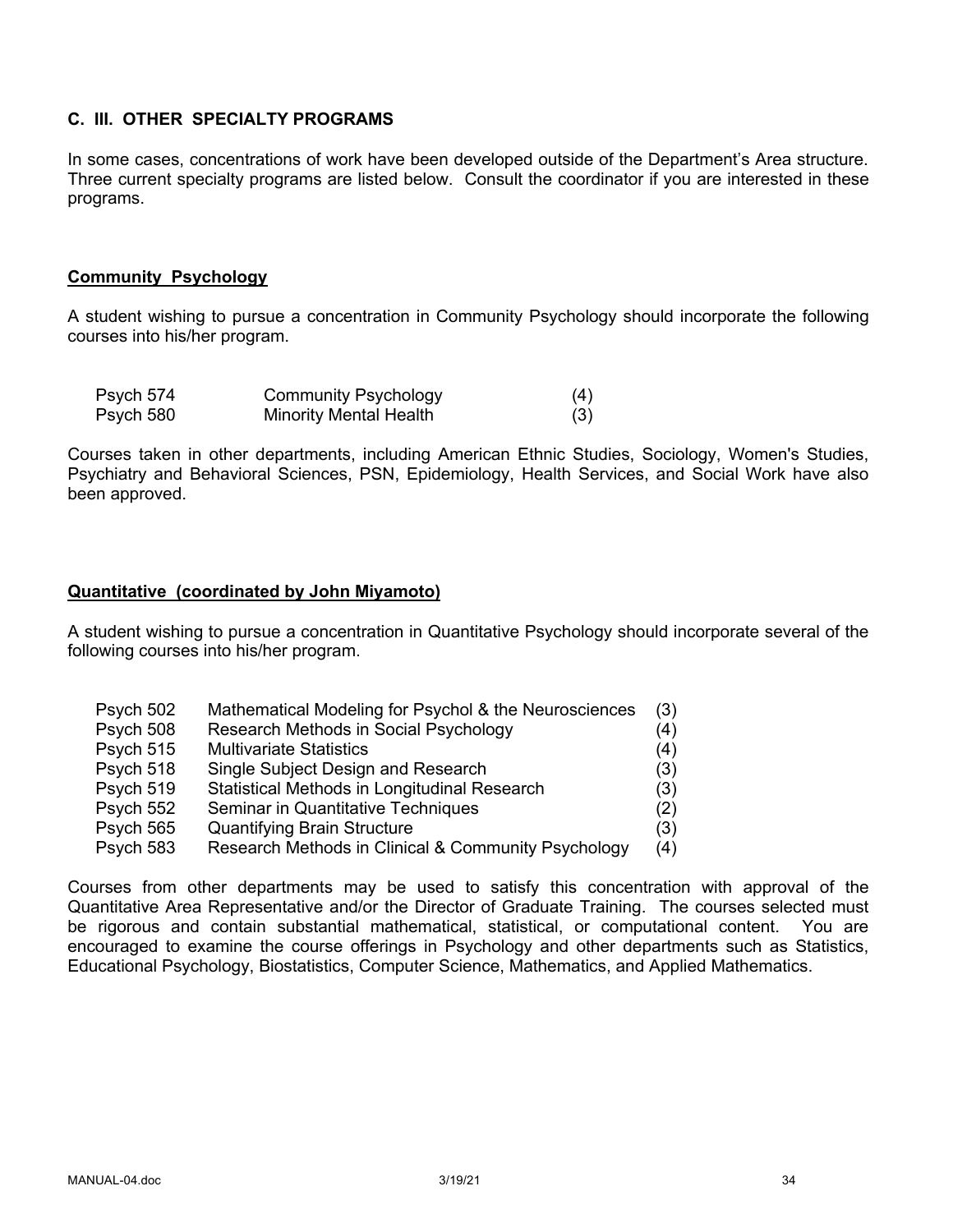### **Sport Psychology (coordinated by Frank Smoll and Ron Smith)**

Although the applied sport psychology program has been eliminated, students admitted to the traditional areas of Adult or Child Clinical may still receive research training and supervision in sport psychology. A student wishing to pursue a concentration in Sport Psychology should incorporate several of the following courses into his/her program.

| Psych 426 | Neurobiology of Learning and Memory        | (4) |
|-----------|--------------------------------------------|-----|
| Psych 428 | Human Motor Control and Learning           | (5) |
| Psych 436 | Developmental Aspects of Sport Competition | (4) |
| Psych 437 | <b>Motor Development</b>                   | (4) |
| Psych 438 | Social Psychology of Sport                 | (4) |

### **Psychology of Diversity Group (coordinated by Jane Simoni)**

A student wishing to pursue a concentration in the Psychology of Diversity should contact the faculty listed below for advice on incorporating appropriate courses into his/her program.

Psychology of Diversity Faculty: Jane Simoni (Coordinator) see Adult Clinical area Ana Mari Cauce, see Child Clinical area William George, see Adult Clinical area Anthony Greenwald, see Cognition and Perception area Yuichi Shoda, see Social and Personality area

### **Self-Regulation Specialty Group (coordinated by Liliana Lengua)**

A student wishing to pursue a concentration in the Psychology of Diversity should contact the faculty listed below for advice on incorporating appropriate courses into his/her program.

Self-Regulation Faculty: Liliana Lengua (Coordinator), see Child Clinical area Ted Beauchaine, see Child Clinical area Stephanie Carlson, see Developmental area Yuichi Shoda, see Social and Personality area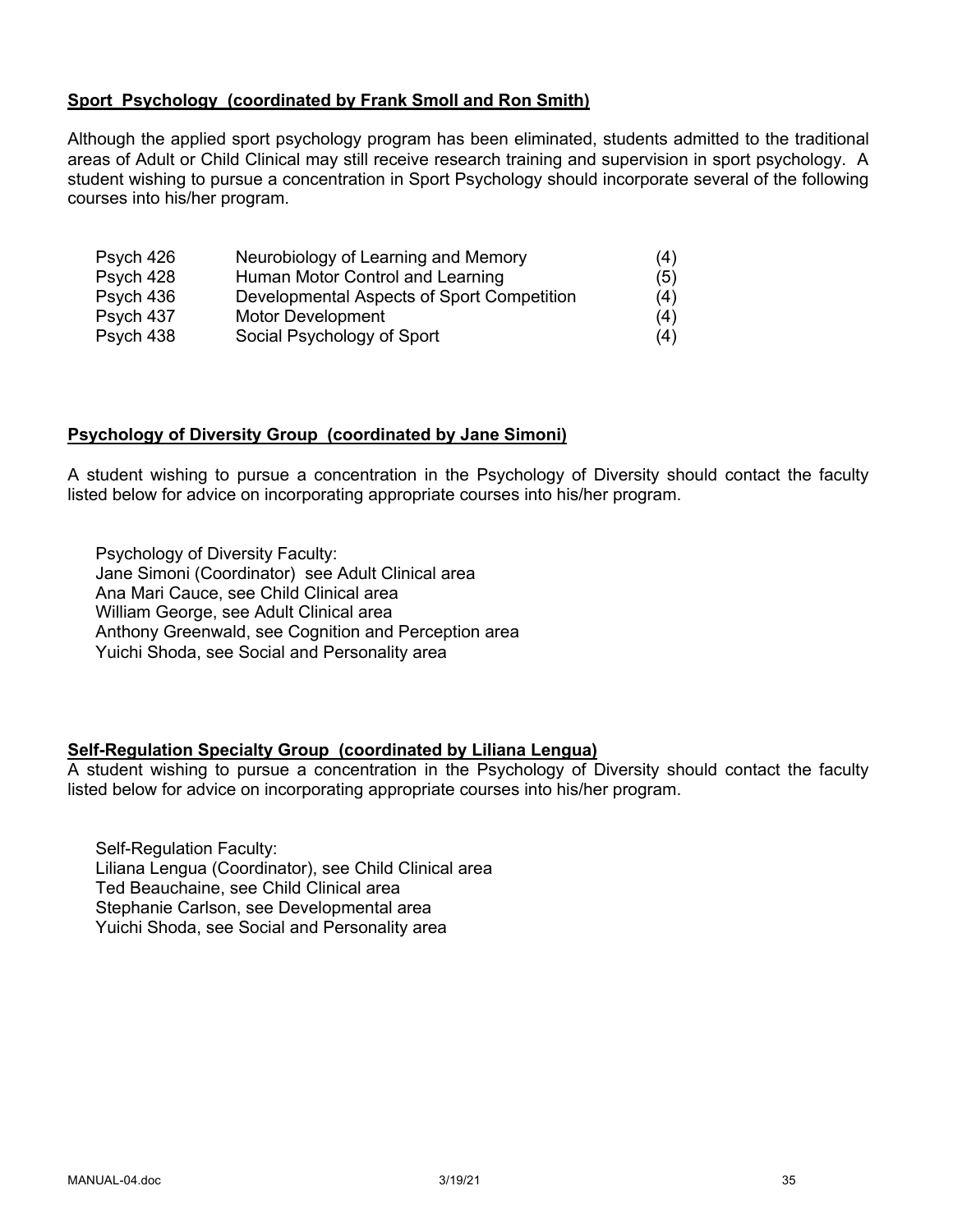## **D. POLICIES AND PROCEDURES**

# **D. I. WHOM TO SEE FOR WHAT YOU NEED**

During your graduate career you will occasionally have the need to draw upon the services and facilities offered by the Psychology Department. The faculty and other graduate students usually help you discover the ins and outs of locating these potential services. The following list of the staff and their responsibilities is included to give you an idea of whom to talk to as your needs as a graduate student change and develop.

**Ana Mari Cauce**, Chair (G-227, 3-6789)

e-mail: cauce@u.washington.edu

- $\bullet$  For problems not solvable, or solved by anyone else.
- ◆ Schedule an appointment through Beth Rutherford (G-121, 5-8035, bethr@u.washington.edu)

**Nancy Kenney**, Associate Chair and Director of Graduate Training, Graduate Program Coordinator (GPC) (G-306, 3-4612) Please see Section A. II. e-mail: nkenney@u.washington.edu

**Sandi Dormont**, Graduate Program Assistant, GPA (G-127, 3-9329) Please see Section A. II. e-mail: dormont@u.washington.edu

**Michele Jacobs**, Administrator (G-119, 3-2027) e-mail: mjacobs@u.washington.edu (If Michele is on vacation, see Phillip Burger)

- Maintenance or repairs needed in Guthrie Hall and the Annexes
- $\triangle$  Security problems in Guthrie Hall and the Annexes
- Questions concerning space allocations (academic, research, and operations)
- Liaison with Personnel Office
- ◆ Telecommunications/Ethernet questions
- $\bullet$  Issues building permits
- ◆ Mailing Services barcode coordinator.
- $\bullet$  If you can't find someone to answer your questions, she can usually help

**Phillip Burger**, Associate Administrator (G-129, 3-8879)

e-mail: pburger@u.washington.edu

(If Phil is on vacation, see Ozan Mizrakli)

- ◆ Monitors state funded budgets and does projections
- $\bullet$  Maintains detailed files on departmental expenditures
- Monitors Fellowship Awards, Endowment accounts and departmental gift accounts. Answers questions concerning institutional allowance funds (i.e., small amounts of money for dissertation research)
- $\bullet$  Checks budgets on all outgoing proposals, maintains files on all proposals submitted
- Information regarding grant proposals re: fringe benefits, indirect costs, proposal application materials
- $\bullet$  Travel some money for airfare is available for graduate students once per biennium
- $\bullet$  Assistant to the Administrator: handles immediate problems in her absence
- Petty Cash Custodian: handles Petty Cash reimbursements: advises whether purchases may be reimbursed under Petty Cash. (Phillip Burger and Kim Chen share Petty Cash responsibilities)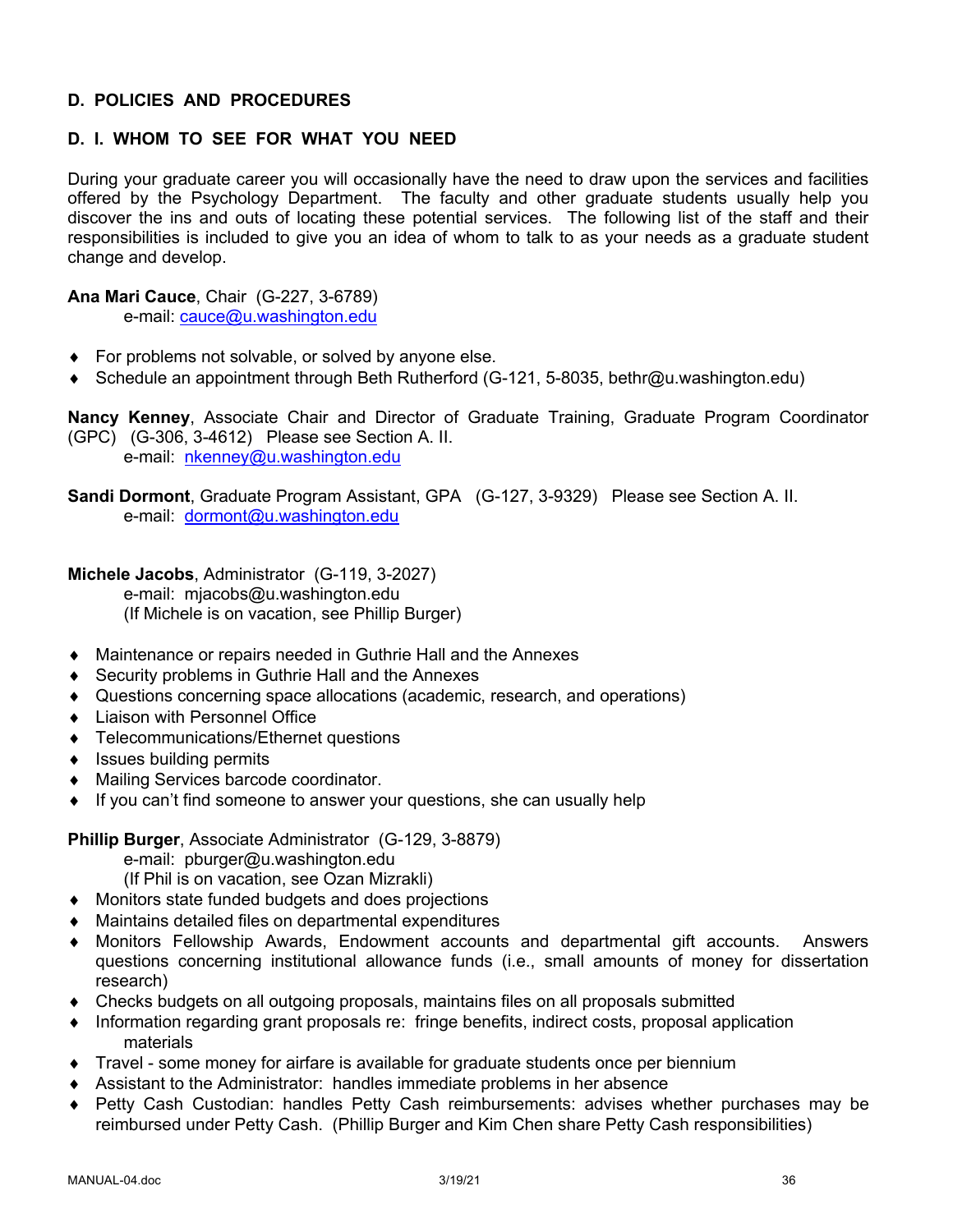## **Ozan Mizrakli**, Fiscal Specialist (G-130, 6-4574)

e-mail: mizrakli@u.washington.edu

- Monitors majority of externally and UW funded research grants and contracts
- Questions concerning purchasing supplies/equipment for grant use
- $\bullet$  Questions on travel covered by grants (if you are employed as an RA on a grant)
- $\triangleleft$  General questions or problems related to grants

**Kim Chen**, Fiscal Technician (G-132, 6-5275)

- e-mail: kc4@u.washington.edu
- ◆ Assistant to Phillip Burger and Ozan Mizrakli
- $\triangle$  Prepares travel paperwork
- $\triangleleft$  Handles all purchase order requests, including stores orders
- ◆ Petty Cash Custodian

**Brian Culver**, Payroll Coordinator (G-126, 3-3366)

- e-mail: culver@u.washington.edu
- Prepares payroll forms and has a complete listing of your departmental employment and service records
- Answers questions concerning payroll checks for TAs and RAs
- $\bullet$  Supervises distribution of payroll checks
- ◆ Reference Station (University policies and procedures)
- Copy System Administrator: issues copy accounts, including personal accounts, and updates copy user numbers for access to departmental copy machines

**Beth Rutherford**, Assistant to the Chair (G-121, 5-8035)

e-mail: bethr@u.washington.edu

- $\bullet$  Schedules appointments for the Chairperson (Ana Mari Cauce)
- ◆ Supervises the Curriculum Scheduling Coordinator
- ◆ University and Departmental policies
- $\bullet$  Bearer of a wealth of information on all aspects of the department

# **William Kaplan** (G-119A, main office, 3-2640)

e-mail: wkaplan@u.washington.edu

- ◆ Questions concerning mail delivery to Guthrie
- $\triangleleft$  Editor of weekly department Newsletter
- $\bullet$  Exam and other class material processing for TAs
- ◆ Has "Reprint Request" cards
- $\bullet$  Office machine scheduling (Zenith, Mac, Xerox)
- $\triangleleft$  Keys to rooms in Guthrie
- To reserve rooms 57, 211, and 315 in Guthrie, or rooms in other buildings
- $\bullet$  Problems with the copy machines
- $\triangleleft$  Text book orders and desk copies
- $\bullet$  Change of grades or removal of incompletes
- $\bullet$  Office hours publication
- ◆ Course entry codes for variable credit classes (Y600, Y700, Y800)
- ◆ Seminar Description Editor
- ◆ Overnight Express mail service
- Colloquium advertisements
- $\triangleleft$  Grade sheet distribution
- ◆ Messenger service (on campus)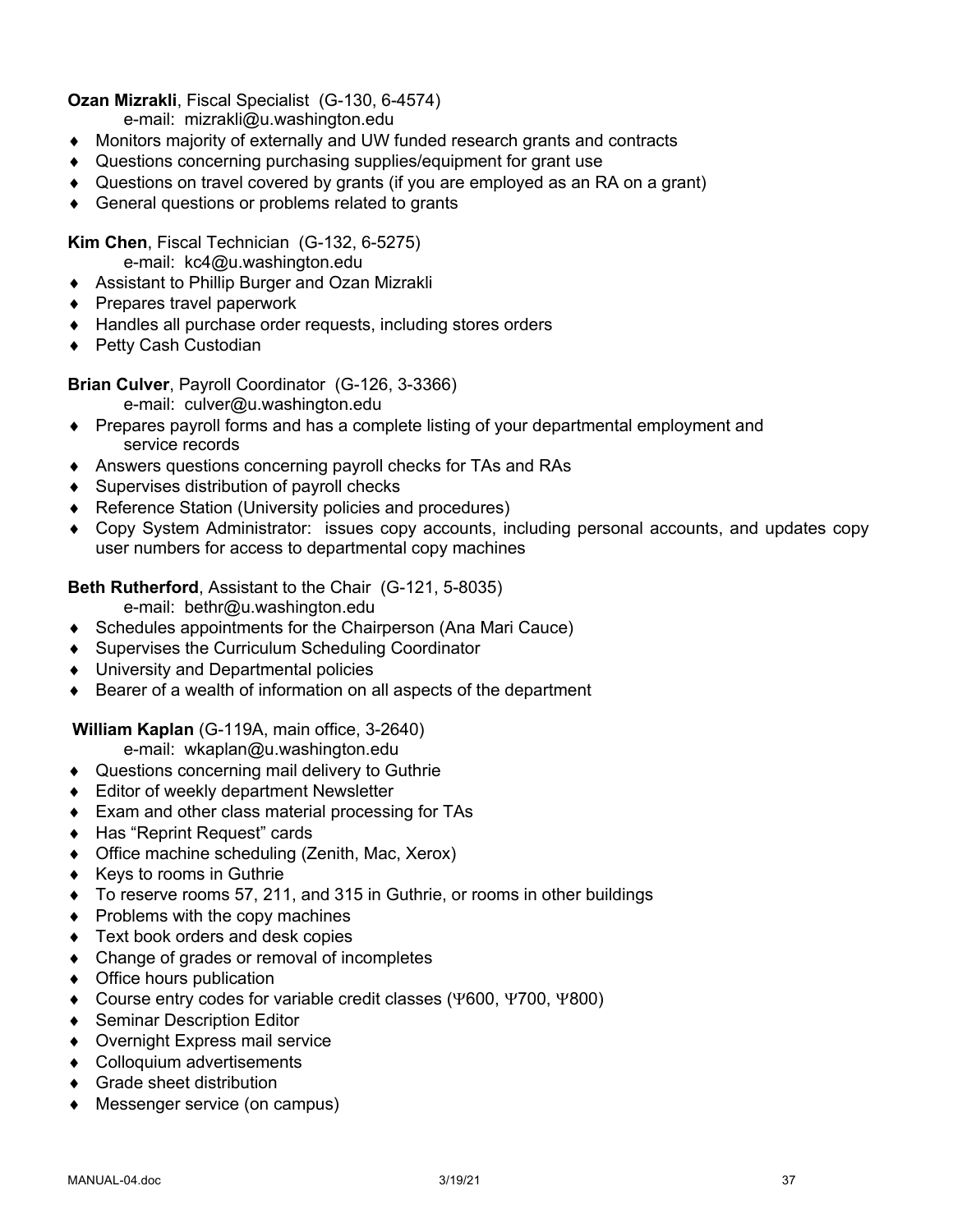## **Undergraduate Advising Staff** (G-114B, 3-2698)

**Carrie Perrin,** Director, Counseling Services

e-mail: cyoung@u.washington.edu

- $\triangle$  Recruit potential undergraduate research assistants
- ◆ Advise undergraduate Psychology majors
- ◆ Undergraduate academic policies
- $\bullet$  Tutor training and recruitment
- ◆ Student ratings of courses, professors, and TAs
- $\bullet$  Evening Degree advising
- ◆ Statistics tutoring pool
- $\bullet$  Unusual registration problems for undergraduates

# **Technical Support Services Staff** (G-29, Basement, 3-8281)

**Rich Ball,** Senior Computer Specialist (G-26, 3-8281) e-mail: richb@u.washington.edu

- ◆ Computer hardware and software support
- $\bullet$  Departmental equipment checkout and return
- $\bullet$  Departmental shipping and receiving
- Questions concerning A/V and other equipment owned by the department
- $\bullet$  Departmental equipment inventory

# **Doug Kalk, Ph.D.** Senior Computer Specialist (G-27, 3-8281)

- e-mail: dougkalk@u.washington.edu
- ◆ Computer hardware and software support
- ◆ Hardware/software integration

# **Aaron Sumner,** Senior Computer Specialist (G-27, 3-8281)

e-mail: sumner@u.washington.edu

- $\bullet$  Directs operations in the department's Media Lab (Rm 53), which supports teaching in the department
- $\bullet$  Coordinates checkout of departmental laptops & other presentation equipment
- $\bullet$  Provides instruction in presentation, multimedia, and web editing software
- ¨ System administrator and Consultant for Rat Lab (Rm 51), Human Performance Lab (Rm 55), and Presentation & Lecture Lab (Rm 57)
- $\triangleleft$  Assists with first year presentations
- $\bullet$  Departmental consultant for web-related issues
- ◆ Departmental Webmaster

# **Ombudspersons:** C. Fagan, M. Linehan

# **Graduate Training Committee:**

Davida Teller (Chair) Nancy Kenney (Director of Graduate Training) Joe Sisneros (Animal Behavior) Sheri Mizumori (Behavioral Neuroscience) Lori Zoellner (Adult Clinical) Ted Beauchaine (Child Clinical) John Miyamoto (Cognition & Perception) Stephanie Carlson (Developmental) Yuichi Shoda (Social and Personality) Sandi Dormont (Graduate Program Assistant) Heather Knapp and David Pantalone (Student Representatives)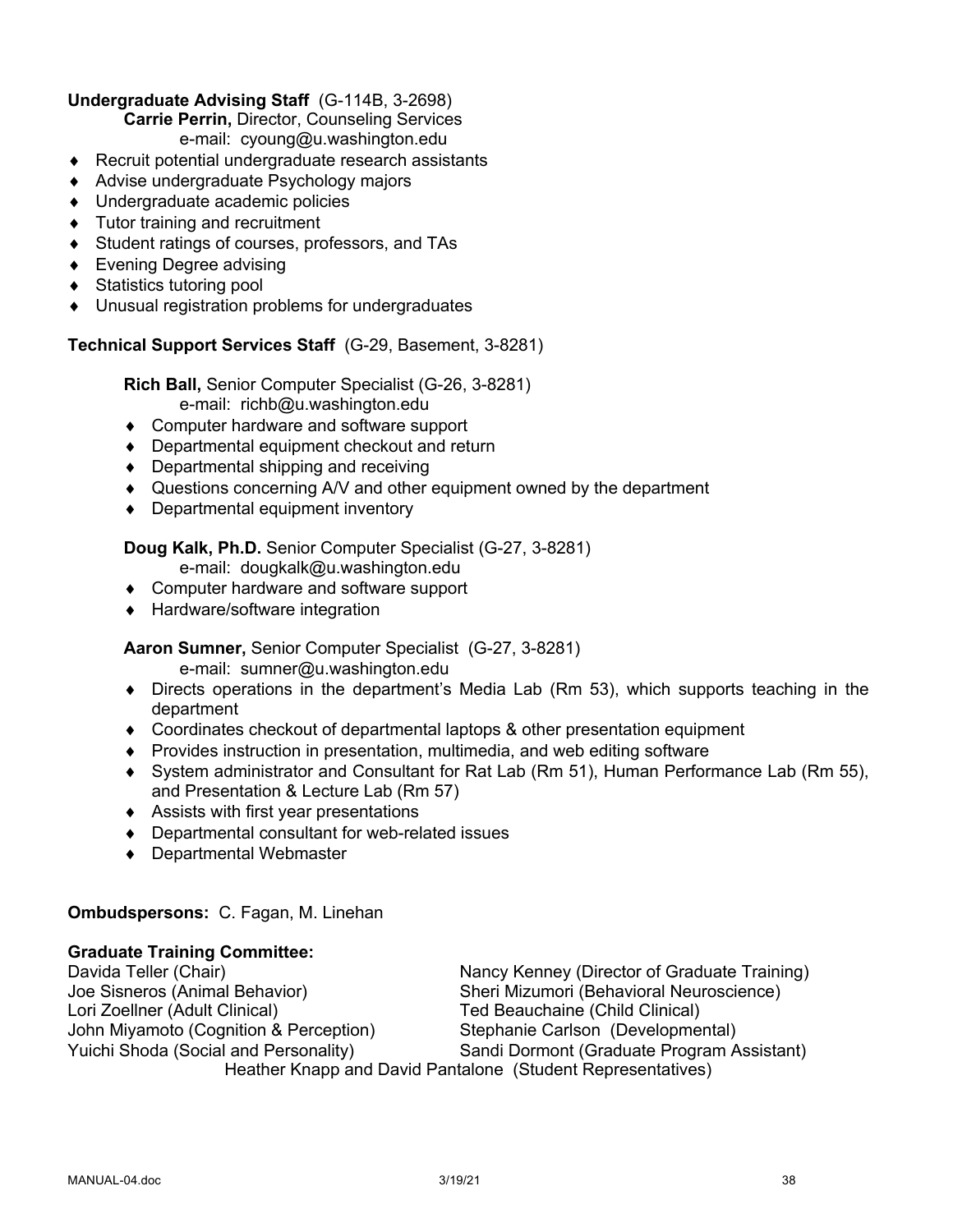### **D. II. MINORITY CONCERNS COMMITTEE**

# **Minority Concerns Committee**

This student-organized group is composed of graduate students and faculty of all racial and ethnic backgrounds from the Department of Psychology who wish to provide a supportive network for ethnic minority students and their allies. The members work to promote awareness of and scientific understanding of culture and ethnicity in psychology and advocate for cultural diversity in the training and teaching of psychology. If you are interested in speaking with a minority student from the Psychology Department, you may contact:

Multi-Ethnic & Cultural Association (206) 616-1018 E-mail: meca@u.washington.edu

### **Minority Student Representation**

We currently have 29 graduate students from diverse ethnic backgrounds representing twenty-one percent of the graduate student population.

### **Minority Faculty Representation**

| Ana Mari Cauce, Ph.D.    | Sheri Mizumori, Ph.D.           |
|--------------------------|---------------------------------|
| Jaime Diaz, Ph.D.        | Jaime F. Olavarria, M.D., Ph.D. |
| William H. George, Ph.D. | Joseph Sisneros, Ph.D.          |
| Jeansok Kim, Ph.D.       | Yuichi Shoda, Ph.D.             |
| John Miyamoto, Ph.D.     |                                 |

## **D. III. CHANGING AREAS**

Occasionally, after some time in our graduate program, a student decides that he or she wishes to transfer to another Area or program within the Department of Psychology. Transfers into the Clinical Area are discouraged and virtually impossible. In any case, such a transfer requires an application process and is subject to the following conditions:

- 1. The student finds a new faculty advisor within the Area or program to which he or she wishes to transfer. This faculty member must be willing to serve as the student's advisor and to supervise the student's research in the new Area or program.
- 2. If the student requesting the transfer was admitted to the department with a promise of financial support and is within the first four years of graduate training, *the Area to which the student is transferring* assumes responsibility for providing TA or RA support through the remainder of the student's first four years in the department. However, it is assumed that the transfer is in the student's best interest, and the Department as a whole can be asked to assist in solving a support problem if it arises.
- 3. The faculty of the Area or program into which the student wishes to transfer approve the transfer. In most cases, applications for such transfers will be considered by the faculty of an Area or program during January of each year, in the same meetings in which preliminary discussions of admissions for the following year are held. Financial support for the transferring student becomes part of the admissions plan for the Area.

A student who wishes to make such a transfer should apply no later than January 1 to the new Area or program. Applications received after that date will not normally be acted upon until January of the following year.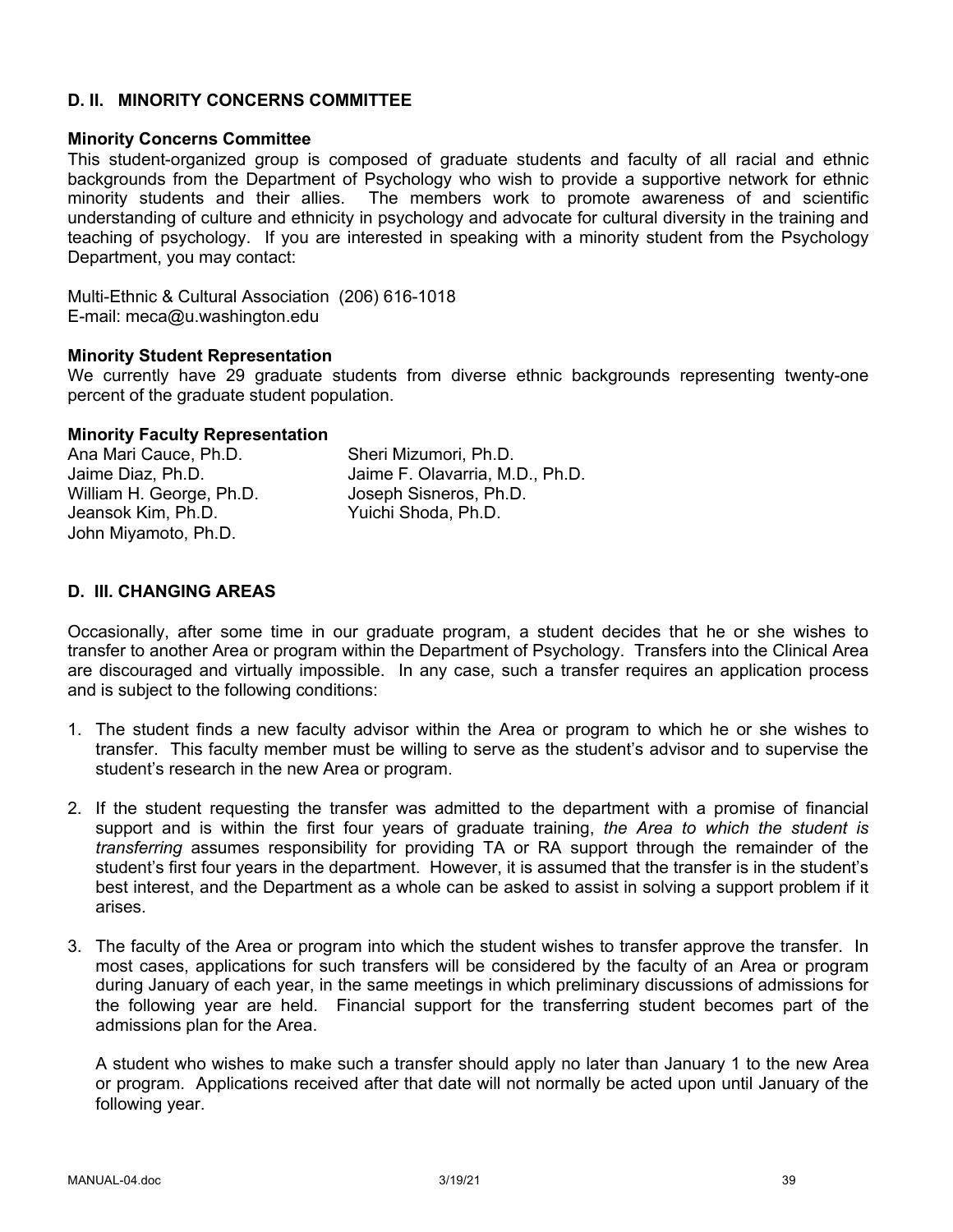# **D. IV. ON-LEAVE STATUS**

**Each quarter (except summer) you must either register for classes or petition for on-leave status.** On-leave petition cards may be obtained from the Graduate Program Office, Guthrie 127. Your advisor must approve the on-leave request unless it is for going on internship. The on-leave petition must by returned to the Graduate Office in Guthrie for signing by the Director of Graduate Training, Nancy Kenney. You then submit the card together with the \$35 fee to the Registration Office, 225 Schmitz Hall, by the 5th calendar day of the quarter in which you begin your leave period. If you have already registered for that quarter, you must officially withdraw at 225 Schmitz to avoid liability for tuition and fees. You cannot go on leave for that quarter unless you withdraw prior to the first day of the quarter. See http://www.washington.edu/students/reg/0304cal.html for more details or call 206-543-4000.

### *Procedure for re-enrollment*

UPON EXPIRATION OF YOUR LEAVE period, you may either petition to extend your leave or, if you wish to enroll, simply register for courses before the beginning of the quarter in which you wish to return.

## YOU MUST EITHER BE **REGISTERED** OR **OFFICIALLY ON-LEAVE** EACH ACADEMIC QUARTER.

Failure to register or extend your leave of absence will result in dropping you from University enrollment. You must then re-apply to the Graduate School and submit a \$50 application fee before the application deadline. Moreover, readmission is not automatic, but must be approved.

If you were registered or officially on-leave during the 3 previous academic quarters, then you need not register or go on-leave for summer quarter. (If you were on-leave the previous summer and all 3 academic quarters as well, then you DO need to register or extend your on-leave status.) However, it is recommended that you notify the Registration Office of your status.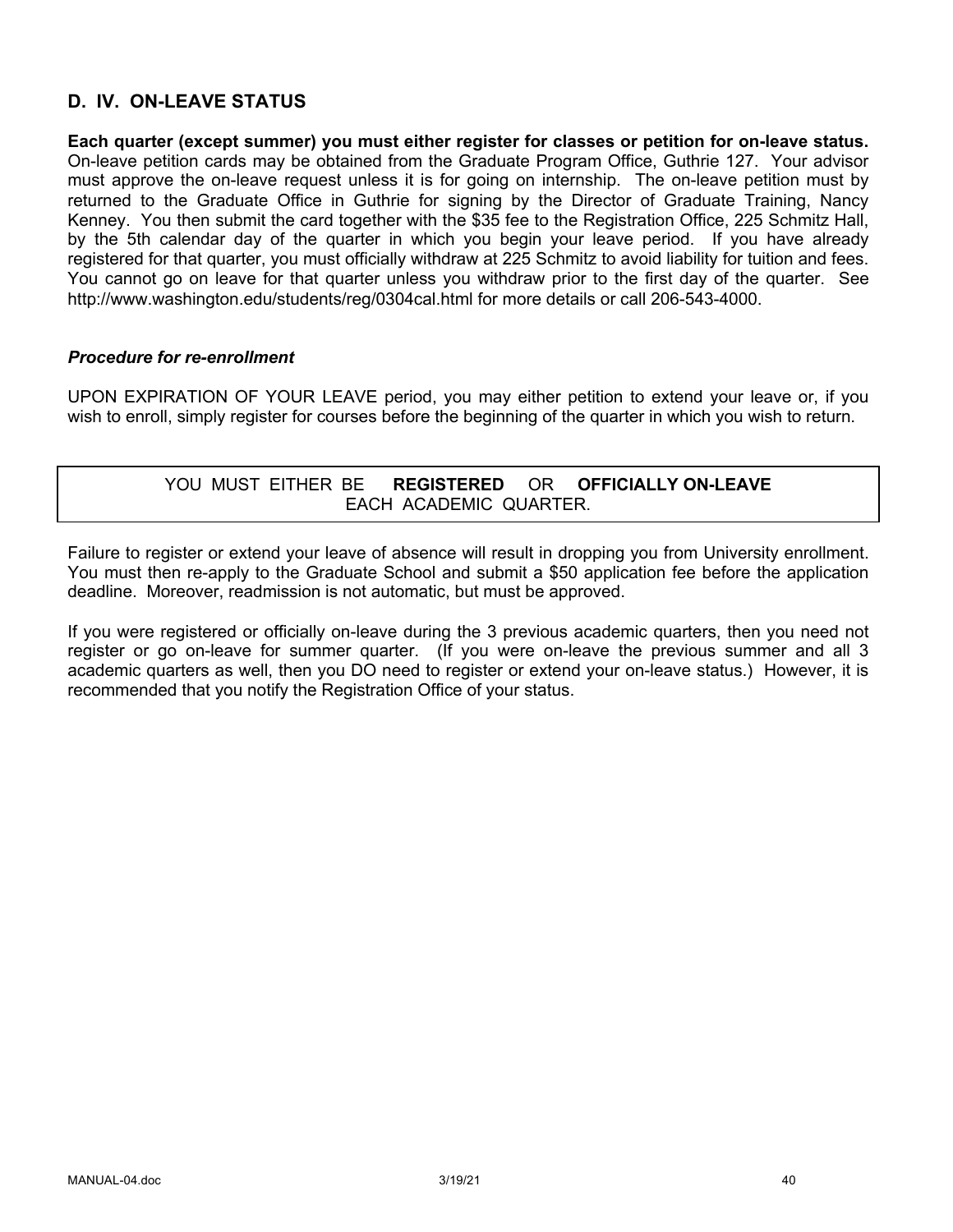## **D. V. GRIEVANCE PROCEDURE**

The Psychology Department is committed to supporting graduate students and working to resolve any problems and/or conflicts that may arise. Students are encouraged to address situations proactively. It is recommended that you attempt to resolve any problems or conflicts informally. At this level, the subject remains confidential.

Depending upon the nature of your concern, the appropriate avenue for addressing the situation may vary. Within the department it may be best to confer with your advisor(s) first. If this is not appropriate, or you do not reach a satisfactory resolution, see your Area Representative, your Area Coordinator (Area Head) or the Graduate Training Coordinator, and finally, the Department Chair. At any time, you may also contact the Departmental Ombudspersons for advice. C. Fagan, and M. Linehan are the appointed Ombudspersons for 2004-2005.

If necessary, however, a formal complaint may be made in writing. Once a statement is put in writing it becomes part of the record and at that point is available to anyone with an interest in the subject, including those involved in the situation. This can be done either within or outside the department.

If you fail to resolve the difficulties within the department, there are avenues available to you outside the department as well; for example, the Human Rights Office (206-543-7217) and the Ombudsman for Sexual Harassment (206-543-0283). Consult with these outside offices after you have failed to resolve your difficulties within the department.

There is also a detailed grievance procedure in your union contract. Please consult with your local representative if the measures above do not result in satisfaction.

### **D. VI. UNIVERSITY POLICY REGARDING SCHOLARLY INTEGRITY**

Because of the importance of issues of scholarly or scientific misconduct to the operations of the University and because significant expertise is required to address such issues, the University has established an Office of Scholarly Integrity (OSI) under the Vice Provost and Dean of the Graduate School (206-543-6616). This Office assumes primary responsibility for investigating and resolving allegations of scientific and scholarly misconduct by its faculty, staff, and students. Please refer to Executive Order #61 and to the University Handbook, Volume II, Section 25-51, and your union contract for further information.

Inappropriate activities include:

Intentional misrepresentation of credentials

Falsification of data

**Plagiarism** 

Abuse of confidentiality

Deliberate violation of regulations applicable to research

Other practices that seriously deviate from those commonly accepted by the scientific community in proposing, carrying out, or reporting results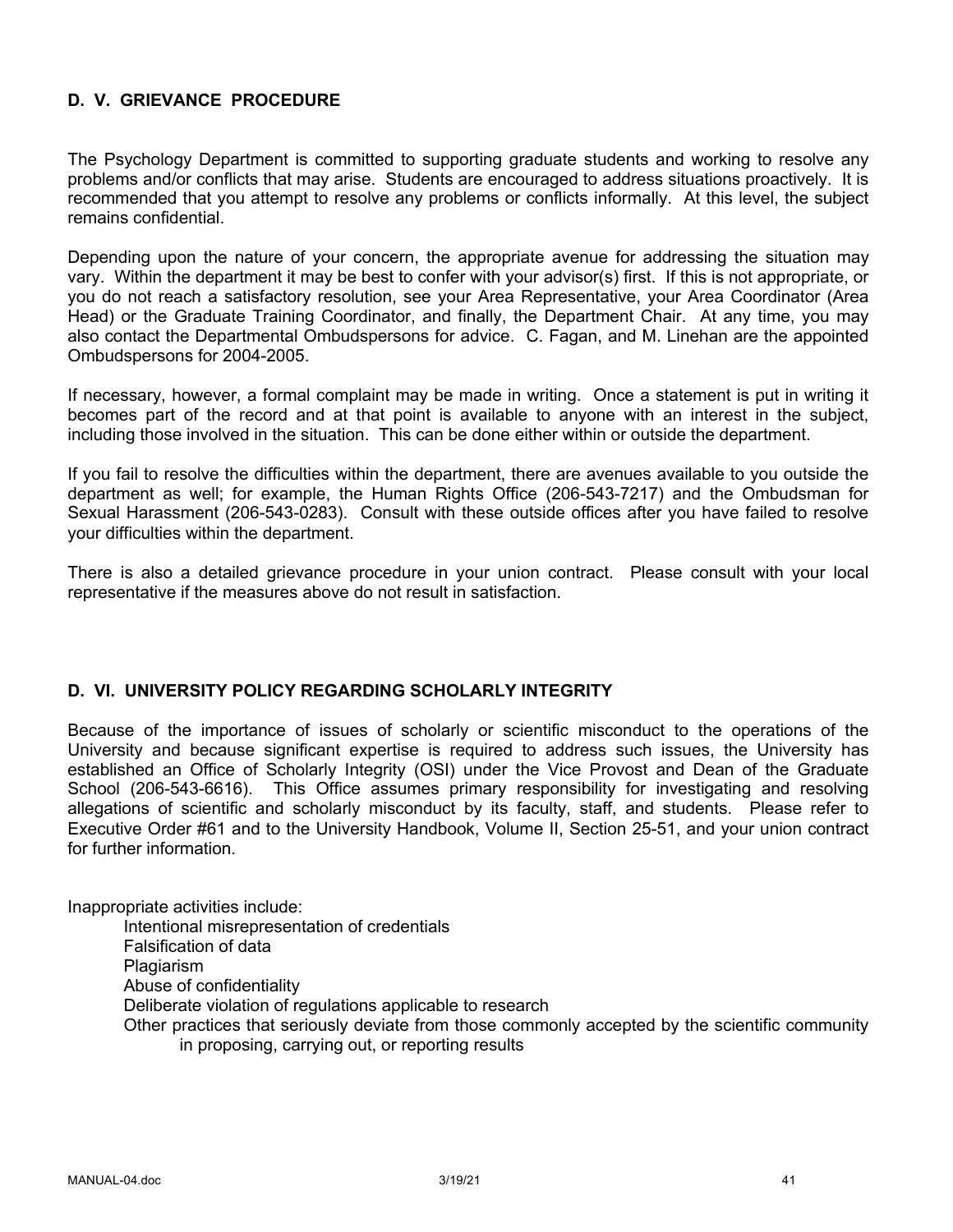# **E. FUNDING AND MONEY MATTERS**

## **E. I. TA and RA Policy**

### **a. TA Assignment Procedures**

Many of these procedures are now goverened by the union contract between the UW and the graduate students' representative UAW. For details see: http://www.washington.edu/admin/hr/laborrel/contracts/uaw/addons/

- 1. In the fall of each year, the Psychology Department surveys the courses to be taught in the following year and the grants pending and makes an estimate of the number of TA and RA slots likely to be available. This estimate is used, in conjunction with commitments already made to continuing students, in deciding how many new graduate students will be accepted for the following year. Definite offers of support are not made to new students until the funds for each position are assured.
- 2. Each quarter, all current graduate students and faculty are asked to state preferences for funding and assistance for the following quarter. Preferences for Autumn Quarter are collected during Summer Quarter. New first year students serving as TAs are automatically assigned a course.
- 3. Make sure to return the TA request form by the deadline listed when the quarterly request forms are distributed.
- 4. Based on stated preferences, and funding priorities (see Priorities section below), formal appointment offers are made for both TA and RA positions just prior to the beginning of the quarter for which they are effective. It is not possible to make these any further in advance primarily due to the uncertainty of course registration and research funds.
- 5. *Students on Probation* If a student is on External Warn, Probation, or Final Probation status with the Graduate School, he or she cannot be a candidate for a TA Fellow or Lead TA position. If a student is on internal warn status, he or she can only be appointed to the Lead TA or TA Fellow positions after consultation with, and approval of, the student's advisor(s) and the Director of Graduate Training. After each meeting of the Graduate Training Committee (GTC), the faculty member in charge of recruiting and assigning the Lead TA and TA Fellow positions will be informed about students who are currently not in good standing (or are in questionable standing) in our program.

**SUMMER QUARTER WARNING**: The promise of support given to incoming students is for the regular academic year. Summer Quarter operates on a separate budget and is outside of this promise. Therefore, most students have to look elsewhere for summer support. It follows that the TA priority system, being based on the promise of a support letter, does NOT apply to Summer Quarter. The most important criteria in selecting for summer TAs are, competence, instructor preference, and student preference.

There are only one-fourth as many Teaching Assistantships available during Summer Quarter as there are during each of the three quarters of the academic year. This does not include several courses taught entirely by senior graduate students. Hence, we can NOT give TAs to all those graduate students who request them for Summer Quarter. You should consult your advisor and the faculty member who heads your area for other possible sources of Summer Quarter financial support.

Graduate students who rely on TAs should, from the beginning of the year, work on alternative sources of summer support. If, for example, you are offered a Research Assistantship that supports you in some but not all of the four quarters, if possible, try to arrange for the RAship during summer quarter as one of those quarters. (See also, Summer Employment, Section E.IV.)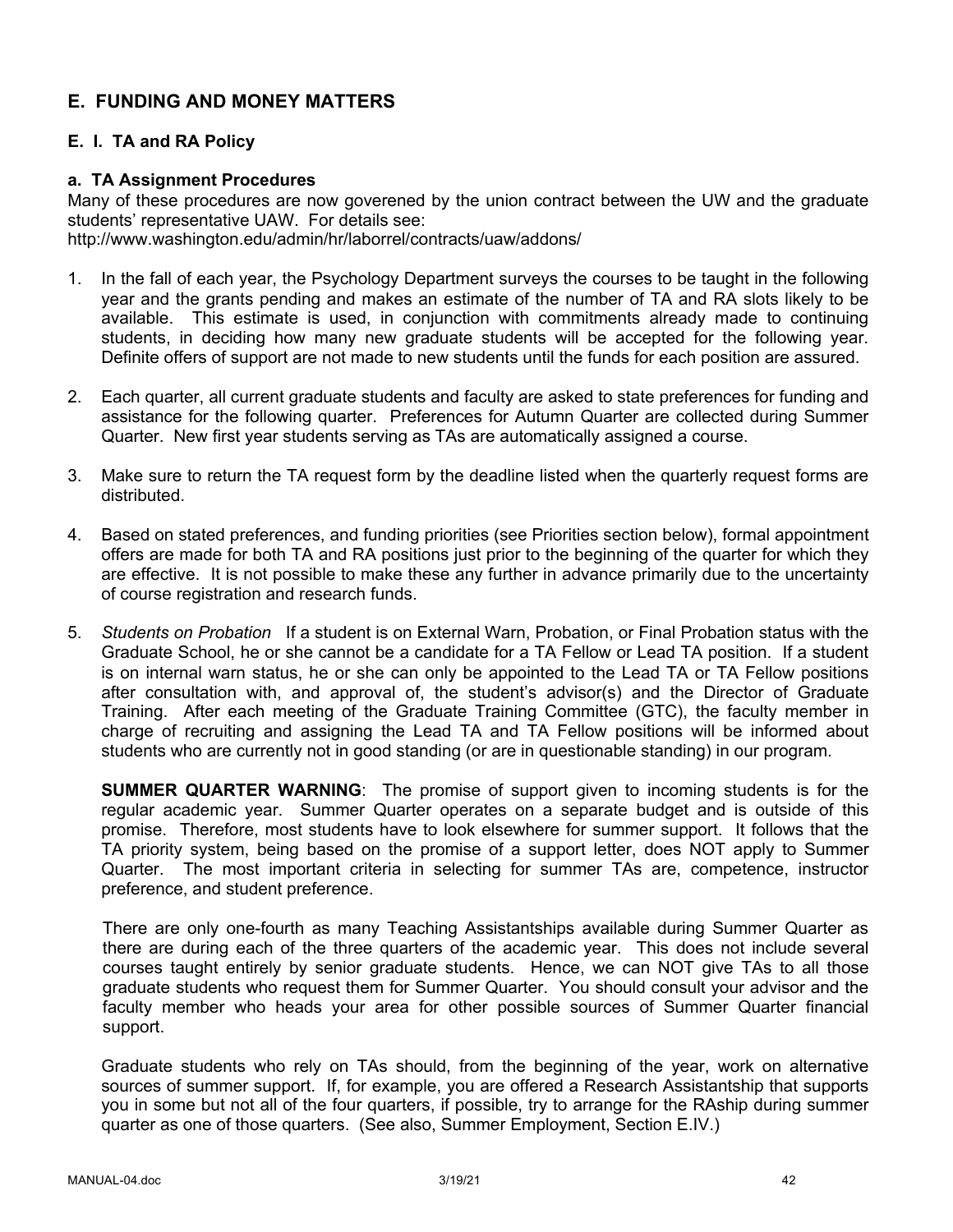# **E. I. b.. TA Assignment Priorities**

Teaching Assistantship assignments are made near the end of the quarter prior to the actual appointment. This process requires students to complete a form on which they specify their requests for TA positions for the following quarter. TAs are then assigned courses by the Director of Graduate Training in collaboration with the Graduate Program Assistant and the Associate Chair, according to the following criteria: a) the student's qualifications to teach the course, b) the student's priority ranking (see below), c) the preferences of the instructor (from among qualified potential TAs) and of the graduate students (from among available courses), and d) the student's demonstrated teaching ability. The overriding consideration in assigning TAs is the quality and enhancement of instruction.

The following priority system is applied in the TA assignment process:

- Priority I First-year students who were given an explicit promise of support during that year as an inducement to enter the program. These students are top priority for TAs only in the Autumn, Winter, and Spring Quarters of their first year. In Summer Quarter, they are on a par with students in priority levels II and III. Only Priority I students are guaranteed a TAship during the academic year.
- Priority II Second-, Third-, and Fourth-year students who were admitted with explicit promises of support or, who were later placed at this priority level by the faculty in their area or program, and who are not on Probation or Final Probation with the Graduate School.

In some cases, Priority III students may be given preference over Priority II students in making TA assignments, e.g., courses requiring special knowledge or skills such as statistics or clinical seminars.

Priority III Students who were admitted with no promise of support, students beyond their 4th year of study, and students on Probation or Final Probation.

*An internal action, i.e., department watch or warn status, does not affect a students' priority level.*

As far as possible, student and instructor requests for positions will be matched within the guidelines shown above. Instructors and students are given up to six choices of requests for appointments. If the first choice request is not possible, attempt is made to provide the second or third choice. As instructors are held responsible for the conduct of courses, every effort is made to provide them with the personnel they request. Any student who is assigned to a class that he or she did not request can contact the Director of Graduate Training to discuss the assignment or request a review of the assignment.

*TA Evaluations and Prioritities for Future TA Assignments*: As the assignment of TAs is primarily to provide undergraduate teaching services, formal evaluation of students in terms of their competence as TAs will be considered in the making of future assignments. All TAs teaching quiz sections **must** be evaluated by the students in their classes. In addition, instructors will be requested to evaluate their TAs each quarter. Evaluations, along with formal letters of appointment for each TA, will be placed in a separate folder for each student and will be made available for review upon request.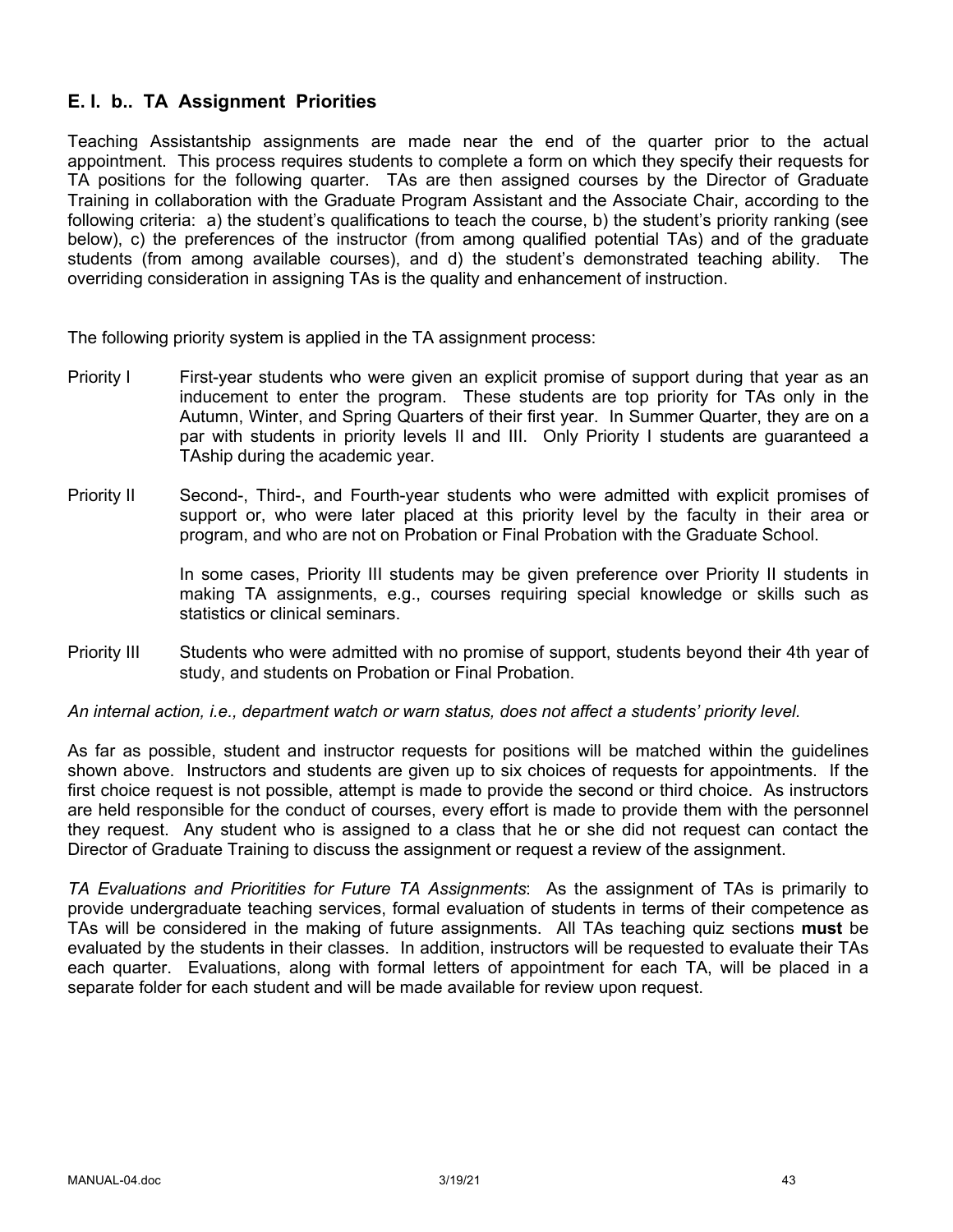### **E.I. c. Teaching Experience Requirement**

Since the Psychology Department has required that students obtain teaching experience if they wish recommendations for teaching jobs, students requesting TA positions who have not previously held such a position will have some priority over students who have been teaching regularly. This, of course, will be weighed with other factors, including the needs of the course in question.

Evening and summer appointments are of two general kinds: assistant to the instructor of the course in large classes or laboratories; or instructor of the course. In the former case, we restrict the level to the payroll rate determined by the student's progress in the program (see salary levels below). In the latter instance, we appoint the graduate student at the Predoctoral Teaching Associate II regardless of program status. For budgetary reasons, we are limited to a very small number of such positions to cover both kinds of appointments.

### **E.I. d. Research Assistantships**

If a student is requested by the Principal Investigator and wishes to accept the appointment, that student will be awarded the RA position. This is done because PIs are responsible for the conduct of the research. If the PI does not have a particular request, students are sent by the Director of Graduate Training to interview for the position, based on the same priorities that are stated for assigning Teaching Assistantships.

The RAs' responsibilities are to the principal investigator and the respective research project providing the salary (which may or may not coincide with the student's own personal research interests). **These appointments should never be confused with fellowships which allow the student research freedom**.

### **E.I. e. Fellowships and Traineeships**

Clinical Psychology traineeships typically are given to first year students to help them handle a heavy first year course load. Other fellowships and traineeships which may be under Departmental control are awarded by the Chair, after consultation with appropriate faculty and as dictated by the conditions of the fellowship in question.

Graduate students are encouraged to apply for any other advertised fellowship or traineeships for which they are eligible. Watch the Departmental newsletter, or your e-mail, for announcements of awards, internships, etc., being offered by other agencies. See information on-line at: http://www.lib.washington.edu/gfis

In many instances, all or part of the student's tuition and fees are paid by the fellowship or training grant. *Questions concerning payment of tuition should be clarified before the onset of the appointment.*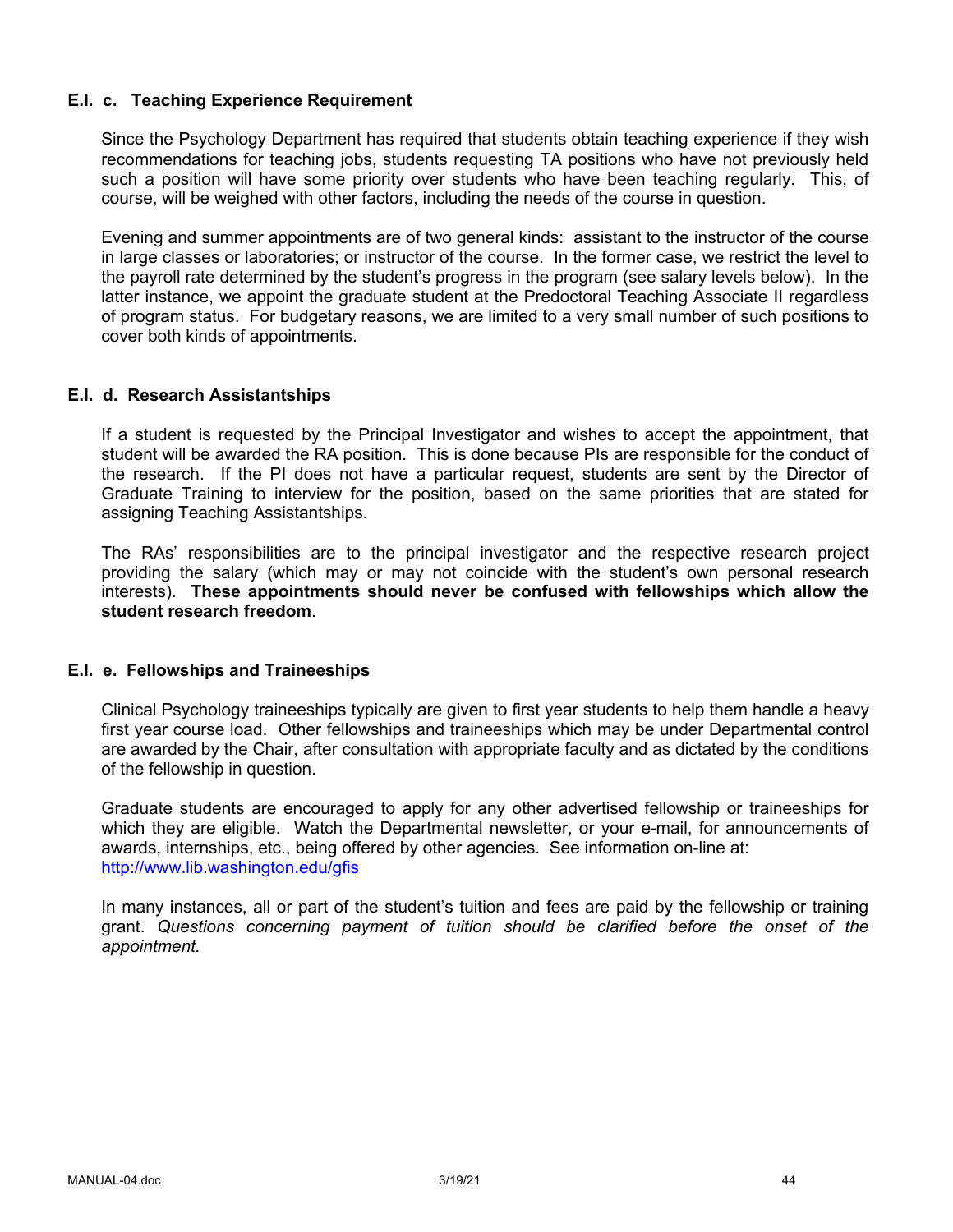## **E. II. PAYROLL PROCEDURES**

## **E. II. a. Payroll**

Assignments to TA positions are made on a quarterly basis only. After the TA or RA assignment has been made and the level established, employment forms are prepared by Brian Culver (G-126). The payroll form (Personnel Action Form, PAF) must be completed for all employees. Students for whom this is a new appointment must complete and sign the Employee Personnel Data / Campus Contact Data Form, a W-4 form, a Conviction / Criminal History form, and INS form I-9 (Employment Eligibility Verification).

**Income Tax Information.** You will receive a W-2 form (statement of income and taxes withheld) in January following the calendar year worked. If you were on the payroll during the months of November or December, your W-2 will be distributed to your mailbox in Guthrie. If you are off the payroll during the last couple months of the calendar year through the time that the W-2's are issued, then your W-2 would be sent to your permanent address. **Please be sure to inform the payroll coordinator of any address changes.**

### **E. II. b. Paydays and Paychecks**

Paychecks for salaried, monthly, and hourly appointees (TAs, RAs, Fellows, Trainees) are issued on the 10th and 25th of each month. Time sheets for hourly employees are to be submitted on the 11th day of the month, with payday following on the 25th; and on the 26th of the month, with payday following on the 10th of the next month. Checks are picked up by the "home department," reviewed for accuracy and completeness, and are usually available in the Psychology Department by 11:00 a.m. on the respective payday. Confirmation for those who have direct deposit are available on the UW website at MyUW. Actual paychecks are **never left in open mailboxes** but must be picked up and signed for by the individual recipients in the main Psychology office (G-119).

Each employee has a "home department" where the individual's composite check, money from all sources and issued each payroll, is sent. Sometimes things go awry and expected paychecks are missing or incorrect. Reasons range from late submission of payroll papers or time cards, to balkiness of a sickly computer. Any question concerning your paycheck should be directed to the Payroll Coordinator, Brian Culver (G-126). Emergency checks can be arranged, and in most cases take about a week.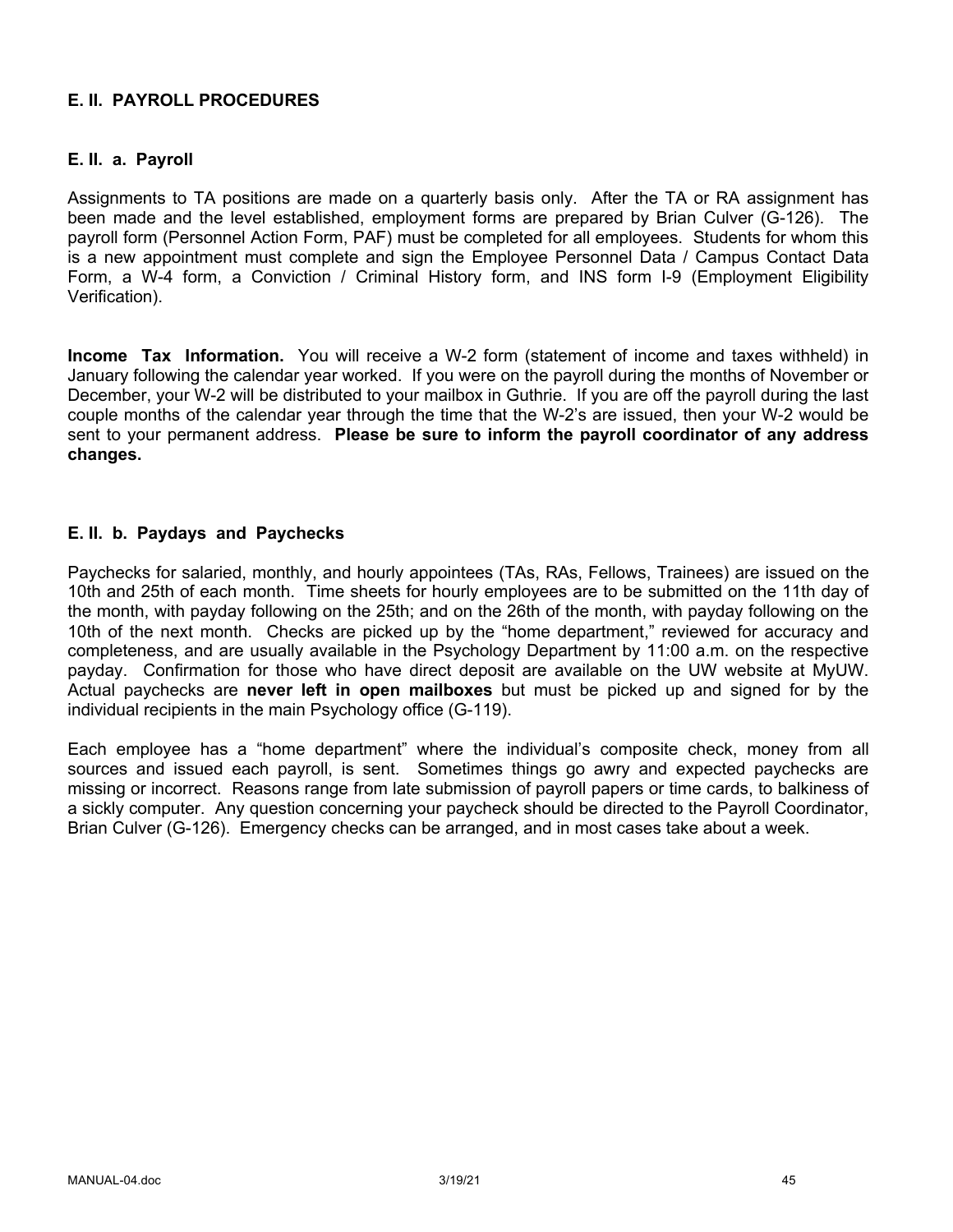## **E. II. c. Appointment Ranks**

The University has two main types of pay scales for TAs and RAs. They can be found in the general catalog under the graduate school appointment section or see: www.grad.washington.edu/fellow/salary schedule.htm for a list of monthly salaries. Below is a summary of our most common appointment ranks.

| TAs                                                     | RAs                                              | <b>Status</b>                                         |
|---------------------------------------------------------|--------------------------------------------------|-------------------------------------------------------|
| <b>Predoctoral Teaching</b><br>generals                 | Predoctoral Research                             | 1 <sup>st</sup><br>year and up, until you<br>pass     |
| Associate I<br>(PDTAI)                                  | Associate I<br>(PDRAI)                           |                                                       |
| <b>Predoctoral Teaching</b><br>(PDTAII)<br>Associate II | Predoctoral Research<br>Associate II<br>(PDRAII) | Ph.C. (Candidate) Status<br>i.e., General Exam Passed |
| Predoctoral Instructor                                  | <b>Predoctoral Researcher</b>                    | to be determined                                      |

The Psychology Department petitioned and received permission to pay our students at a higher level that that of other departments on campus. This is called the variable rate scale and can be found at: http://www.grad.washington.edu/fellow/salaryschedule.htm. As a result, we now have only two (higher) pay levels. The first level will be paid to all students until such time as they pass their general exam. The second level will be paid to all students who have successfully passed the general exam to attain Ph.C. status.

Your salary level as an RA is determined by the Principal Investigator (PI) of the grant budget funding your RAship. Factors affecting your salary level include your graduate student classification (see TA appointment ranks above), your duties on the project, and the amount of money available in the grant. Usually, faculty project directors budget sufficient funds to provide for the higher pay levels. You cannot, however, be paid more than your level justifies; you could be paid less. Discuss your salary level with the Principal Investigator of the grant.

The funding level at which you are hired at the beginning of the quarter is in effect for the entire quarter of your appointment. If you become eligible for the second pay level during the quarter, you will not be promoted to the higher salary until the next quarter you hold a TA/RA appointment.

### **E. II. d. Standard Deductions from TA/RA Paychecks**

- 1. Federal Withholding Tax on salary
- 2. "Medical Aid" (state accident/health insurance termed "Workingman's Compensation" to provide for on-the-job injuries.) This deduction is quite small so it is the least painful of these deductions. In cases of injury during the period of your service appointment, contact the Administrator (G-119), who has the appropriate claim forms.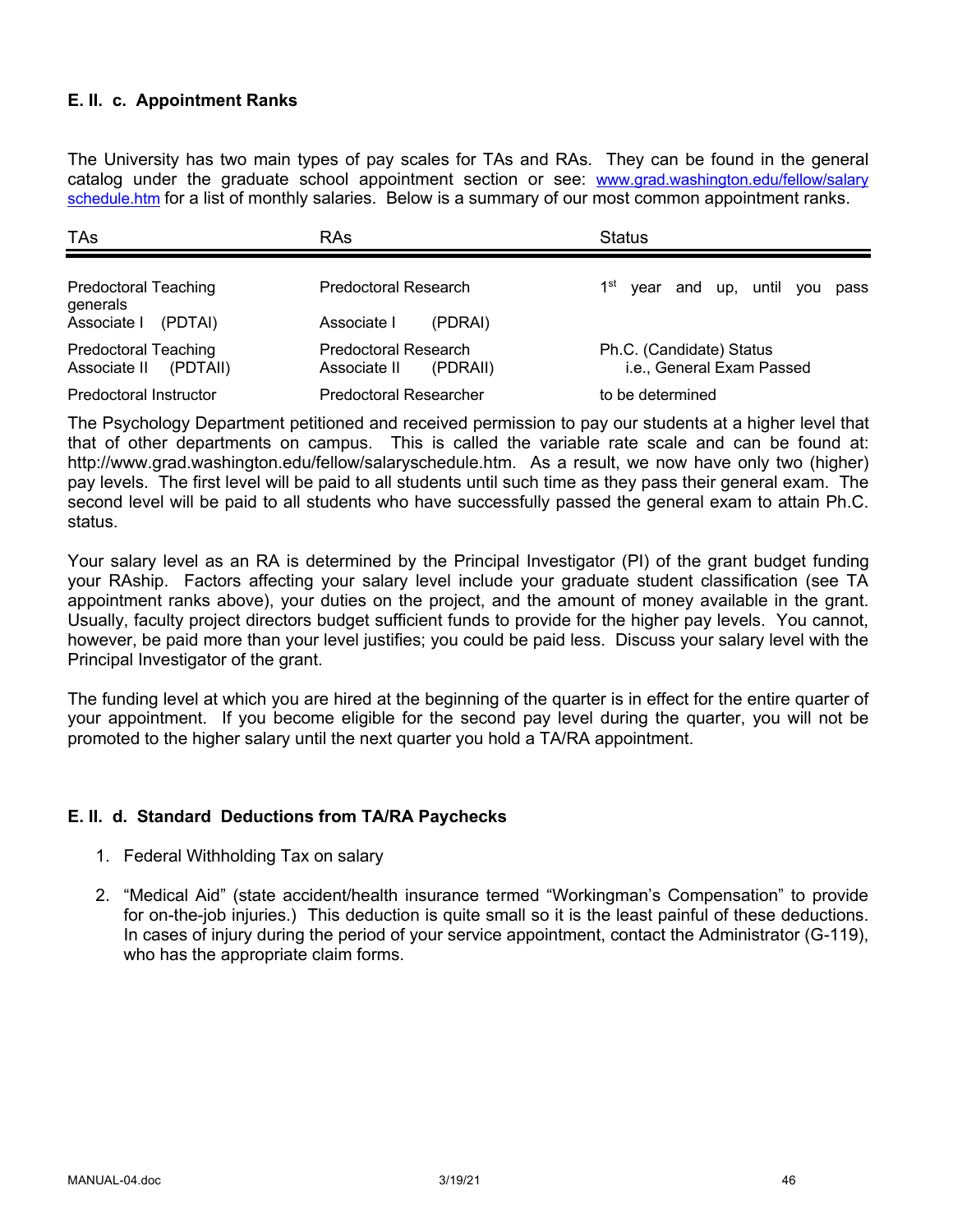## **E. II. e. Standard Appointment Periods**

1. Teaching assistantships, as stated earlier, are made on a quarterly basis only, and have arbitrary payroll dates which do not coincide with the actual instructional period of the quarter. These payroll periods are as follows:

| Autumn | Sept. 16 - Dec. 15 (3 months)                 |
|--------|-----------------------------------------------|
| Winter | Dec. 16 - Mar. 15 (3 months)                  |
| Spring | Mar. 16 - June 15 (3 months)                  |
| Summer | June $16$ - Aug. 15 $(2 \text{ months only})$ |

The TA's responsibility is to the course and the instructor to whom he/she is assigned for the entire quarter which the above appointment periods represent. There is now a provision for paid vacation which should generally be taken during quarter breaks. This does not carry over into future years.

2. Research assistantships can be for any period, but usually follow the quarterly dates as in the TA appointments. The standard practice is to make RA appointments for full or half months, although there is no regulation prohibiting the appointment for irregular periods, in which cases payment is computed on a daily basis from the monthly rate. However, the RA, unlike the TA, is expected to be on duty during the actual period of the appointment.

For further information please consult your union contract at http://www.washington.edu/admin/hr/laborrel/contracts/uaw/addons/

*Qualifying for a Tuition Waiver*: During Autumn, Winter, and Spring Quarters (the academic year) both RAs and TAs must be employed full time (20 hours per week) and be on the active payroll for at least five of the six pay periods in order to qualify for a tuition waiver. You must also be registered for a minimum of 10 credits per quarter to qualify – see below.

# **E. III. TUITION AND RESIDENCY**

### **E. III. a. Tuition**

Full-time graduate tuition effective academic year, 2004, is as follows: resident - \$2,622 / quarter; nonresident - \$6,022 / quarter.

### **E. III. b. Residency**

If you are currently a non-resident who expects to be eligible for resident status after living here for at least one year, *please apply for residency during Spring Quarter of your first year*. This is essential for students appointed as teaching or research assistants during their graduate training. Each year the Department is allocated a limited number of non-resident tuition waivers, almost half of which go to firstyear students. If the number of non-resident students with TA/RA support exceeds the number of waivers allotted, some graduate students will be required to pay full non-resident tuition.

To obtain resident status, you must submit a formal application. This process takes time and should be started early. The application is available on-line at http://depts.washington.edu/registra/forms. Many criteria must be met (such as registering to vote, obtaining a Washington State driver's license and registering your car.) A list of all the documents needed is available at: the following website: http://www.washington.edu/students/reg/residency.html#q1. Residence applications and further information are also available at the Residence Classification Office, 320 Schmitz Hall (phone: 206-543- 4188).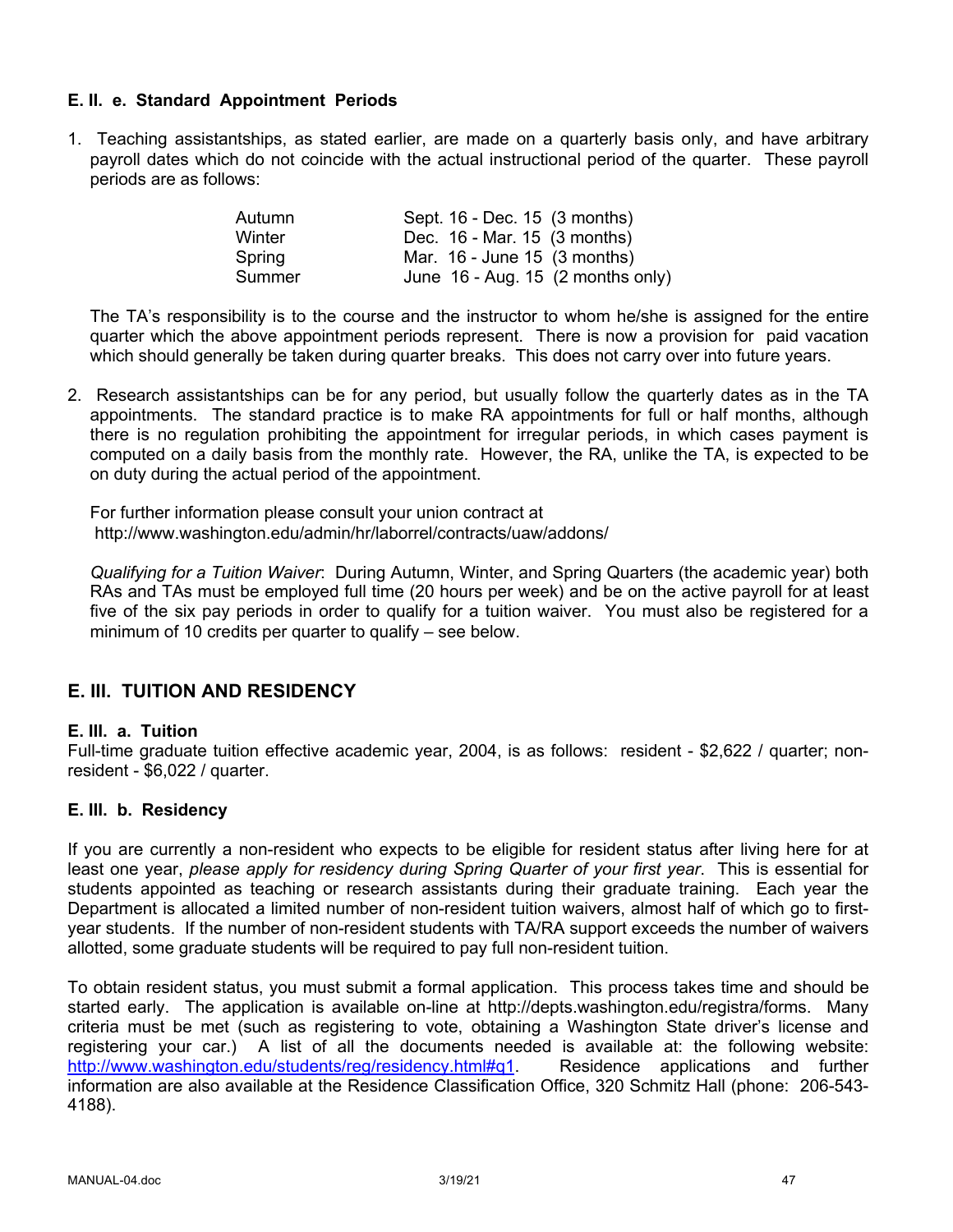## **E. III. c. Payment of Tuition and Fees**

One of the eligibility requirements for holding TA/RA positions is full-time registration of a minimum of 10 graduate credits per quarter. Exception: For Summer Quarter only, the minimum is 2 graduate credits. See: Registration Requirements chart in section A. If you have a student loan you may be required to register for the full 10 credits during the Summer Quarter as well. If you are unsure, please check with Student Financial Aid (Janet Cantelon, Assistant Director, 206-685-1371).

Most of the tuition and fees will be automatically paid for any RA or TA who is appointed to a 50% or greater position (i.e., 20 hours or more per week). However, you will receive a bill for certain fees that must be paid by Friday of the third week of the quarter. Failure to pay these fees by the deadline will result in an additional "late payment fee" being assessed to your account. See the UW Time Schedule or the General Catalog for deadlines and rates.

## **EVEN IF YOUR TUITION BILL IS INCORRECT, BE SURE TO PAY THE REQUIRED STUDENT FEES PRIOR TO THE DUE DATE.**

## **E. IV. SUMMER EMPLOYMENT AND SUPPLEMENTAL INCOME**

### **E. IV. a. Summer Employment**

The number of summer TA positions available is nearly one fourth of those available during the academic year. It is, therefore, important for graduate students to plan ahead for alternative funding in the form of RA, fellowship, or traineeship appointments, and even to prepare small research grant applications to such on-campus facilities as the Alcohol and Drug Abuse Institute, the Graduate School Research Fund, etc., by contacting their faculty advisors, training grant directors, and, in the case of grant applications, Phillip Burger, the Associate Administrator. (See also Section B.II. 6, for more information on funding opportunities.)

### **E. IV. b. Appointments in Excess of 50%**

All graduate student service appointments are normally limited to 20 hours per week (50% time). This includes hourly supplementation and other forms of University employment when performed in addition to a regular graduate student service appointment. Equated with these half-time appointments are fellowships and traineeships. A petition to the Graduate School must be completed and signed for all cases of employment or appointment which exceed the specified 50% (or its equivalent). Petitions for appointments in excess of 50%, including TAs, RAs, GSAs, will be approved only in special circumstances. The justification should include a description of work to be performed and the reason for a work assignment (either hourly or monthly) in excess of 50%. All petitions must be signed by the Director of Graduate Training, Nancy Kenney. No petitions are required for fellowship supplements to the appointments. Contact the Graduate Program Assistant (G-127) who has the appropriate forms and processes these petitions.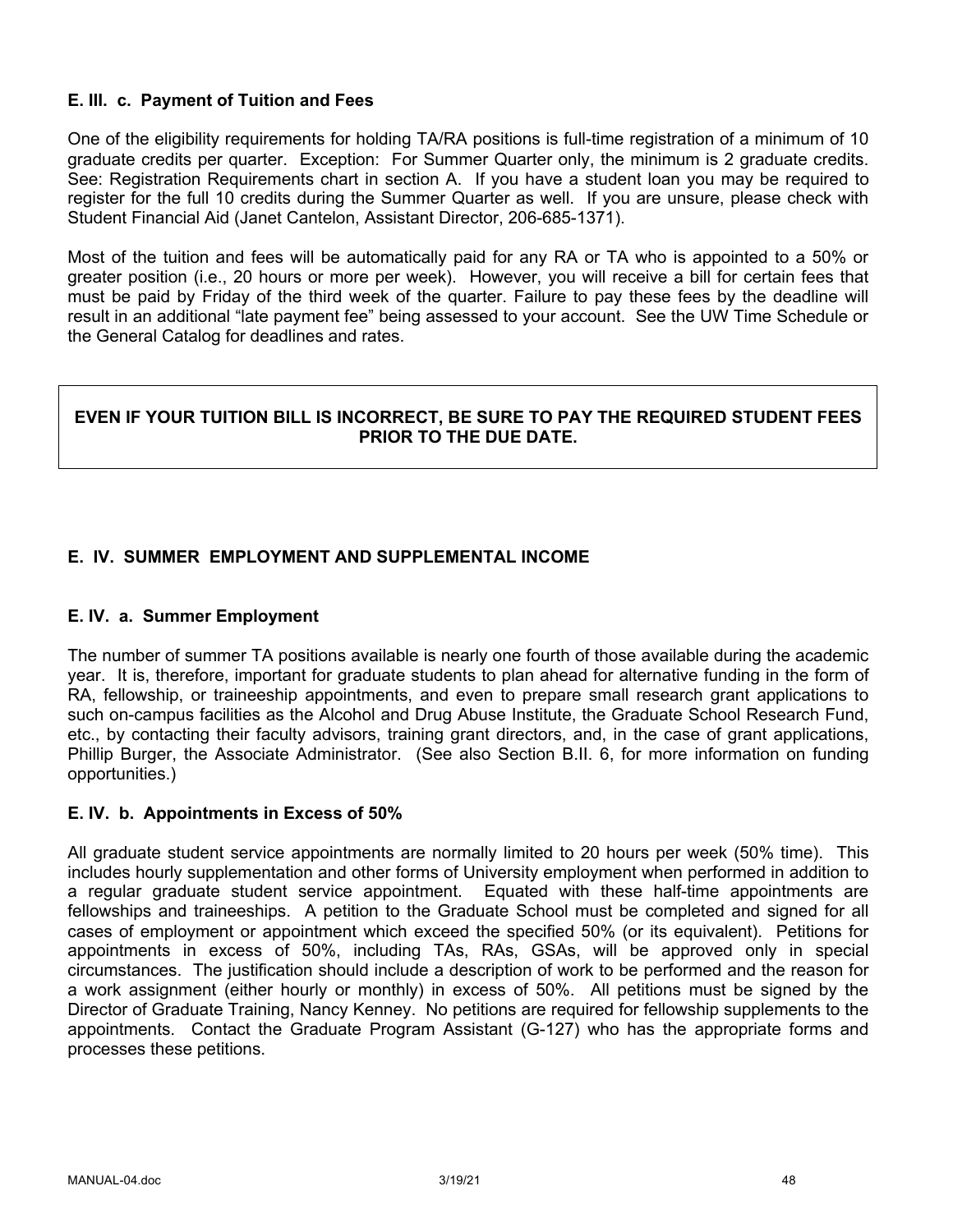# **Template for annual planning/evaluation meeting**

The purpose of this template is to help graduate students and advisors prepare for their annual planning/evaluation meeting. We suggest that the student use this template to jot down notes before the meeting. Not all parts of the template will be relevant for all students -- just use the parts that are relevant for you.

| University of Washington    |                  |       |
|-----------------------------|------------------|-------|
| Department of Psychology    |                  |       |
| Student Name typed here:    | (signature here) | Date: |
| Advisor Name typed here:    | (signature here) | Date: |
| Co-Advisor Name typed here: | (signature here) | Date: |

#### **1. Long-term goals**

A. What are the student's goals for the coming 5-10 year period (e.g. do you want to teach? What range of courses? Do research? A postdoc? On what topics? Work in industry? Other? Undecided, keep XX range of options open?)

B. Prepare an updated CV (curriculum vitae). Include courses taken, courses TA'd or taught, service, awards, publications, etc. Advanced students might also develop a statement of research and teaching interests.

C. What new skills/accomplishments/knowledge are most needed to take you toward your goals? How can they be acquired/worked on this year?

#### **2. Accomplishments during the past year - (***Comparison to last year's Plan can be very instructive!***)**

#### A. Research

Research projects planned/underway/completed

Writing underway/completed/submitted/accepted for publication

Research presentations (e.g. Research Festival; journal clubs; colloquia; national meetings)

B. Coursework/milestones

Required courses taken

Other courses/seminars taken

Milestones (e.g. Committee formed; required coursework completed; Generals scheduled/taken; dissertation proposal accepted; dissertation completed)

C. Development of teaching skills Courses TA'd

Courses taught

Other teaching practice (e.g. journal club presentations, guest lectures, etc.)

#### D. Departmental, University, Community, or National service

E. Awards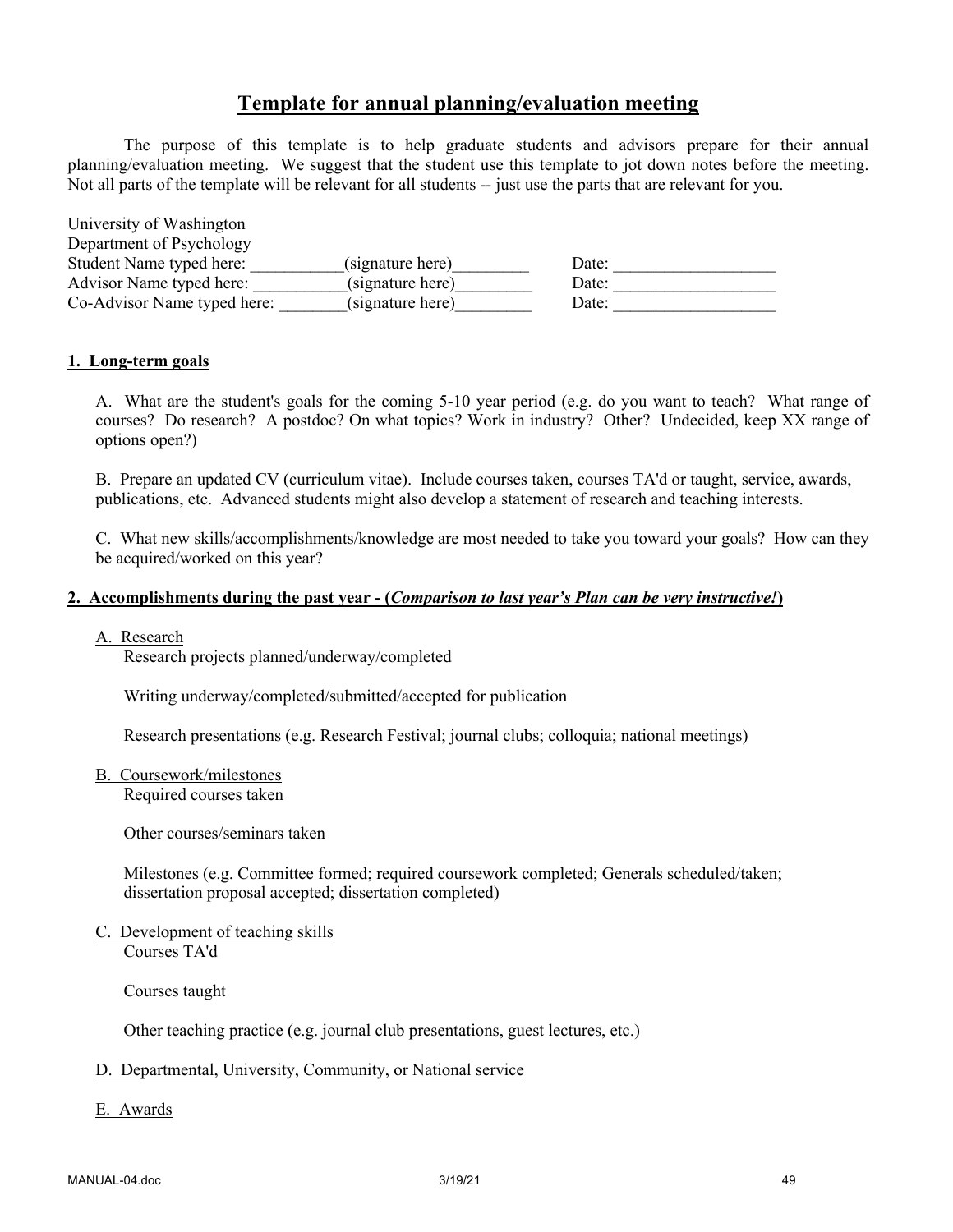#### **3. Plans for the coming year**

#### A. Research

Research projects to be initiated/completed

Writing to be initiated/completed

Research presentations planned (e.g. colloquia; talks at national meetings)

### B. Coursework/milestones

Required courses to be taken

Other courses/seminars to be taken

Milestones and dates (e.g. form Committee; complete required coursework; take Generals; develop dissertation proposal; complete dissertation)

- C. Application for outside funding? (see attached list)
- D. Development of teaching skills Courses you hope to TA

Courses you hope to teach

Other teaching practice (e.g. journal club presentations, guest lectures, etc.)

E. Departmental, University or National service (optional, but start thinking about this)

### **4. Advisor/co-advisor/committee**

Given your goals, are you in the right research group with the right advisor? If you need to change, how and when could it be done gracefully?

(Before you have a Committee) What about your co-advisor? Any change needed?

(When you have a Committee): Is your Committee still functional given your goals? Any changes needed?

Will any faculty sabbaticals/leaves interfere with your time plan?

#### **5. Writing up the annual plan**

**After consultation with your advisor and co-advisor, you should write up your annual plan. You should review it with your advisor and co-advisor, and come to agreement on a final draft. The final draft should be signed by all three of you. It needs to go forward with your advisor's draft of your feedback/evaluation letter, in time to be reviewed by the Area in early June. So please get it to your Advisor by May 23.**

Summary: Deadline – May 23 – Annual Plan to Advisor Signaures required on Annual Plan – THREE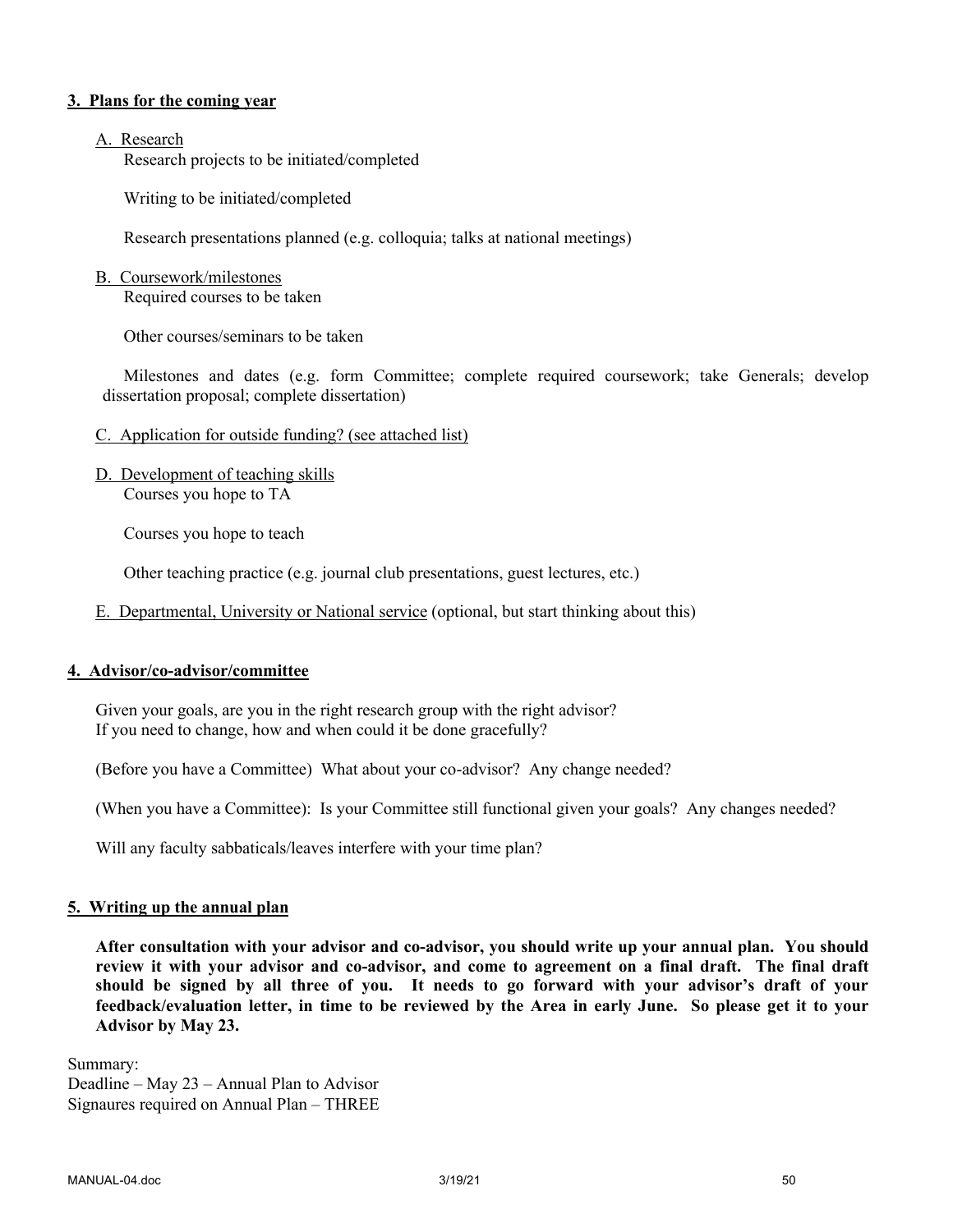## **Template for faculty feedback/evaluation letter**

The purpose of this template is to assist faculty members in preparing annual evaluation letters for graduate students. The template should be used selectively -- Not all topics need to be included for every student every year. Please ignore anything irrelevant.

| University of Washington    |                  |       |  |
|-----------------------------|------------------|-------|--|
| Department of Psychology    |                  |       |  |
| Student Name typed here:    |                  | Date: |  |
| Advisor Name typed here:    | (signature here) | Date: |  |
| Co-Advisor Name typed here: | (signature here) | Date: |  |

### **1. Long-term goals**

*What are the student's goals? Has his/her activity served his/her goals well? What new skills are most needed to move toward these goals?*

e.g. "We understand that your career goal is to teach and do research in a University Psychology department. If this is so, you will need to fill in a broader background in Psychology, and gain some teaching experience....

"We understand that your career goal is to gain a position at a major neurobiology research institute. If this is so, you will need to fill in a broader range of neurobiological techniques....a lab rotation with XX is recommended....

"We understand that your goal is to return to your position at Microsoft full time. Given this goal, you might want to expand your knowledge of XX, and/or develop a minor in the Business School....

#### **2. Progress this year**

#### A. Research progress and time line

*What has the student accomplished? Is it more or less than what was expected? If less, what obstacles were overcome or continue to stand in the way? How will these be addressed in the future? Do his/her accomplishments serve his/her goals? Be sure to emphasize positive accomplishments.*

e.g. "We are pleased to hear that your first year project will result in a first-authored publication, and we encourage you to write it up and submit it in a timely fashion....

"We are pleased that you made a presentation at XX meeting, and that it was well received. We are also very pleased to know that one of your papers has been accepted by XX journal. These are noteworthy accomplishments, and you are rapidly building the kind of *vita* that should stand you in good stead for the academic job market....

"Over the last year we understand that your research has gone more slowly than expected because of problems with XX. We are optimistic that your new subject recruitment strategy will lead to more rapid progress. We understand that you now hope to complete data collection by XX and that you are planning to defend in June....

#### B. Coursework/milestones

Is required coursework on track? Is the student taking/participating in additional seminars/coursework that will serve his/her goals? What departmental/grad school milestones have been accomplished?

e.g. "We are pleased to see that you have completed all of your required courses, and have continued your training in statistical and quantitative methods consistent with your goal of research in social psychology....